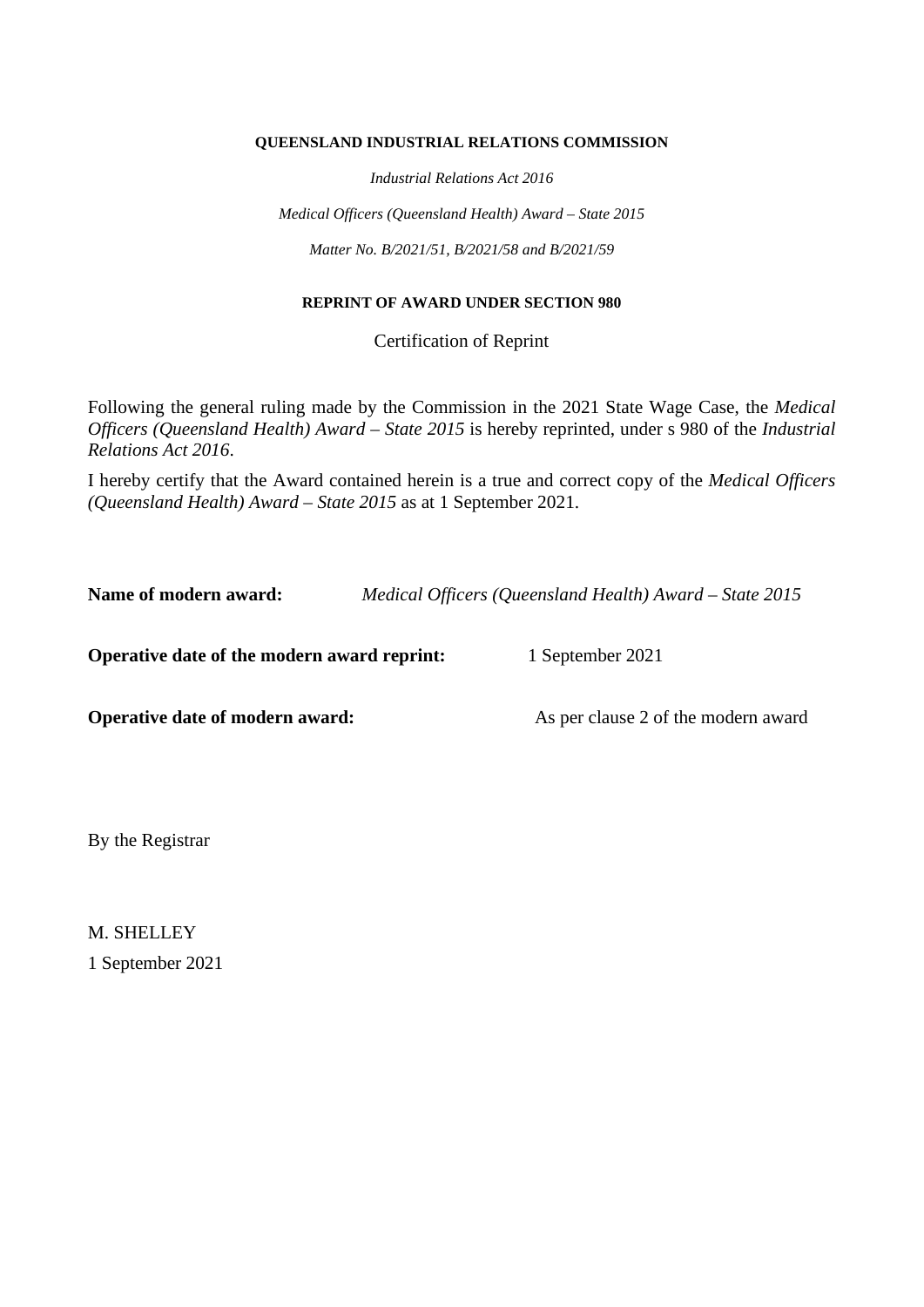# **MEDICAL OFFICERS (QUEENSLAND HEALTH) AWARD – STATE 2015**

# **Table of Contents**

| 1.  |                                                                                         |
|-----|-----------------------------------------------------------------------------------------|
| 2.  |                                                                                         |
| 3.  |                                                                                         |
| 4.  |                                                                                         |
| 5.  |                                                                                         |
| 6.  |                                                                                         |
|     |                                                                                         |
| 7.  |                                                                                         |
|     | PART 3 - Types of Employment, Consultation and Termination of Employment9               |
| 8.  |                                                                                         |
| 9.  |                                                                                         |
| 10. |                                                                                         |
| 11. |                                                                                         |
|     |                                                                                         |
| 12. | Classifications and minimum salary levels - resident medical officers 15                |
| 13. | Classifications and minimum salary levels - senior medical officers 17                  |
| 14. | Classifications and minimum salary levels - medical practitioners with private practice |
| 15. |                                                                                         |
| 16. |                                                                                         |
| 17. |                                                                                         |
| 18. |                                                                                         |
|     |                                                                                         |
| 19. |                                                                                         |
| 20. | Hours of duty, overtime and related matters - senior medical officers30                 |
| 21. | Hours of duty and related matters - medical practitioners with private practice33       |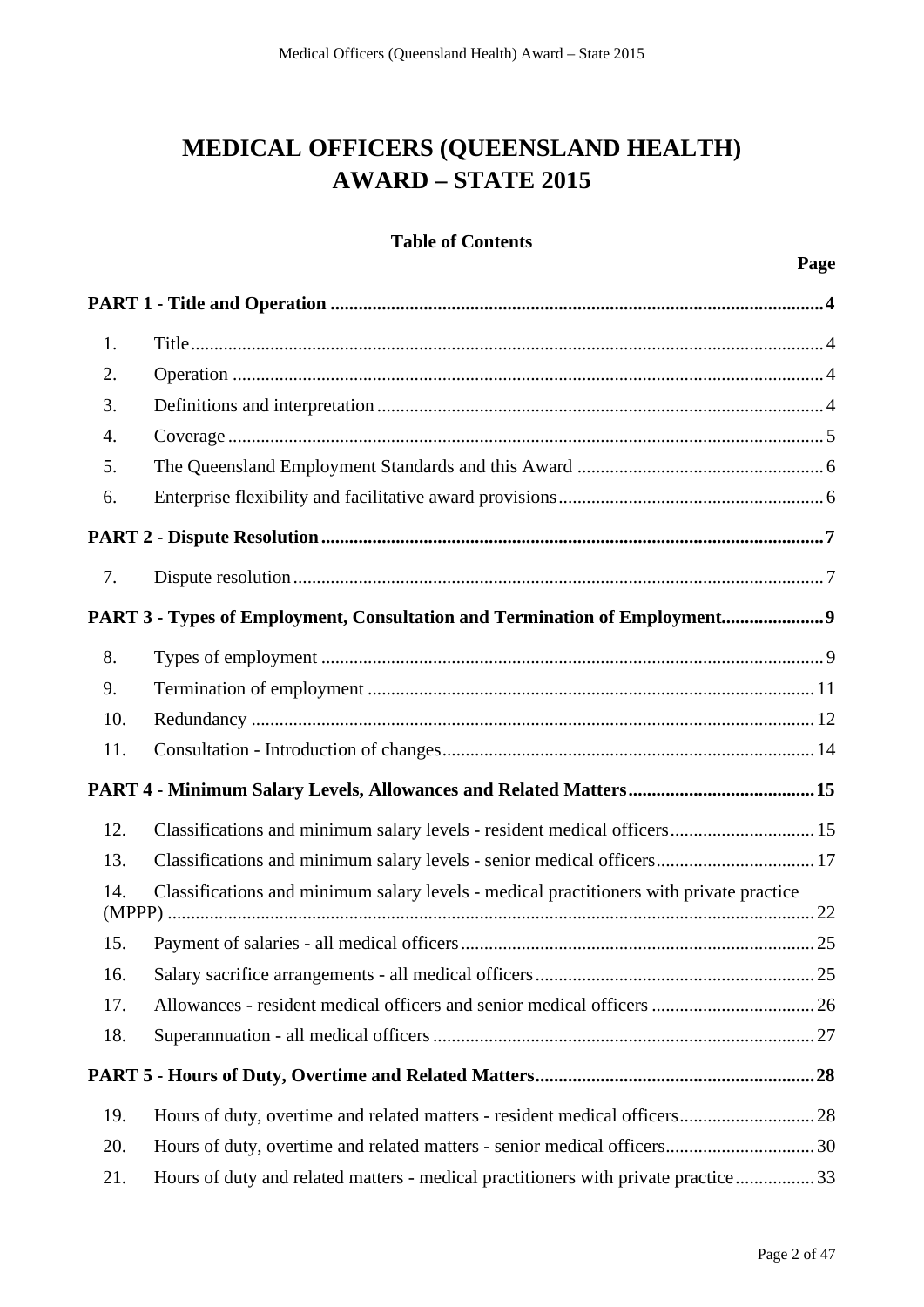| 22. |                                                                                        |  |
|-----|----------------------------------------------------------------------------------------|--|
| 23. |                                                                                        |  |
| 24. |                                                                                        |  |
| 25. |                                                                                        |  |
| 26. |                                                                                        |  |
| 27. |                                                                                        |  |
| 28. |                                                                                        |  |
|     |                                                                                        |  |
| 29. | Appointment and secondment expenses - resident medical officers  40                    |  |
| 30. |                                                                                        |  |
| 31. |                                                                                        |  |
| 32. |                                                                                        |  |
|     |                                                                                        |  |
| 33. |                                                                                        |  |
|     |                                                                                        |  |
| 34. |                                                                                        |  |
|     |                                                                                        |  |
| 35. |                                                                                        |  |
| 36. |                                                                                        |  |
| 37. |                                                                                        |  |
| 38. |                                                                                        |  |
|     | Schedule 1 - Work areas/units included in Department of Health (as at 1 March 2017) 46 |  |
|     | Schedule 2 - Directives Which Apply to Employees Covered by this Award47               |  |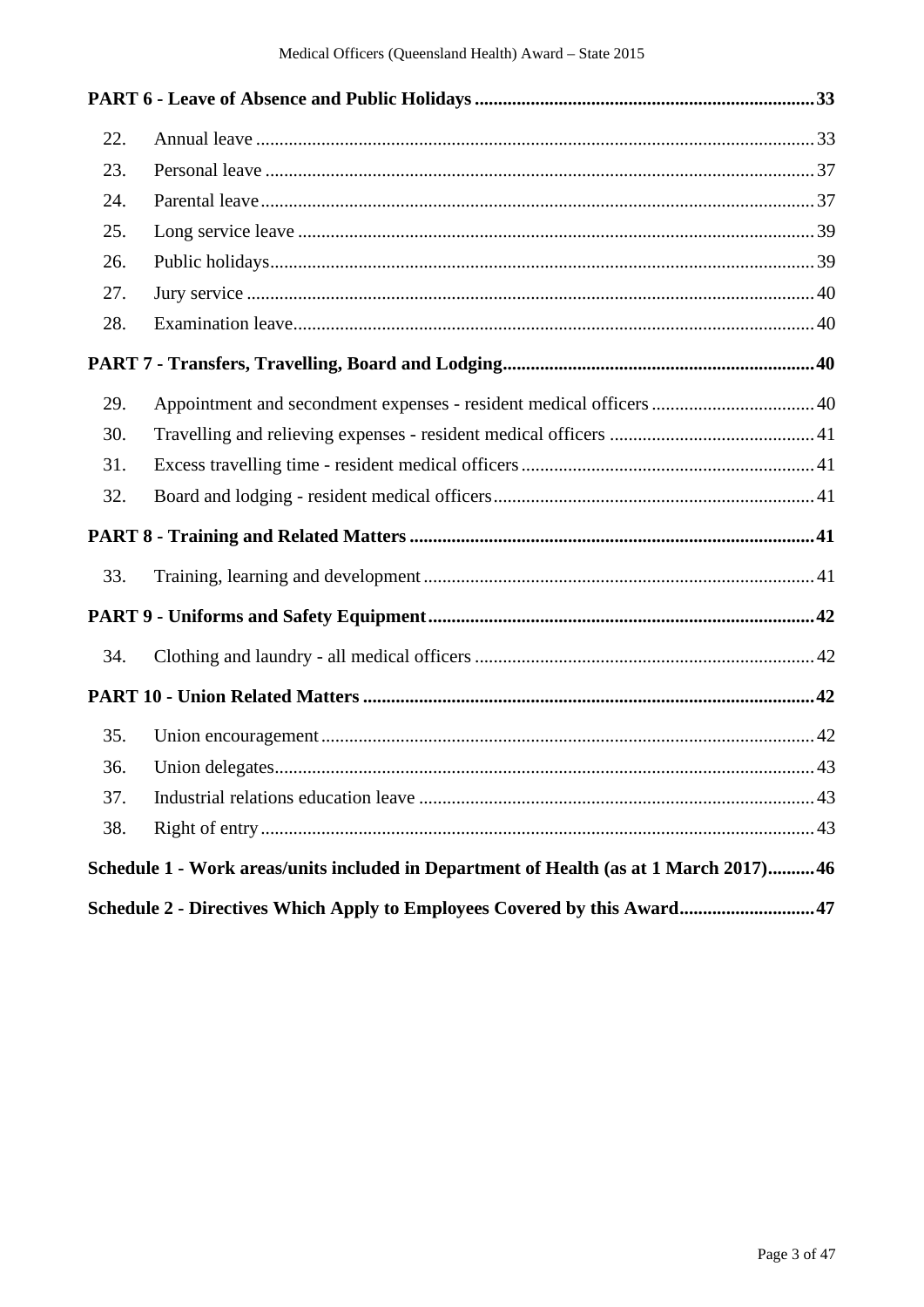# **PART 1 - Title and Operation**

# **1. Title**

This Award is known as the *Medical Officers (Queensland Health) Award* – *State 2015*.

### **2. Operation**

This Award, made on 14 September 2015, operates from 22 November 2015.

# **3. Definitions and interpretation**

Unless the context otherwise requires, in this Award:

**Act** means the *Industrial Relations Act 2016*

**chief executive** means the chief executive of the Department of Health

**Commission** means the Queensland Industrial Relations Commission

**continuous shift work** means work done by resident medical officers where the hours of work are regularly rotated in accordance with a shift roster covering a 24 hour per day operation over a 7 day week

**department** means the Department of Health and includes the work areas/units listed in Schedule 1 from time to time

**directive** means a ruling, or part of a ruling, made under section 53 or section 54 of the *Public Service Act 2008*

**double rates** means one time in addition to the prescribed rate payable depending upon when the work is being performed

**employee** means either a resident medical officer, senior medical officer or medical practitioner with private practice, as the circumstance requires

**employer** means:

- (a) the chief executive of the department; or
- (b) a hospital and health service,

in their capacity as the employer of employees covered by this Award

**health service** has the same meaning as hospital and health service

**hospital and health service** means a hospital and health service established in accordance with the *Hospital and Health Boards Act 2011*

**majority of shift** means the day on which the major proportion of ordinary hours is worked on any shift where the starting and finishing times of that shift occur on different days

**medical officer** has the same meaning as employee

**medical practitioner** means a person registered by the Medical Board of Australia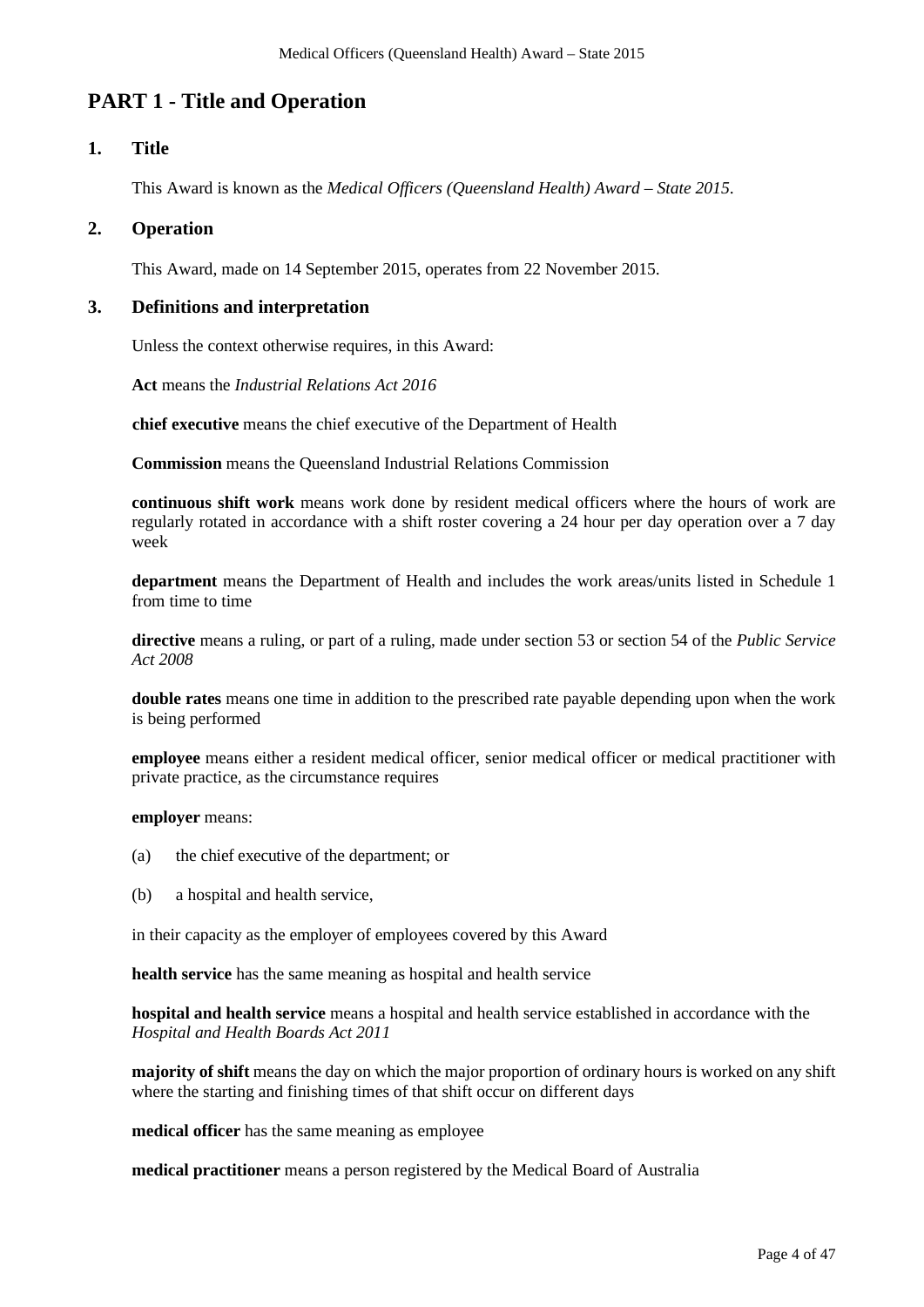**medical officer with private practice (MOPP)** means a medical practitioner appointed as such, to perform clinical duties in accordance with clause 14.2 of this Award and who is also engaged in the private practice of medicine

**medical practitioner with private practice (MPPP)** means either a MOPP or a MSPP as defined above and below

**medical superintendent with private practice (MSPP)** means a medical practitioner appointed to perform administrative and clinical duties in accordance with clause 14.3 of this Award and who is also engaged in the private practice of medicine

**non-continuous shift work** means work regularly rotated in accordance with a roster for resident medical officers which prescribes 2 or more shifts (day, afternoon or night) per day, but does not cover a 24 hour per day operation over a 7 day week

**on duty** means time spent performing official duties at a hospital or other health facility

**public holiday** has the same meaning as that provided in Schedule 5 of the Act

**QES** means the Queensland Employment Standards contained in Part 3 of Chapter 2 of the Act

**resident medical officer** means a medical practitioner appointed by the employer to a classification prescribed in clause 12.1

**rostered days off** means those 4 days in every 14 day work cycle a resident medical officer is not rostered to perform ordinary working hours

**senior medical officer** means a medical practitioner appointed by the employer to a classification prescribed in clause 13.2(a)

**shift work** means work performed by a resident medical officer on day shift, afternoon shift or night shift, either solely or in any combination thereof, as part of a non-continuous shift work system or a continuous shift work system

**shift worker** means a resident medical officer who works shift work

**union** means one of the industrial organisations of employees mentioned in clause 4.1(c)

#### **4. Coverage**

- **4.1** This Award applies to:
- (a) (i) Resident medical officers whose classifications are prescribed in clause 12.1;
	- (ii) Senior medical officers whose classifications are prescribed in clause  $13.2(a)$ ; and
	- (iii) Medical officers and medical superintendents with private practice whose duties and responsibilities are prescribed in clauses 14.2 and 14.3, respectively.
- (b) (i) the chief executive of the department; and
	- (ii) each hospital and health service,

in their capacity as the employer of employees covered by this Award; and

(c) The following industrial organisations of employees: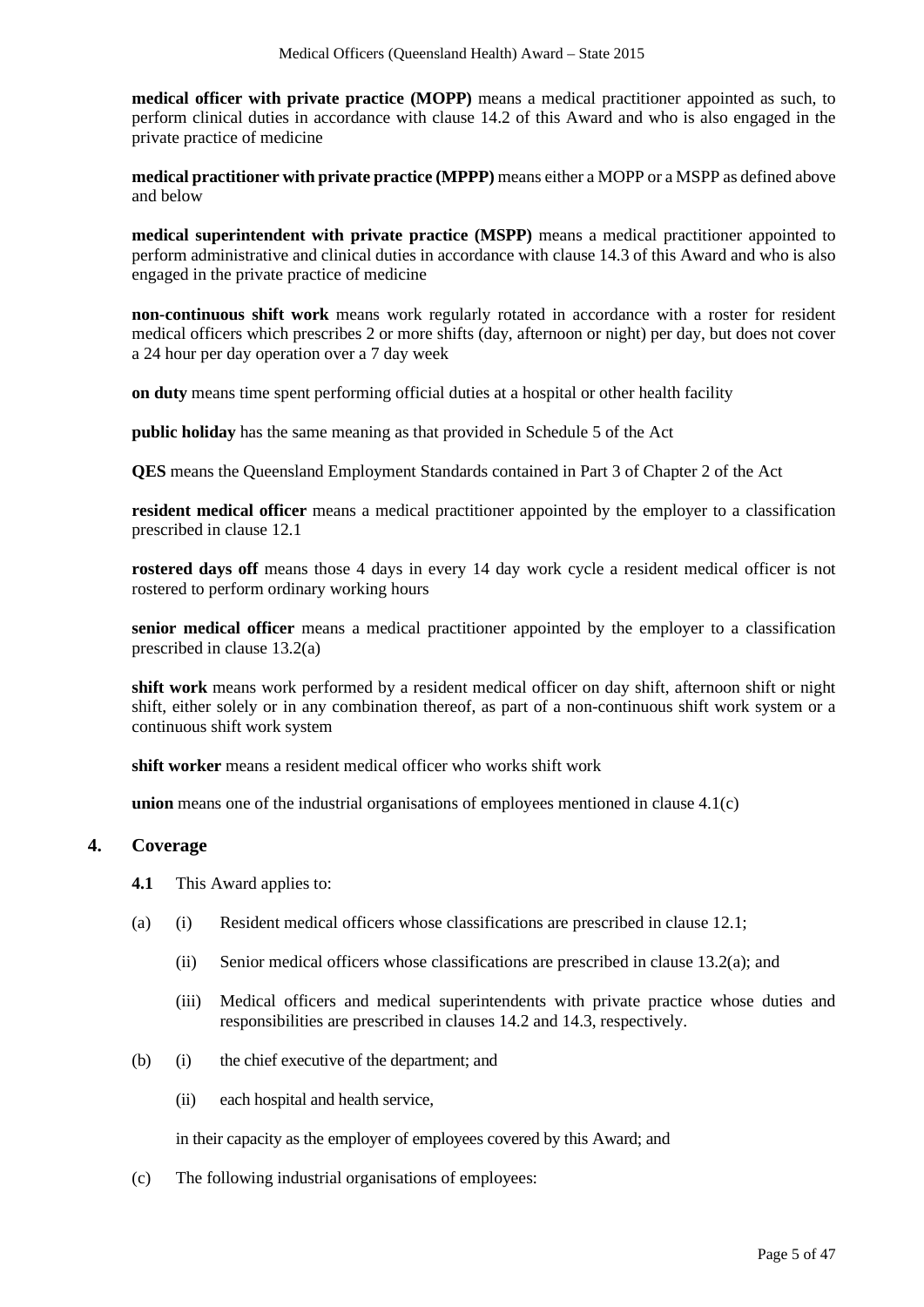- (i) The Australian Salaried Medical Officers' Federation Queensland, Industrial Organisation of Employees; and
- (ii) Together Queensland, Industrial Union of Employees,

to the exclusion of any other award.

### **4.2 Directives which apply to employees covered by this Award**

In addition to conditions of employment provided in this Award, Schedule 2 provides for entitlements under directives that:

- (a) have been extended to certain employees covered by this Award by the operation of Schedule 3 of the *Public Service Regulation 2008;* and
- (b) apply to certain employees, as a term of this Award, until 14 September 2017.

#### **5. The Queensland Employment Standards and this Award**

This Award together with the QES provide for a minimum safety net of enforceable conditions of employment for employees covered by this Award.

#### **6. Enterprise flexibility and facilitative award provisions**

#### **6.1 Enterprise flexibility**

- <span id="page-5-0"></span>(a) As part of a process of improvement in productivity and efficiency, discussion should take place at an enterprise level to provide more flexible working arrangements, improvement in the quality of working life, enhancement of skills, training and job satisfaction and to encourage consultative mechanisms across the workplace.
- (b) The consultative processes established in an enterprise in accordance with clause 6.1 may provide an appropriate mechanism for consideration of matters relevant to clause 6.[1\(a\).](#page-5-0) Union delegates at the place of work may be involved in such discussions.
- (c) Any proposed genuine agreement reached between the chief executive and employees in an enterprise is contingent upon the agreement being submitted to the Commission in accordance with Chapter 4 of the Act and is to have no force or effect until approval is given.

#### **6.2 Procedures to implement facilitative award provisions**

Wherever facilitative provisions appear in this Award which allow for determination of the conditions of employment by agreement between the employer and the union, or the employer and the majority of employees affected, the following procedures shall apply:

- (a) Facilitative award provisions can be negotiated between management and employees who are directly affected by such proposals or between management and the union depending on the particular award provisions.
- (b) Employees may be represented by their local union delegate/s and shall have the right to be represented by their local union official/s.
- (c) Facilitative award provisions can only be implemented by agreement.
- (d) In determining the outcome from facilitative provisions neither party should unreasonably withhold agreement.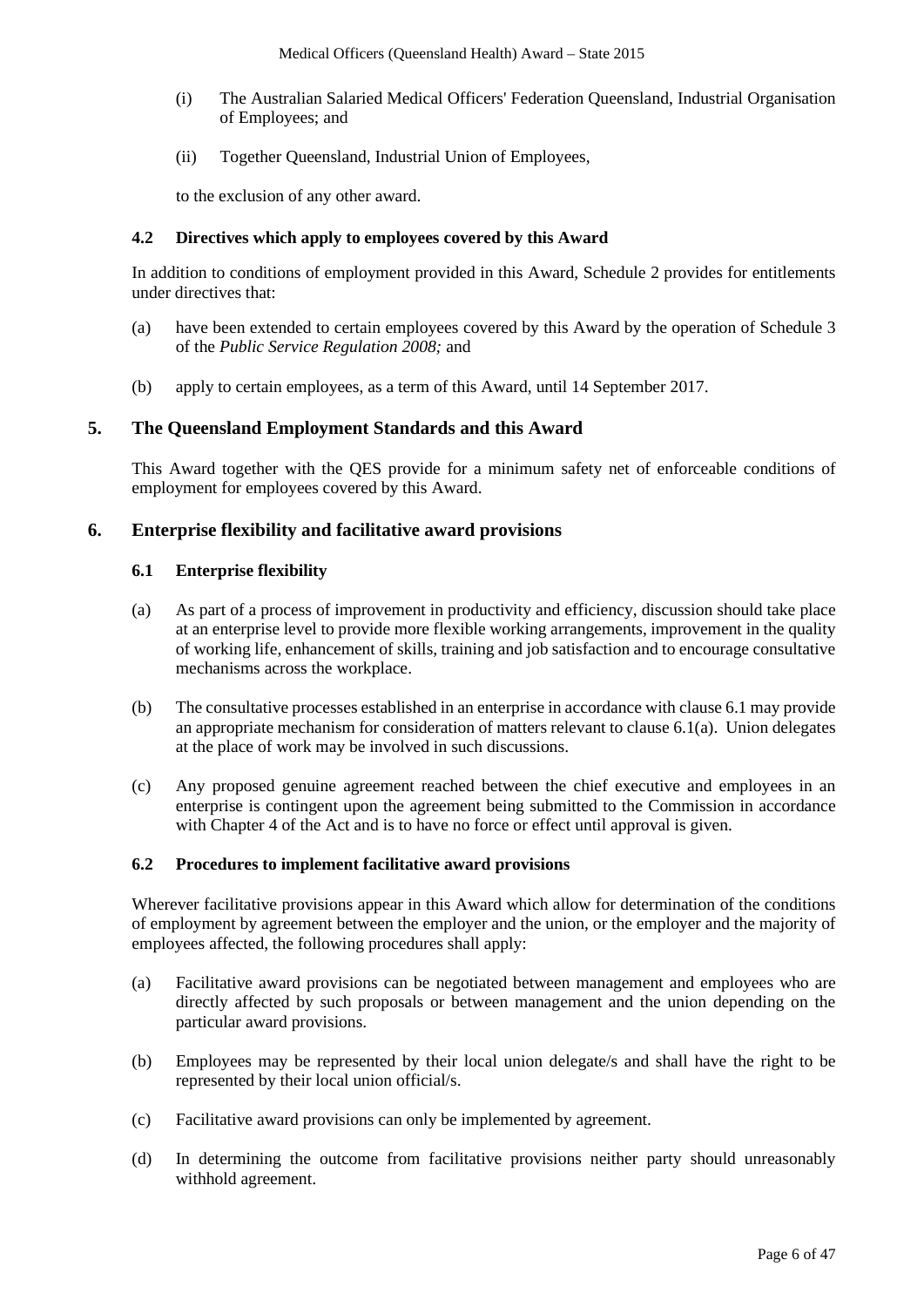- (e) Agreement is defined as obtaining consent of greater than 50% of employees directly affected or of the union depending upon the particular award provisions.
- (f) Where a provision refers to agreement by the majority of employees affected, all employees directly affected shall be consulted. This consultation shall be undertaken where practicable as a group, or in groups. Should the consultation process identify employees with specific concerns which relate to either equity or occupational health and safety issues, such concerns may be catered for on an individual basis subject to operational requirements.
- (g) Any agreement reached must be documented and shall incorporate a review period.
- (h) Where the agreement relates to either the working of ordinary hours on other than a Monday to Friday basis, the introduction of shift work or a change to the shift roster, the relevant union/s are to be notified in writing at least one week in advance of agreement being sought.

# **PART 2 - Dispute Resolution**

# **7. Dispute resolution**

#### **7.1 Prevention and settlement of disputes - Award matters**

- (a) The objectives of this procedure are the avoidance and resolution of any disputes over matters covered by this Award by measures based on the provision of information and explanation, consultation, co-operation and negotiation.
- (b) Subject to legislation, while the dispute procedure is being followed normal work is to continue except in the case of a genuine safety issue. The *status quo* existing before the emergence of a dispute is to continue whilst the procedure is being followed. No party shall be prejudiced as to the final settlement by the continuation of work.
- (c) There is a requirement for management to provide relevant information and explanation and consult with the appropriate employee representatives.
- <span id="page-6-0"></span>(d) In the event of any disagreement between the parties as to the interpretation or implementation of this Award, the following procedures shall apply:
	- (i) the matter is to be discussed by the employee's union representative and/or the employee/s concerned (where appropriate) and the immediate supervisor in the first instance. The discussion should take place within 24 hours and the procedure should not extend beyond 7 days;
	- (ii) if the matter is not resolved as per clause  $7.1(d)(i)$ , it shall be referred by the union representative and/or the employee/s to the appropriate management representative who shall arrange a conference of the relevant parties to discuss the matter. This process should not extend beyond 7 days;
	- (iii) if the matter remains unresolved it may be referred to the employer for discussion and appropriate action. This process should not exceed 14 days;
	- (iv) if the matter is not resolved then it may be referred by either party to the Commission.
- (e) Nothing contained in this procedure shall prevent a union or the employer from intervening in respect of matters in dispute should such action be considered conducive to achieving resolution.

#### **7.2 Employee grievance procedures - other than Award matters**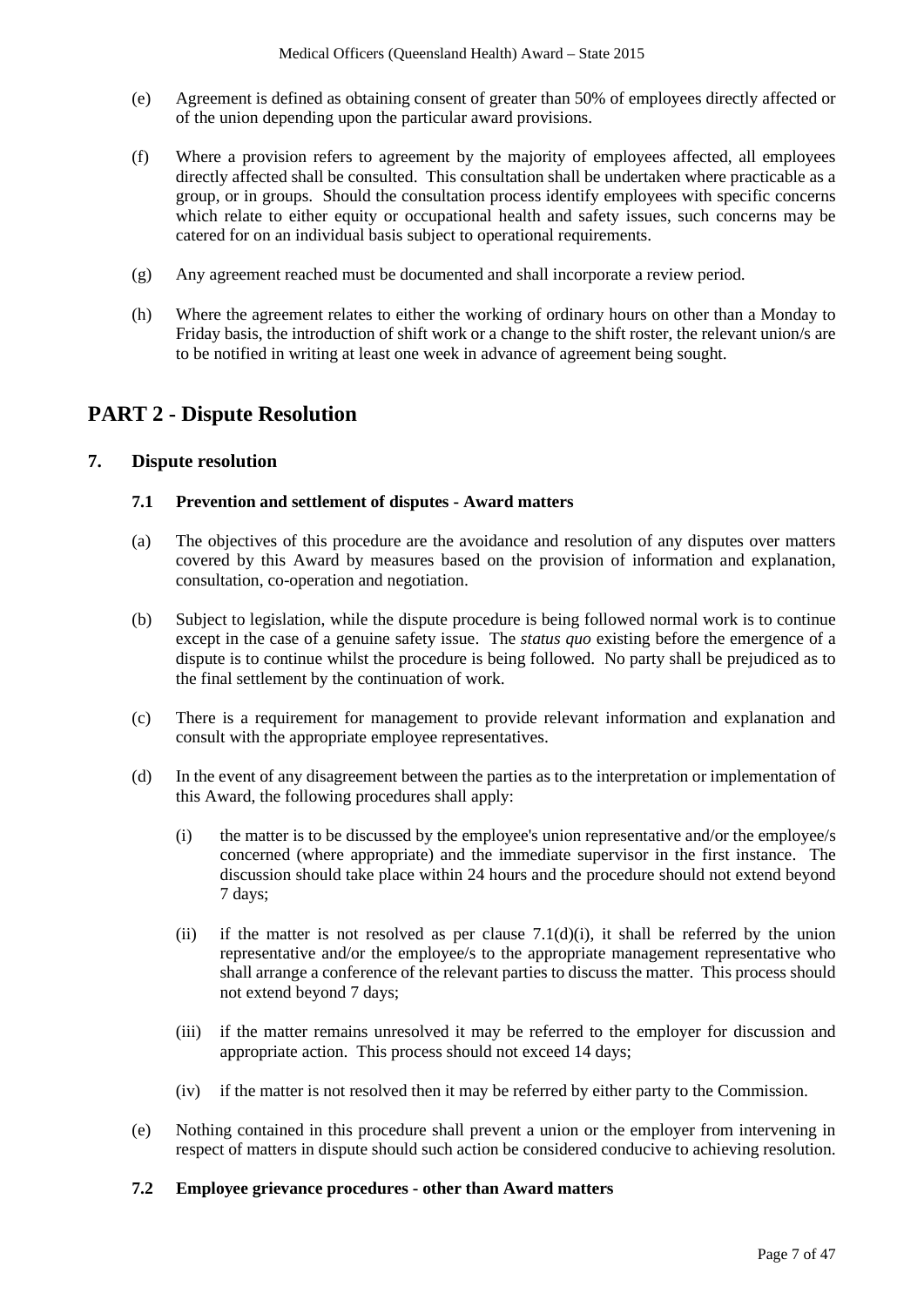- (a) The objectives of the procedure are to promote the prompt resolution of grievances by consultation, co-operation and discussion to reduce the level of disputation and to promote efficiency, effectiveness and equity in the workplace.
- (b) The following procedure applies to all industrial matters within the meaning of the Act:
	- Stage 1: In the first instance the employee shall inform such employee's immediate supervisor of the existence of the grievance and they shall attempt to solve the grievance. It is recognised that an employee may exercise the right to consult such employee's union representative during the course of Stage 1.
	- Stage 2: If the grievance remains unresolved, the employee shall refer the grievance to the next in line management ("the manager"). The manager will consult with the relevant parties. The employee may exercise the right to consult or be represented by such employee's union representative during the course of Stage 2.
	- Stage 3: If the grievance is still unresolved, the manager will advise the employer and the aggrieved employee may submit the matter in writing to the employer if such employee wishes to pursue the matter further. If desired by either party the matter shall also be notified to the relevant union.
- (c) The employer shall ensure that:
	- (i) the aggrieved employee or such employee's union representative has the opportunity to present all aspects of the grievance; and
	- (ii) the grievance shall be investigated in a thorough, fair and impartial manner.
- (d) The employer may appoint another person to investigate the grievance. The employer may consult with the relevant union in appointing an investigator. The appointed person shall be other than the employee's supervisor or manager.
- (e) If the matter is notified to the union, the investigating employee shall consult with the union during the course of the investigation. The employer shall advise the employee initiating the grievance, such employee's union representative and any other employee directly concerned of the determinations made as a result of the investigation of the grievance.
- (f) The procedure is to be completed in accordance with the following time frames unless the parties agree otherwise:
	- Stage 1: Discussions should take place between the employee and such employee's supervisor within 24 hours and the procedure shall not extend beyond 7 days.
	- Stage 2: Not to exceed 7 days.
	- Stage 3: Not to exceed 14 days.
- (g) If the grievance is not settled the matter may be referred to the Commission by the employee or the union.
- (h) Subject to legislation, while the grievance procedure is being followed normal work is to continue except in the case of a genuine safety issue. The *status quo* existing before the emergence of a grievance or dispute is to continue while the procedure is being followed. No party shall be prejudiced as to the final settlement by the continuation of work.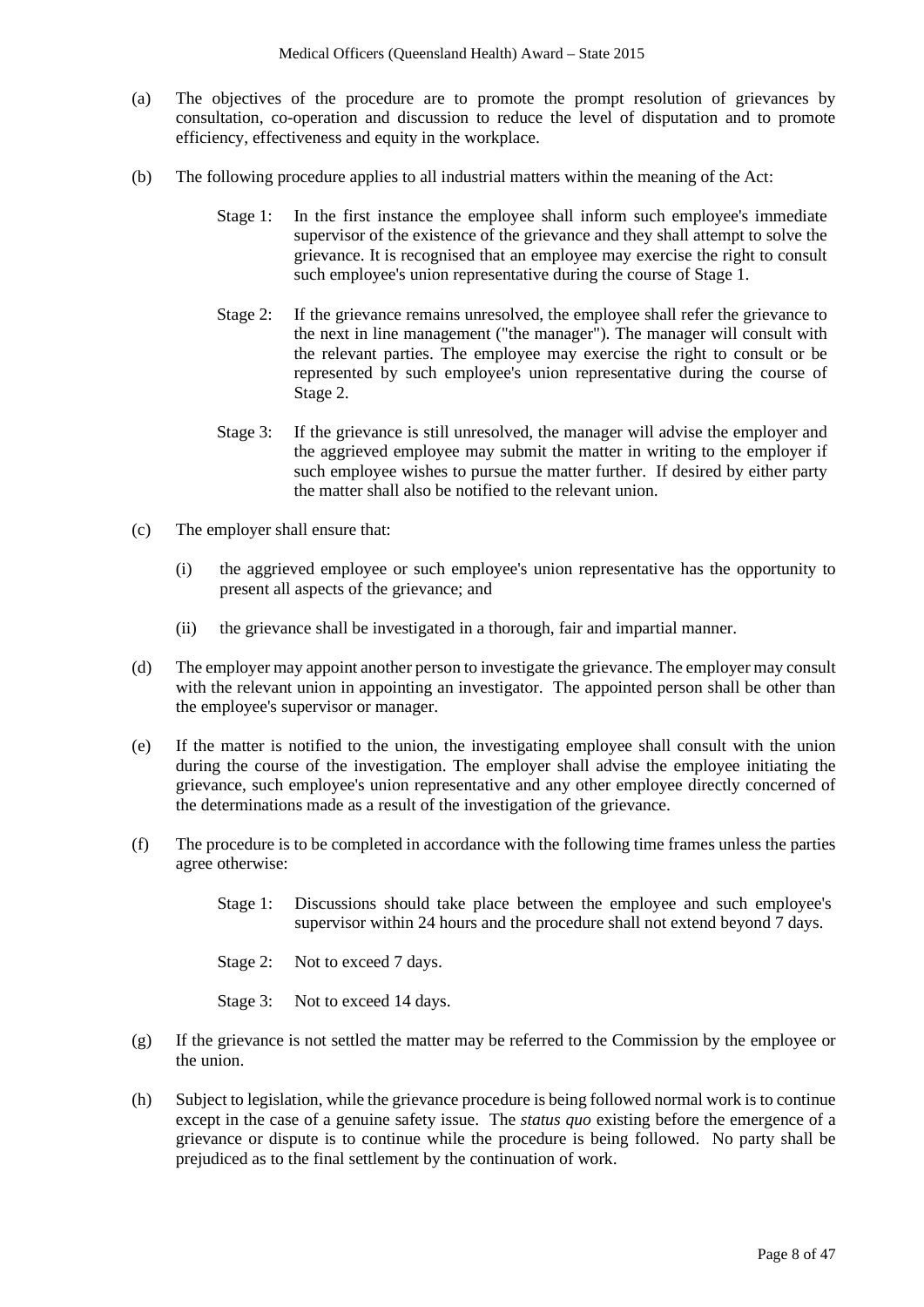(i) Where the grievance involves allegations of sexual harassment, an employee may commence the procedure at Stage 3.

# **PART 3 - Types of Employment, Consultation and Termination of Employment**

### **8. Types of employment**

- (a) A resident medical officer and a senior medical officer may be employed on a full-time, part-time or casual basis.
- (b) The basis of employment for medical practitioners with private practice (MPPP) is provided for at clauses 14.2 and 14.3. Part-time or casual employment arrangements do not apply to a MPPP.

#### **8.1 Record of appointment - all medical officers**

Each employee on appointment must be advised in writing of their date of appointment, classification level and conditions of employment.

#### **8.2 Contract of employment - resident medical officers**

- (a) Appointment to the position of resident medical officer will be for 52 continuous calendar weeks, unless otherwise specifically stated, to provide medical services, including the keeping and maintaining of adequate medical records.
- (b) An employer may require the resident medical officer to spend a period of their engagement at a number of hospitals and other health facilities as arranged mutually between the employer and resident medical officer concerned.

#### **8.3 Full-time employment - resident medical officers**

A full-time resident medical officer is one that is engaged to work an average of 76 ordinary hours per fortnight in accordance with the provisions of clause 19.

#### **8.4 Full-time employment - senior medical officers**

A full-time senior medical officer is one that is engaged to work in accordance with the provisions of clause 20.

#### **8.5 Part-time employment - resident medical officers and senior medical officers**

- (a) Resident medical officers and senior medical officers may be engaged on a part-time basis and paid as such. Part-time employment arrangements do not apply to a MPPP. A part-time resident medical officer or senior medical officer is an employee who:
	- (i) is engaged to work regular hours each fortnight which are less than the ordinary hours worked by an equivalent full-time employee; and
	- (ii) receives, on a *pro rata* basis, the same salary and conditions of employment to those of an equivalent full-time employee who performs the same kind of work.
- (b) For each ordinary hour worked a part-time employee shall be paid no less than:
	- (i) for resident medical officers, 1/76th of the minimum fortnightly salary for their classification; or
	- (ii) forsenior medical officers, 1/80th of the minimum fortnightly salary for their classification.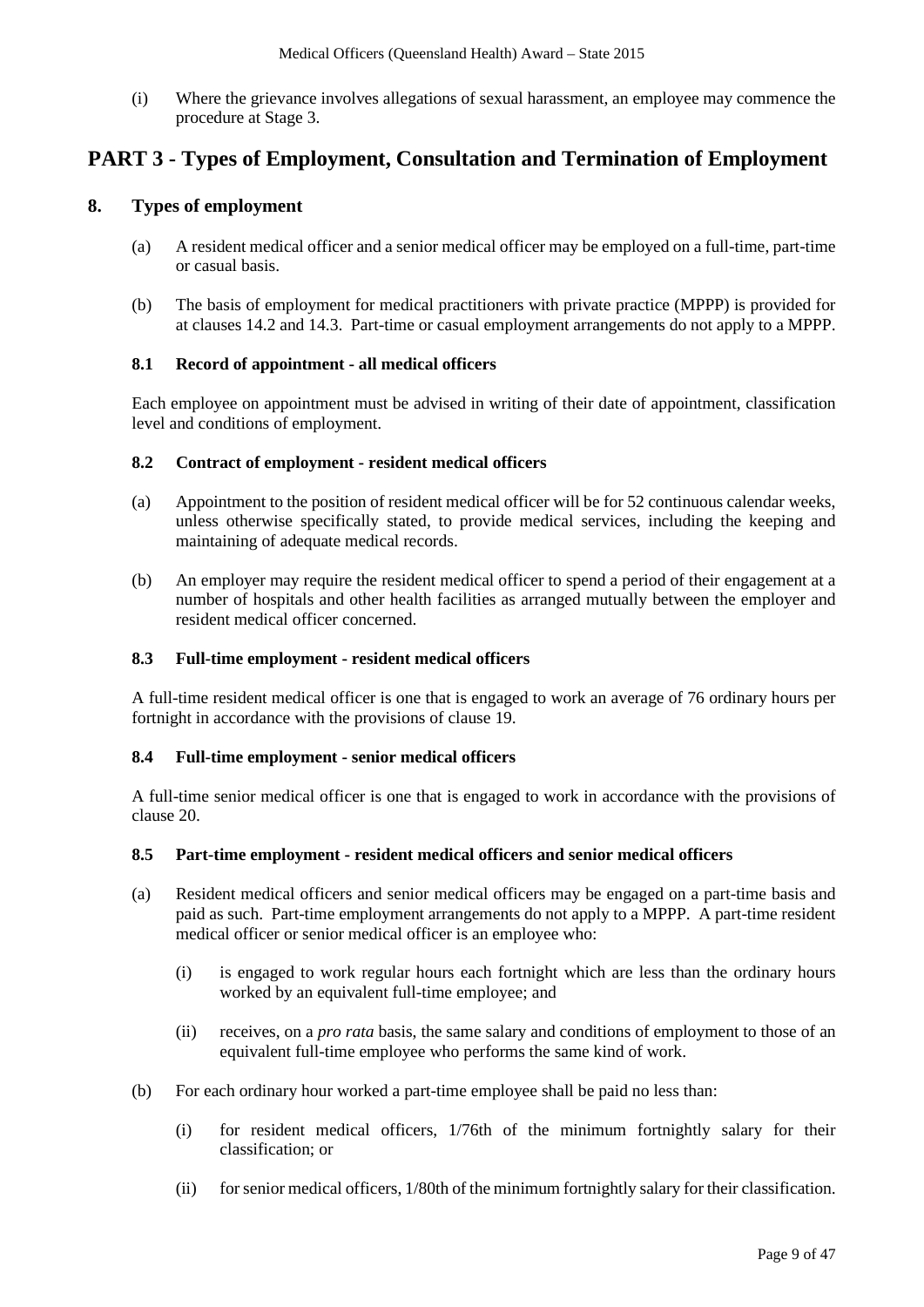- (c) By mutual agreement with their employer, a part-time resident medical officer or senior medical officer may elect to work additional ordinary hours above their regular hours, up to and including full-time equivalent hours. The additional hours so worked are to be taken into account in the *pro rata* calculation of all entitlements.
- (d) Subject to clause 8.5(c), all time worked by a part-time resident medical officer in excess of the hours prescribed at clause 19.1 on any one day or shift is to be paid at the appropriate overtime rate prescribed in clause 19.4.
- (e) Subject to clause 8.5(c), all time worked by a part-time senior medical officer in excess of the hours prescribed at clause 20.1 on any one day or shift is to be paid at the appropriate overtime rate prescribed in clause 20.2.
- (f) Part-time resident medical officers are eligible for payment of salary increments in accordance with the provisions of clause 12.4.
- (g) Part-time senior medical officers are eligible for payment of salary increments in accordance with the provisions of clause 13.4.

#### **8.6 Casual employment - resident medical officers and senior medical officers**

- (a) (i) Resident medical officers and senior medical officers may be engaged on a casual basis and paid as such. Casual employment arrangements do not apply to a MPPP.
	- (ii) A casual employee cannot be employed to work more ordinary hours than are worked by an equivalent full-time employee each fortnight.
- (b) A casual employee is entitled to receive, on a *pro rata* basis, the same pay and conditions of employment, other than leave entitlements, to those of an equivalent full-time employee who performs the same kind of work.
- (c) For each ordinary hour worked a casual employee shall be paid no less than:
	- (i) for resident medical officers, 1/76th of the minimum fortnightly rate of pay for their classification plus a casual loading of 23%;
	- (ii) for senior medical officers, 1/80th of the minimum fortnightly rate of pay for their classification plus a casual loading of 23%.
- (d) Each casual engagement stands alone with a minimum payment as for 2 hours' work to be made in respect to each engagement.
- (e) The casual loading of 23% is paid instead of annual leave, paid personal/carer's leave, notice of termination, redundancy benefits and the other attributes of full-time or part-time employment. The loading constitutes part of the casual employee's salary for the purpose of calculating overtime, weekend penalties, public holiday and shift payments, where relevant.
- (f) The casual loading is payable in respect of all hours worked by a casual employee except for work performed on a Sunday. For work on a Sunday a casual employee is to be remunerated at the rate of double time and will not be entitled to payment of the casual loading of 23%.
- (g) Casual resident medical officers are eligible for payment of salary increments in accordance with the provisions of clause 12.4.
- (h) Casual senior medical officers are eligible for payment of salary increments in accordance with the provisions of clause 13.4.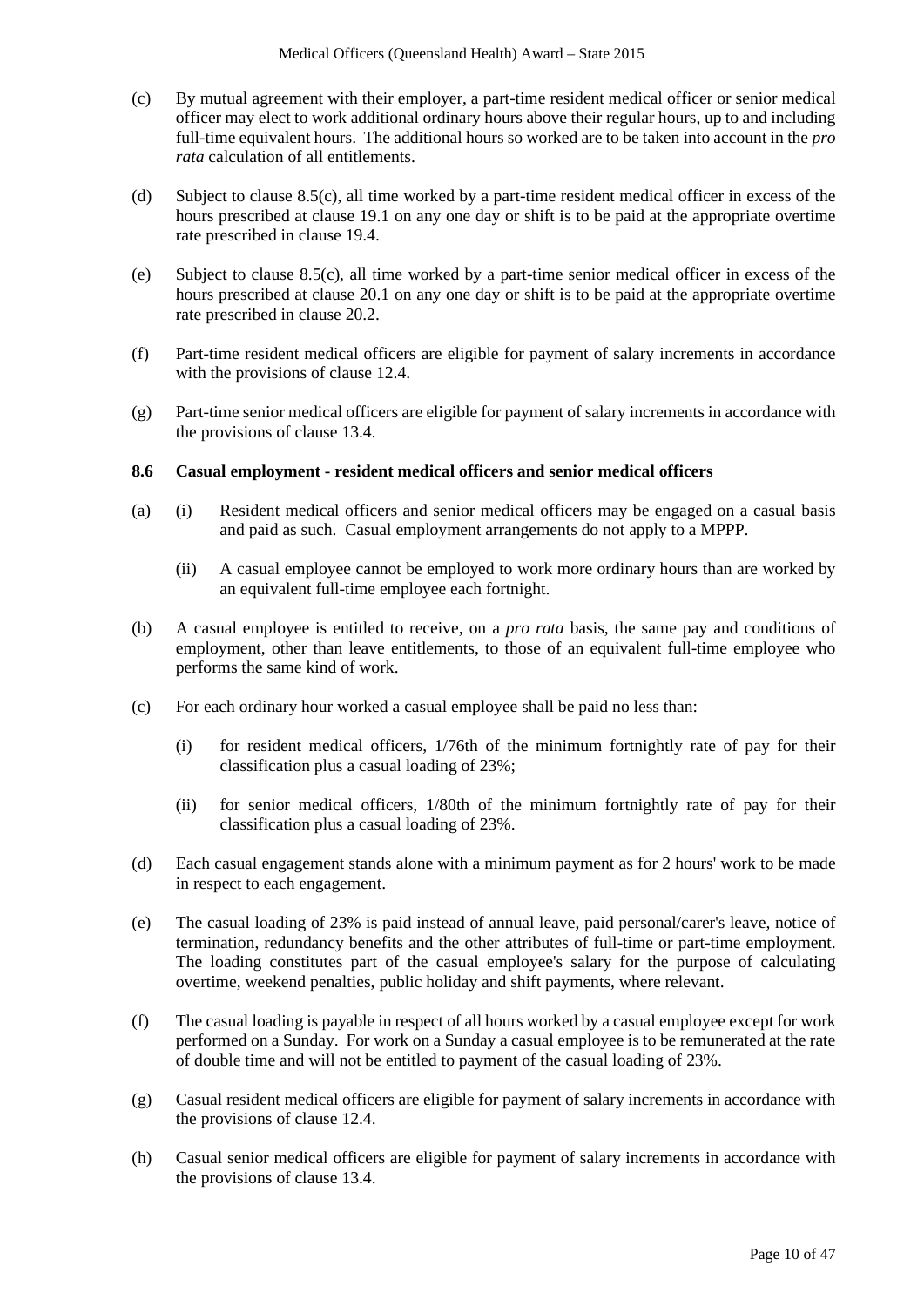(i) The long service leave entitlement of casual employees is recorded in clause 25.

#### **8.7 Recognition of previous service - resident medical officers and senior medical officers**

- (a) An employee may seek to have their previous service recognised for the purposes of calculating any sick leave accumulation, long service leave entitlement and paid parental leave.
- (b) In calculating length of service, any period on probation which the employee has served must be included.

*Note: Where a directive about recognition of previous service and employment covers an employee, the provisions of the directive apply to the employee to the extent it provides a more generous entitlement.* 

#### **8.8 Anti-discrimination**

- (a) In fulfilling their obligations under this Award, the parties must take reasonable steps to ensure that neither the Award provisions nor their operation are directly or indirectly discriminatory in their effects. Discrimination includes:
	- (i) discrimination on the basis of sex, relationship status, family responsibilities, pregnancy, parental status, breastfeeding, age, race, impairment, religious belief or religious activity, political belief or activity, trade union activity, lawful sexual activity, gender identity, sexuality and association with, or in relation to, a person identified on the basis of any of the above attributes;
	- (ii) sexual harassment; and
	- (iii) racial and religious vilification.
- (b) Nothing in clause 8.8 is to be taken to affect:
	- (i) any different treatment (or treatment having different outcomes) which is specifically exempted under the *Anti-Discrimination Act 1991;*
	- (ii) an employee, employer or registered organisation, pursuing matters of discrimination, including by application to the Australian Human Rights Commission/Anti-Discrimination Commission Queensland.

### **9. Termination of employment**

#### **9.1 Notice of termination by the employer**

Notice of termination by the employer is provided for in Division 13 of the QES. Clauses 9.2 to 9.6 supplement the QES provisions.

#### **9.2 Notice of termination of a resident medical officer**

Except in the case of dismissal for misconduct, employment may be terminated by 4 weeks' notice given by either the employer or by the resident medical officer or by payment or forfeiture of 4 weeks' salary as the case may be, provided that the resident medical officer and the employer may agree to a lesser period of notice.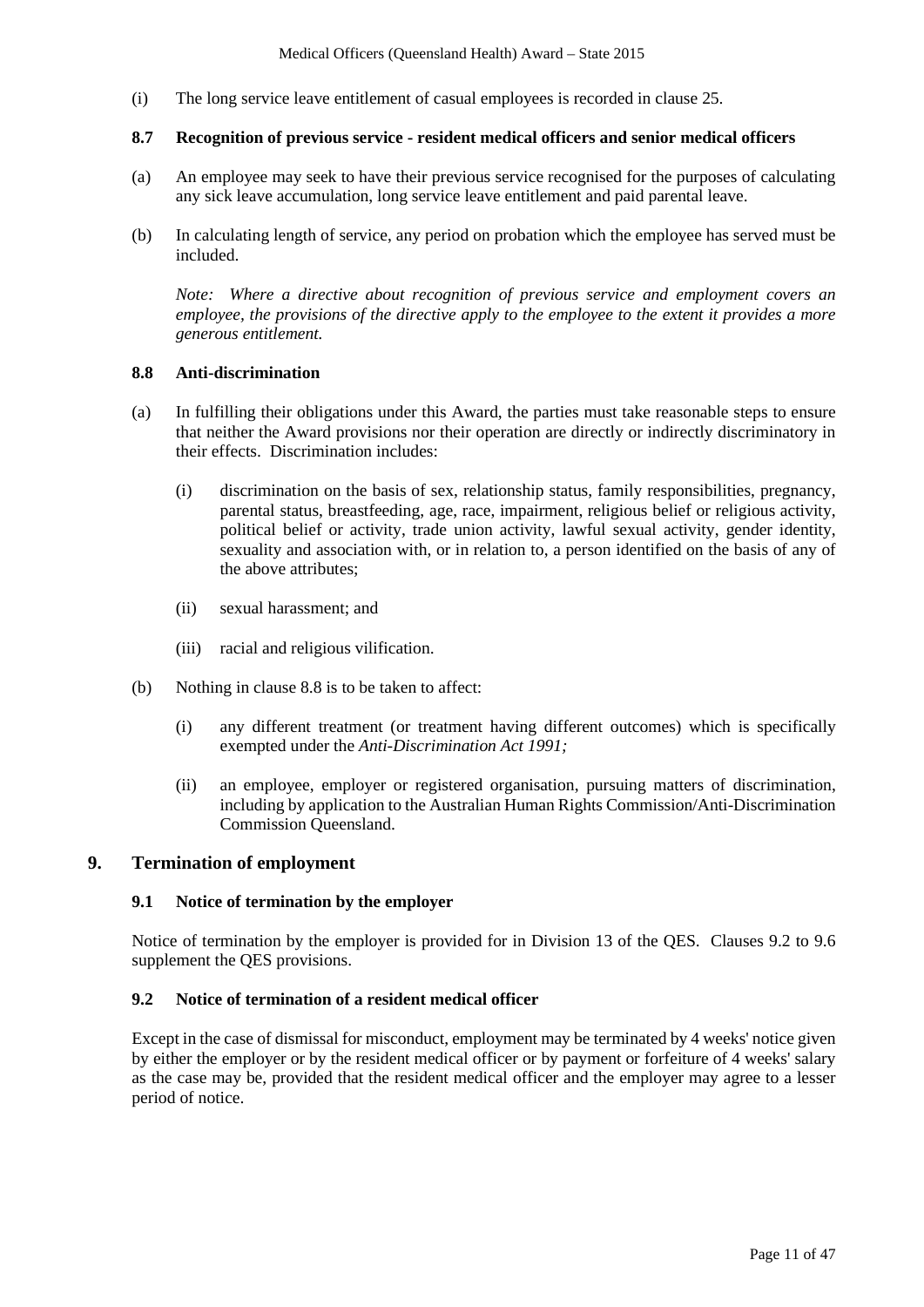#### **9.3 Notice of termination of a senior medical officer or MPPP**

Except in the case of dismissal for misconduct, employment may be terminated by 3 calendar months' notice given either by the employer or the employee or by payment or forfeiture of 3 months' salary as the case may be, provided that the employee and the employer may agree to a lesser period of notice.

#### **9.4 Notice cannot be offset**

In the absence of mutual agreement between the employer and the employee, annual leave or any part thereof cannot be considered as or nominated as notice for the purpose of giving notice of termination of employment.

#### **9.5 Job search entitlement**

Where an employer has given notice of termination to an employee for reasons other than redundancy, the employee must be allowed up to one day's time off without loss of pay for the purpose of seeking other employment. The time off is to be taken at times that are convenient to the employee after consultation with the employer.

#### **9.6 Statement of employment**

The employer shall, in the event of termination of employment, provide upon request to an employee who has been terminated a written statement specifying the period of employment and the classification or type of work performed by the employee.

### **10. Redundancy**

### **10.1 Redundancy pay**

Redundancy pay is provided for in Division 13 of the QES. Clauses 10.2 to 10.9 supplement the QES provisions.

*Note: Where a directive about redundancy and retrenchment covers an employee, the provisions of the directive apply to the employee to the extent it provides a more generous entitlement.*

#### **10.2 Consultation before termination**

- (a) Where an employer decides that the employer no longer wishes the job an employee/s has been doing to be done by anyone, and this is not due to the ordinary and customary turnover of labour, and that decision may lead to termination of employment, the employer shall consult the employee/s directly affected and, where relevant, their union/s.
- (b) The consultation shall take place as soon as it is practicable after the employer has made a decision which will invoke the provisions of clause  $10.\overline{2}$ (a) and shall cover the reasons for the proposed terminations and measures to avoid or minimise the terminations and/or their adverse effects on the employee/s concerned.
- (c) For the purpose of the consultation the employer shall, as soon as practicable, provide in writing to the employee/s concerned and, where relevant, their union/s, all relevant information about the proposed terminations including the reasons for the proposed terminations, the number and categories of employees likely to be affected, the number of workers normally employed and the period over which the terminations are likely to be carried out.
- (d) Notwithstanding the provision of clause 10.2(c) the employer shall not be required to disclose confidential information, the disclosure of which would be adverse to the employer's interests.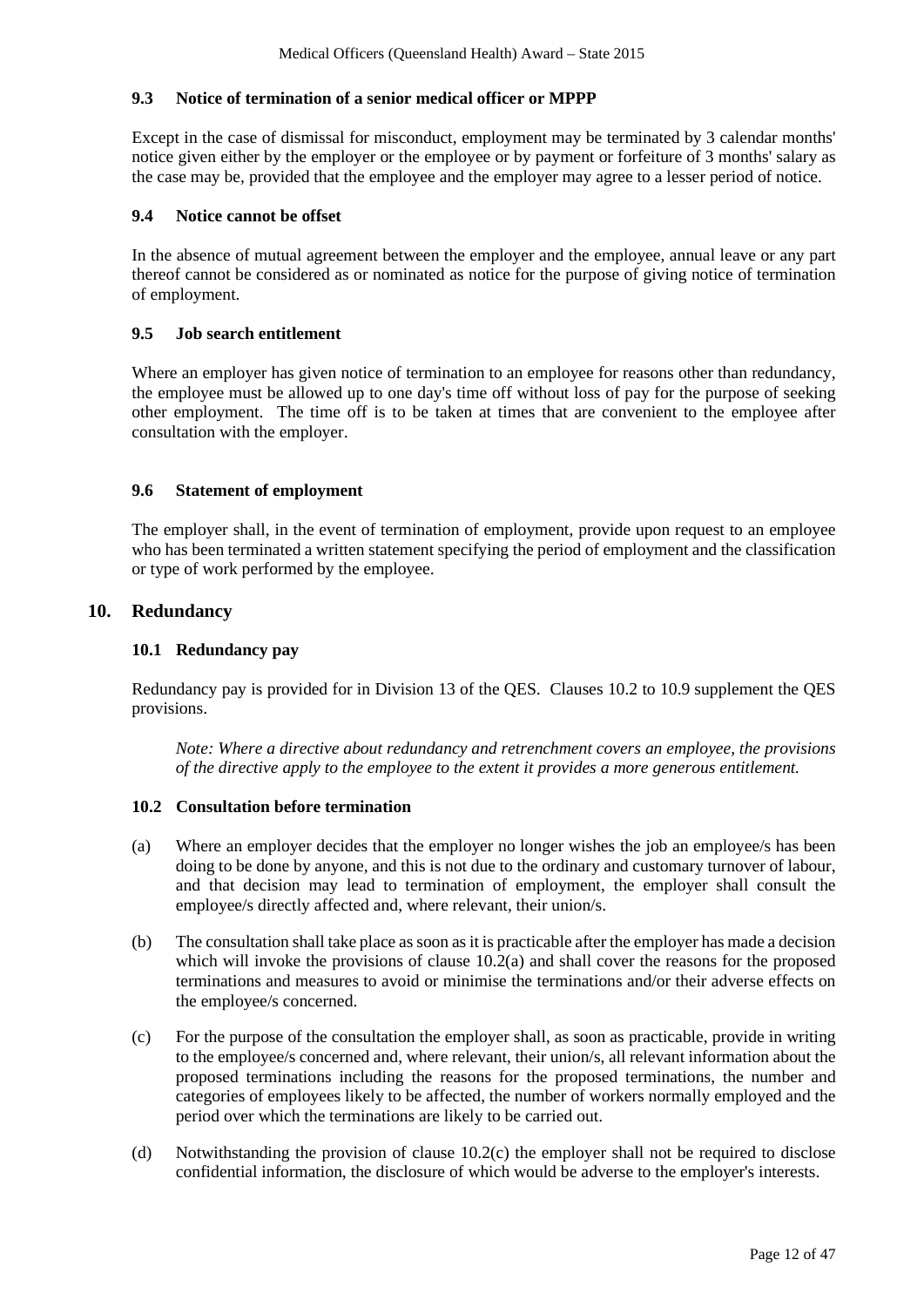#### **10.3 Transfer to lower paid duties**

- (a) Where an employee is transferred to lower paid duties by reason of redundancy the employee shall be entitled to the same period of notice of transfer as the employee would have been entitled to if the employee's employment had been terminated under the redundancy pay provisions of the QES.
- (b) The employer may, at the employer's option, make payment in lieu thereof of an amount equal to the difference between the former amounts the employer would have been liable to pay and the new lower amount the employer is liable to pay the employee for the number of weeks of notice still owing.
- (c) The amounts must be worked out on the basis of:
	- (i) the ordinary working hours to be worked by the employee; and
	- (ii) the amounts payable to the employee for the hours including, for example, allowances, loadings and penalties; and
	- (iii) any other amounts payable under the employee's employment contract.

### **10.4 Employee leaving during notice period**

An employee given notice of termination in circumstances of redundancy may terminate their employment during the period of notice. The employee is entitled to receive the benefits and payments they would have received under this clause had they remained in employment until the expiry of the notice, but is not entitled to payment instead of notice.

#### **10.5 Job search entitlement**

- (a) An employee given notice of termination in circumstances of redundancy must be allowed up to one day's time off without loss of pay during each week of notice for the purpose of seeking other employment.
- (b) If the employee has been allowed paid leave for more than one day during the notice period for the purpose of seeking other employment the employee must, at the request of the employer, produce proof of attendance at an interview or the employee will not receive payment for the time absent. For this purpose a statutory declaration will be sufficient.
- (c) Clause 10.5 applies instead of clause 9.5 in cases of redundancy.

#### **10.6 Transmission of business**

- (a) Where a business is, whether before or after the date of commencement of this Award, transmitted from the employer (transmittor) to another employer (transmittee) and an employee who at the time of such transmission was an employee of the transmittor of the business becomes an employee of the transmittee:
	- (i) the continuity of the employment of the employee shall be deemed not to have been broken by reason of such transmission; and
	- (ii) the period of employment which the employee has had with the transmittor or any prior transmittor shall be deemed to be service of the employee with the transmittee.
- (b) In clauses 10.6 and 10.7, 'business' includes trade, process, business or occupation and includes a part or subsidiary (which means a corporation that would be taken to be a subsidiary under the Corporations Law, whether or not the Corporations Law applies in the particular case) of any such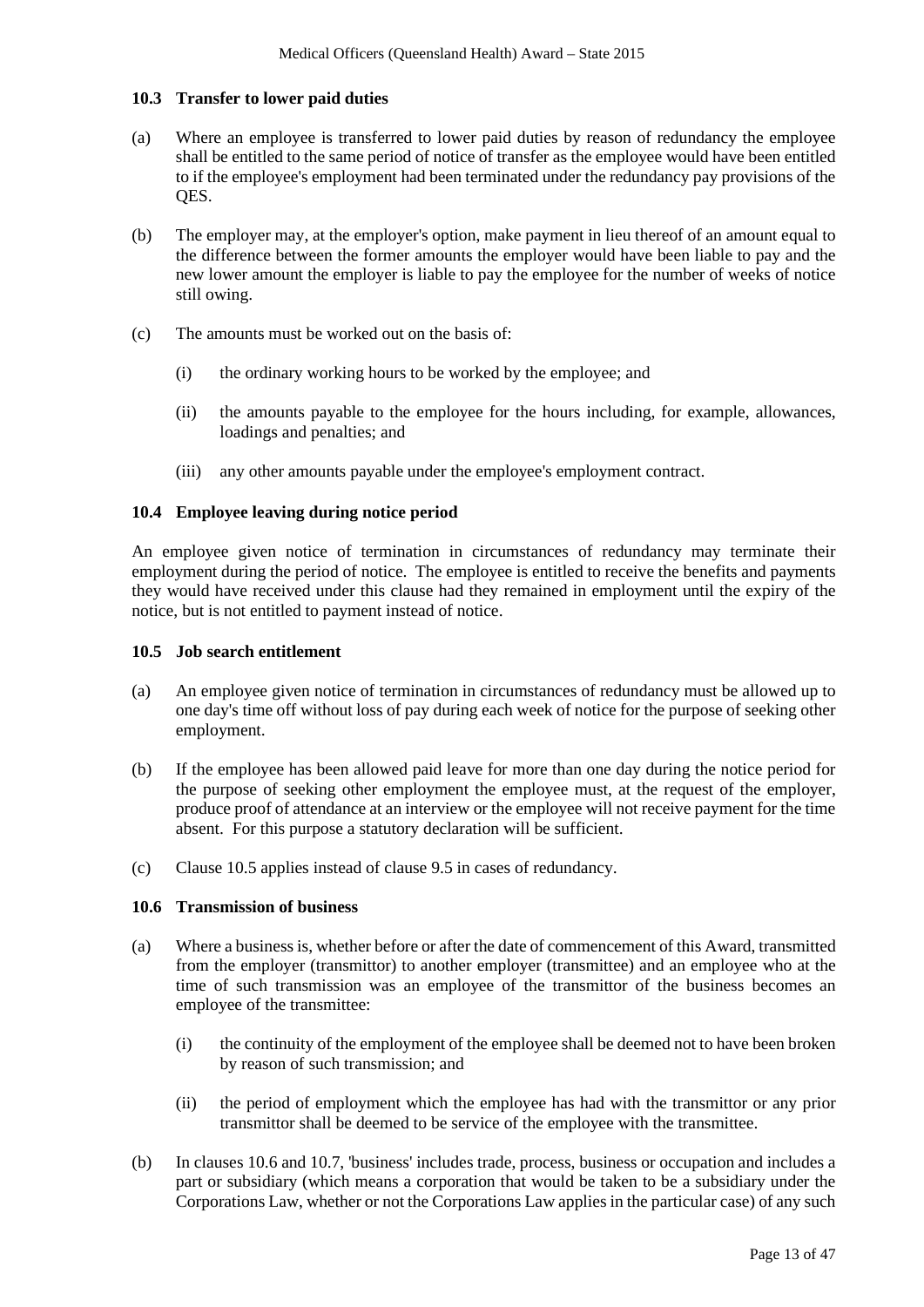business and 'transmission' includes transfer, conveyance, assignment or succession whether by agreement or by operation of law and 'transmitted' has a corresponding meaning.

#### **10.7 Exemption where transmission of business**

The provisions of clause 10.6 are not applicable where a business is, before or after the date of commencement of this Award, transmitted from the employer (transmittor) to another employer (transmittee) in any of the following circumstances:

- (a) where the employee accepts employment with the transmittee which recognises the period of continuous service which the employee had with the transmittor and any prior transmittor to be continuous service of the employee with the transmittee; or
- (b) where the employee rejects an offer of employment with the transmittee:
	- (i) in which the terms and conditions are substantially similar and no less favourable, considered on an overall basis, than the terms and conditions applicable to the employee at the time of ceasing employment with the transmittor; and
	- (ii) which recognises the period of continuous service which the employee had with the transmittor and any prior transmittor to be continuous service of the employee with the transmittee.

#### **10.8 Alternative employment**

An employer, in a particular case, may make application to the Commission to have the general severance pay prescription amended if the employer obtains acceptable alternative employment for an employee.

#### **10.9 Employees exempted**

Clauses 10.1 to 10.8 shall not apply:

- (a) where employment is terminated as a consequence of misconduct on the part of the employee; or
- (b) to an employee engaged for a specific period or task/s; or
- (c) to a casual employee; or
- (d) to an employee with less than one year's continuous service, in which case the general obligation on the employer should be no more than to give the relevant employee an indication of the impending redundancy at the first reasonable opportunity and to take such steps as may be reasonable to facilitate the obtaining by the employee of suitable alternative employment.

#### **11. Consultation - Introduction of changes**

#### **11.1 Employer's duty to notify**

- (a) Where an employer decides to introduce changes in production, program, organisation, structure or technology that are likely to have significant effects on employees, the employer shall notify the employees who may be affected by the proposed changes and, where relevant, their union/s.
- (b) 'Significant effects' includes termination of employment; major changes in the composition, operation or size of the employer's workforce or in the skills required; the elimination or diminution of job opportunities or job tenure; the alteration of hours of work; the need for retraining or transfer of employees to other work or locations and the restructuring of jobs.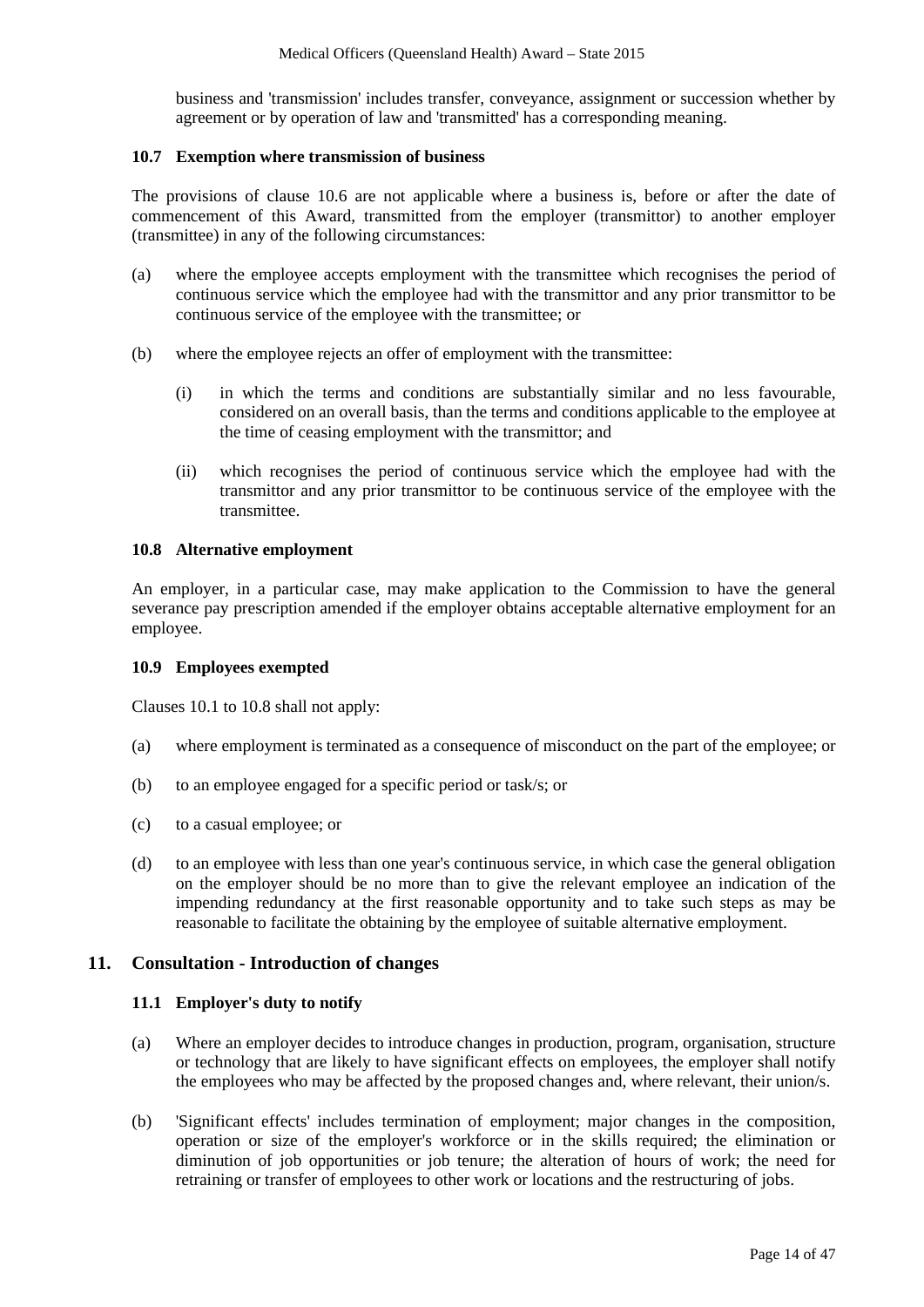(c) Where the Award makes provision for alteration of any of the matters referred to in clauses 11.1(a) and (b) an alteration shall be deemed not to have significant effect.

#### **11.2 Employer's duty to consult over change**

- (a) The employer shall consult the employees affected and, where relevant, their union/s about the introduction of the changes, the effects the changes are likely to have on employees (including the number and categories of employees likely to be dismissed, and the time when, or the period over which, the employer intends to carry out the dismissals) and ways to avoid or minimise the effects of the changes (e.g. by finding alternate employment).
- (b) The consultation must occur as soon as practicable after making the decision referred to in clause 11.1.
- (c) For the purpose of such consultation the employer shall provide in writing to the employees concerned and, where relevant, their union/s, all relevant information about the changes including the nature of the changes proposed, the expected effects of the changes on employees, and any other matters likely to affect employees.
- (d) Notwithstanding the provision of clause 11.2(c) the employer shall not be required to disclose confidential information, the disclosure of which would be adverse to the employer's interests.

# **PART 4 - Minimum Salary Levels, Allowances and Related Matters**

### **12. Classifications and minimum salary levels - resident medical officers**

#### **12.1 Classifications of resident medical officers**

Resident medical officers covered by this Award are to be classified into an appropriate classification using the classification definitions set out below:

**intern** means a medical practitioner who holds a practising certificate from the Australian Health Practitioners Registration Authority authorising appointment as such under the *Health Practitioner Regulation National Law Act 2009*

**junior house officer (JHO)** means a medical practitioner in the first year of service after eligibility for full registration as a medical practitioner

**senior house officer (SHO)** means a medical practitioner in the second or subsequent years of practical experience after eligibility for full registration as a medical practitioner and who has not been appointed as a registrar or principal house officer

**principal house officer (PHO)** means a medical practitioner appointed as such, including on a temporary basis, after eligibility for full registration as a medical practitioner

**registrar (Reg)** means a medical practitioner appointed as such who is undertaking an accredited course of study leading to a higher medical qualification

**senior registrar (SReg)** means a medical practitioner appointed as such who has specialist registration with the Medical Board of Australia

#### **12.2 Salary levels within classification structure - resident medical officers**

(a) Salary ranges shall apply to employees covered by this Award as follows: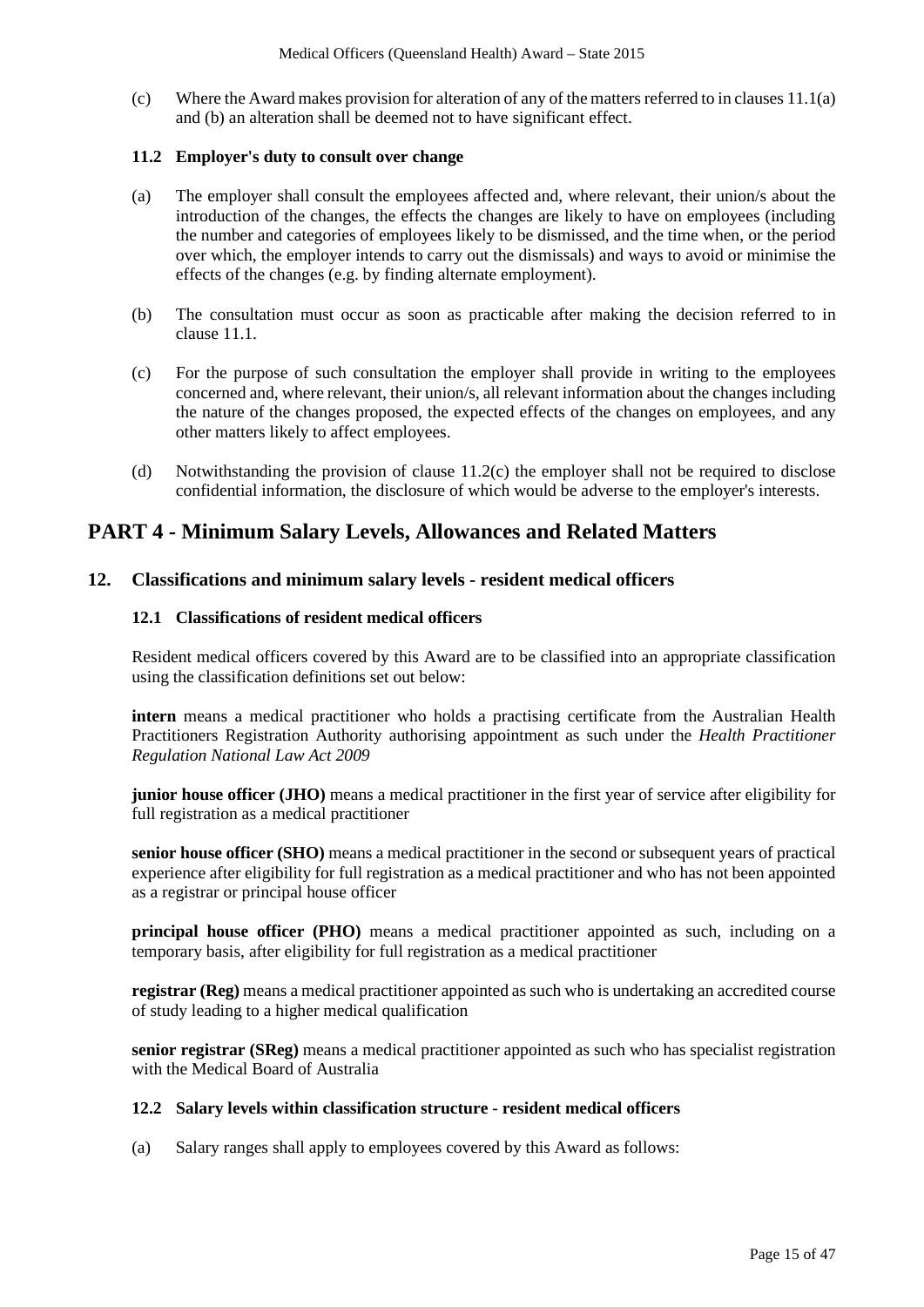|                | <b>Classification</b>   | <b>Classification level/s</b> | <b>Known</b> as                      |
|----------------|-------------------------|-------------------------------|--------------------------------------|
| (i)            | Intern                  | L1                            | Intern                               |
| (ii)           | Junior House Officer    | L2                            | <b>JHO</b>                           |
| (iii)          | Senior House Officer    | L <sub>3</sub>                | <b>SHO</b>                           |
| (iv)           | Principal House Officer | $L4 - L7$ inclusive           | PHO <sub>1</sub> to PHO <sub>4</sub> |
| $(\mathrm{v})$ | Registrar               | $L4 - L9$ inclusive           | Reg1 to Reg6                         |
| (vi)           | Senior Registrar        | $L10 - L13$ inclusive         | SReg1 to SReg4                       |

#### **12.3 Appointment to classification levels - resident medical officers**

A new resident medical officer shall be placed at a paypoint within the relevant salary range according to their years of relevant experience in that capacity or years of eligibility for general registration.

#### **12.4 Movement within classification levels (increments) - resident medical officers**

A resident medical officer, appointed to a classification level described in clauses  $12.2(a)(iv)$ , (v) and (vi), shall progress through the salary range by annual increments in accordance with clause 12.5.

#### **12.5 Movement between classification levels** - **resident medical officers**

- (a) In the case of resident medical officers described in clause 12.2(a)(ii) the resident medical officer shall progress to the next classification when they have satisfied the necessary requirements prescribed in clause 12.1.
- (b) Movement between the classification levels for principal house officers, registrars and senior registrars is based on meeting the following requirements:
	- (i) in the case of a full-time or a part-time employee, the employee has received a salary at a particular classification and paypoint for a period of 12 months;
	- (ii) in the case of a casual employee with 12 months' continuous service with the same employer:
		- (A) the employee has received a salary at a particular classification and paypoint for a period of at least 12 months; and
		- (B) the employee has worked 1,200 ordinary hours in such classification.
- (c) For the purpose of clause 12.5(b)(ii), **continuous service** for a casual employee is considered to be broken if more than three months, excluding any public holidays, has elapsed between the end of one employment contract and the start of the next employment contract.
- (d) Subject to clause 12.5(e), an employee is not entitled to move to the next salary increment level by virtue of this Award unless the conduct, diligence and efficiency of the employee has been certified by the employer to have been and to be satisfactory.
- (e) The above provisions do not apply in the case of movement from junior house officer to senior house officer. Such employees will progress to the next level based on their anniversary date, subject to meeting agreed performance criteria.

#### **12.6 Minimum salary levels - resident medical officers**

The minimum salary levels payable to resident medical officers covered by this Award are prescribed in the table below:

| <b>Classification Level</b> | <b>Paypoint</b> | <b>Award Rate</b> <sup>1</sup> | Annual              |
|-----------------------------|-----------------|--------------------------------|---------------------|
|                             |                 | <b>Per Fortnight</b>           | Salarv <sup>3</sup> |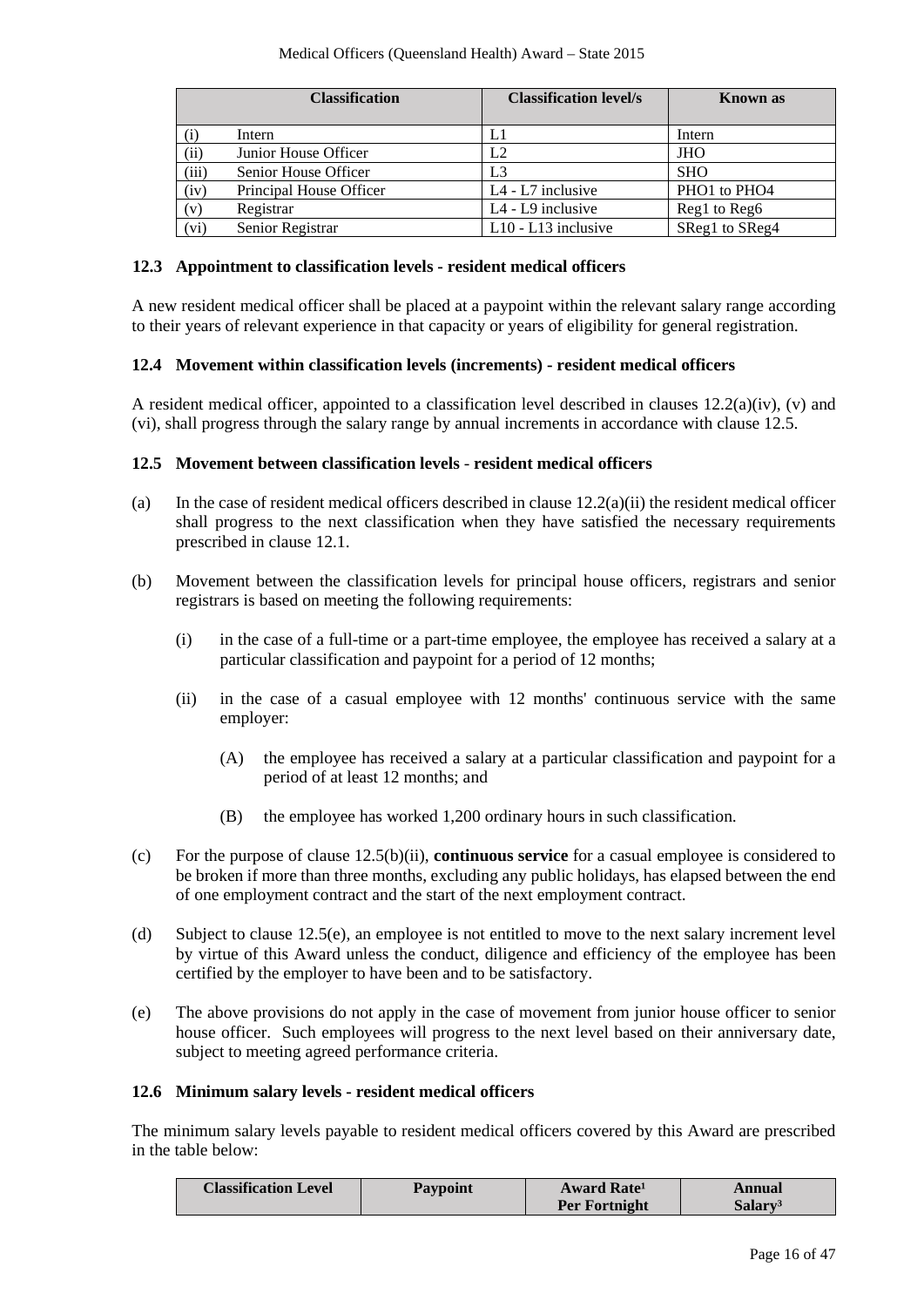|                |            | $\sqrt[6]{2}$ | $\overline{\$^2}$ |
|----------------|------------|---------------|-------------------|
| L1             | Intern     | 3,070         | 80,093            |
| L2             | <b>JHO</b> | 3,310         | 86,355            |
| L3             | <b>SHO</b> | 3,554         | 92,720            |
| L4             | PHO1/Reg 1 | 4,340         | 113,226           |
| L <sub>5</sub> | PHO2/Reg 2 | 4,461         | 116,383           |
| L <sub>6</sub> | PHO3/Reg 3 | 4,581         | 119,514           |
| L7             | PHO4/Reg 4 | 4,763         | 124,262           |
| L8             | Reg 5      | 4,883         | 127,393           |
| L <sub>9</sub> | Reg 6      | 5,006         | 130,602           |
| L10            | SReg 1     | 5,489         | 143,203           |
| L11            | SReg 2     | 5,671         | 147,951           |
| L12            | SReg 3     | 5,851         | 152,647           |
| L13            | SReg 4     | 6,031         | 157,343           |

*Notes:*

- Includes the arbitrated wage adjustment payable under the 1 September 2021 Declaration of General Ruling.
- **²** Rounded to the nearest dollar.
- **³** Annual salaries (fortnightly rate x 26.089) are for reference purposes only.

# **12.7 Higher duties** - **resident medical officers**

A resident medical officer temporarily appointed to a position at a higher classification for a period of more than three days is entitled to be paid no less than the minimum salary attaching to the position they are temporarily occupying.

#### **13. Classifications and minimum salary levels - senior medical officers**

#### **13.1 Classifications of senior medical officers**

Senior medical officers covered by this Award are to be classified into an appropriate classification as set out in the table in clause 13.2.

#### **13.2 Salary levels within classification structure - senior medical officers**

(a) Salary ranges shall apply to senior medical officers covered by this Award, as follows:

|       | <b>Classification</b>                                     | <b>Classification</b><br>level/s | Paypoint |
|-------|-----------------------------------------------------------|----------------------------------|----------|
| (i)   | Medical Officer General Practitioner                      | $L13-L14$                        | $C1-1$   |
|       | Medical Superintendent                                    | inclusive                        | to       |
|       | Deputy Medical Superintendent                             |                                  | $C1-2$   |
|       | <b>Assistant Medical Superintendent</b>                   |                                  |          |
|       |                                                           |                                  |          |
| (ii)  | Medical Officer General Practitioner with FRACGP/FACRRM   | $L13-L17$                        | $C1-1$   |
|       | Medical Officer Credentialed Practice                     | inclusive                        | tΩ       |
|       | Medical Superintendent with FRACGP/FACRRM                 |                                  | $C1-5$   |
|       | Deputy Medical Superintendent with FRACGP/FACRRM          |                                  |          |
|       | Assistant Medical Superintendent with FRACGP/FACRRM       |                                  |          |
|       |                                                           |                                  |          |
| (iii) | Medical Officer General Practitioner with FRACGP/FACRRM - | L18                              | $C2-1$   |
|       | <b>Senior Status</b>                                      |                                  |          |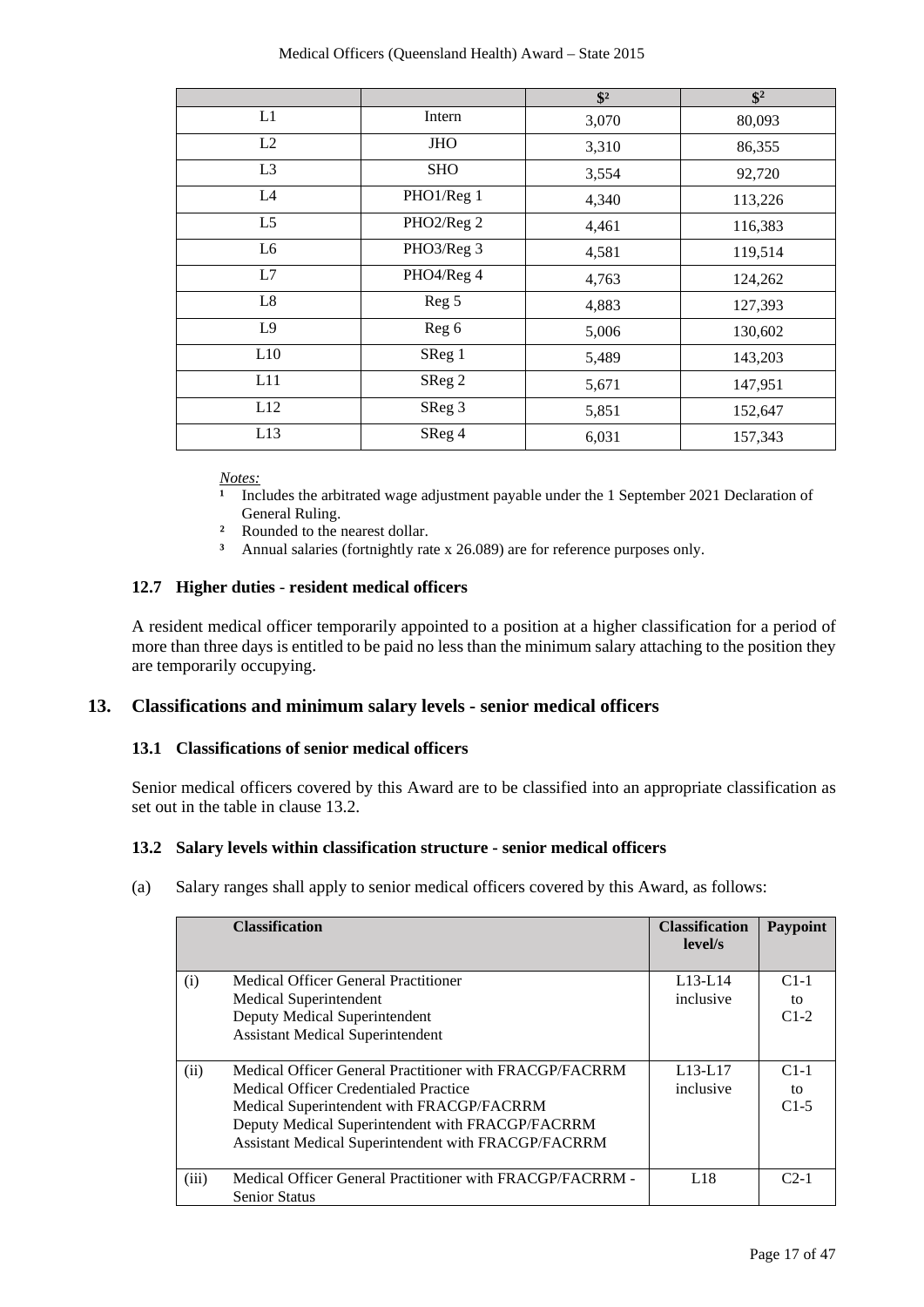|        | <b>Classification</b>                                                                                                                                                                                                                                                                                                             | <b>Classification</b><br>level/s | Paypoint                 |
|--------|-----------------------------------------------------------------------------------------------------------------------------------------------------------------------------------------------------------------------------------------------------------------------------------------------------------------------------------|----------------------------------|--------------------------|
|        | Medical Officer Credentialed Practice - Senior Status<br>Medical Superintendent with FRACGP/FACRRM - Senior<br><b>Status</b><br>Deputy Medical Superintendent with FRACGP/FACRRM -<br>Senior Status<br>Assistant Medical Superintendent with FRACGP/FACRRM -<br>Senior Status                                                     |                                  |                          |
| (iv)   | Medical Officer Advanced Credentialed Practice<br>Medical Superintendent Advanced Credentialed Practice<br>Deputy Medical Superintendent Advanced Credentialed Practice<br>Assistant Medical Superintendent Advanced Credentialed<br>Practice                                                                                     | L18-L23<br>inclusive             | $C2-1$<br>to<br>$C2-6$   |
| (v)    | Medical Officer Advanced Credentialed Practice - Senior Status<br>Medical Superintendent Advanced Credentialed Practice - Senior<br><b>Status</b><br>Deputy Medical Superintendent Advanced Credentialed Practice<br>- Senior Status<br>Assistant Medical Superintendent Advanced Credentialed<br><b>Practice - Senior Status</b> | $L24-L25$<br>inclusive           | $C3-1$<br>to<br>$C3-2$   |
| (vi)   | <b>Staff Specialist</b><br>Medical Superintendent with FRACMA<br>Deputy Medical Superintendent with FRACMA<br>Assistant Medical Superintendent with FRACMA                                                                                                                                                                        | L18-L24<br>inclusive             | $MO1-1$<br>to<br>$MO1-7$ |
| (vii)  | Staff Specialist - Senior Status<br>Medical Superintendent with FRACMA - Senior Status<br>Deputy Medical Superintendent with FRACMA - Senior Status<br>Assistant Medical Superintendent with FRACMA - Senior Status                                                                                                               | L25-L27<br>inclusive             | $MO2-1$<br>to<br>$MO2-3$ |
| (viii) | <b>Staff Specialist - Eminent Status</b><br>Medical Superintendent with FRACMA - Eminent Status<br>Deputy Medical Superintendent with FRACMA - Eminent Status<br>Assistant Medical Superintendent with FRACMA - Eminent<br>Status                                                                                                 | L28                              | $MO3-1$                  |
| (ix)   | <b>Staff Specialist - Pre-Eminent Status</b><br>Medical Superintendent with FRACMA - Pre-Eminent Status<br>Deputy Medical Superintendent with FRACMA - Pre-Eminent<br><b>Status</b><br>Assistant Medical Superintendent with FRACMA - Pre-Eminent<br><b>Status</b>                                                                | L29                              | $MO4-1$                  |

#### **13.3 Appointment to classification levels - senior medical officers**

A new senior medical officer shall be placed at a paypoint within the relevant salary range according to their years of relevant experience in that capacity or years of eligibility for general registration, specialist registration or in one of the recognised disciplines listed in clause 13.7:

- (a) for a new senior medical officer appointed to a position described at clause  $13.2(a)(ii)$ , placement at a paypoint according to the years of holding the relevant qualification;
- (b) for a new senior medical officer appointed to a position described at clause  $13.2(a)(iv)$ , placement at a paypoint according to the years of advanced credentialed practice in a recognised discipline listed in clause 13.7;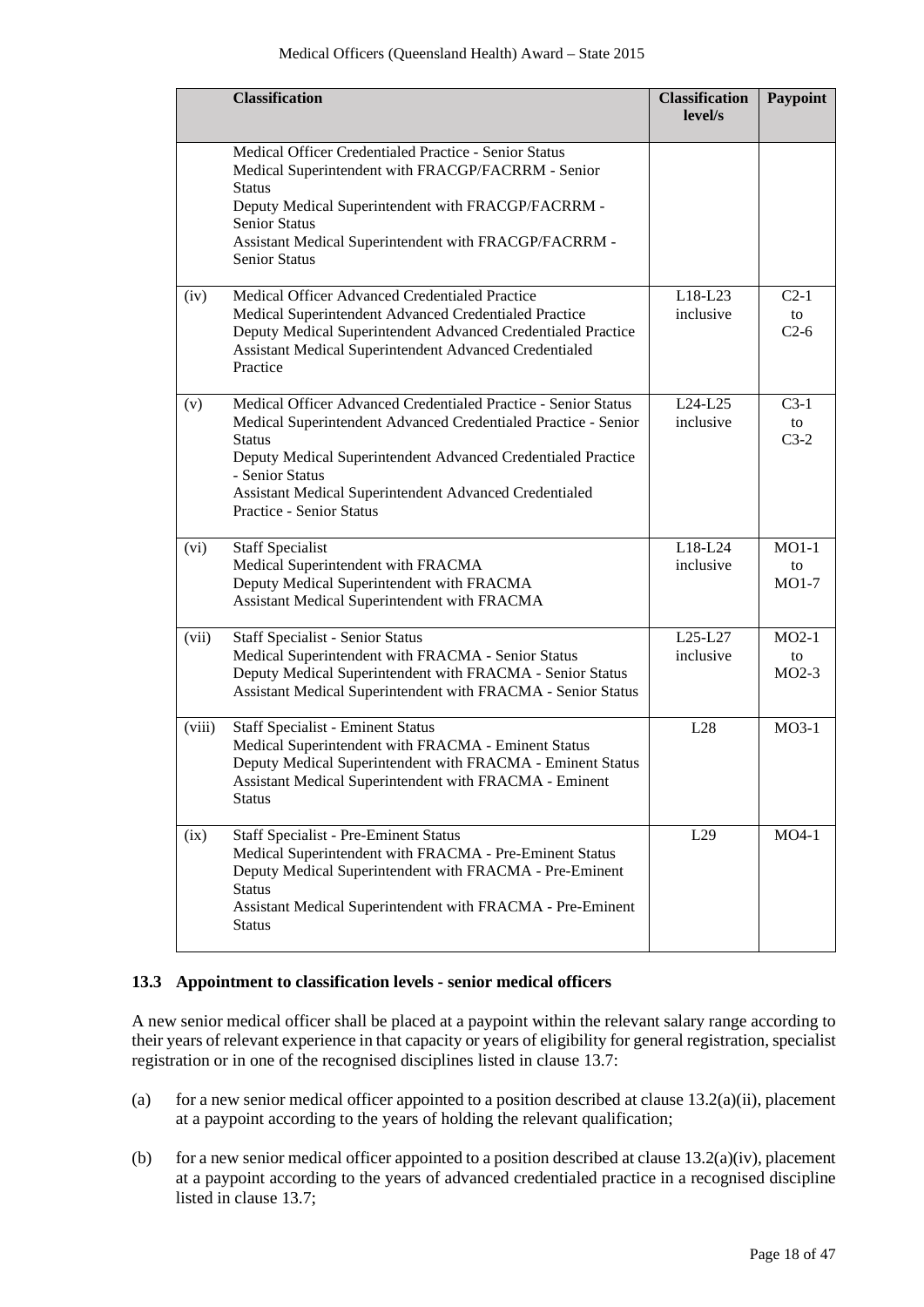- (c) for a new senior medical officer appointed to a position described at clause  $13.2(a)(vi)$ , placement at a paypoint according to the eligibility for specialist registration in a specialty other than general practice; and
- (d) in the case of clauses 13.2(a)(iii), (v) and (vii), a senior medical officer may be eligible for appointment to an advertised vacancy.

#### **13.4 Movement within classification levels (increments) - senior medical officers**

- (a) In the case of a senior medical officer referred to in clause 13.2(a)(i), the senior medical officer shall not be entitled to receive an increase in salary by way of movement between Levels 13 and 14 until the medical officer has been in receipt of such salary for a period of five years.
- (b) In the case of a senior medical officer referred to in clauses  $13.2(a)(ii)$ , (iv), (v), (vi) or (vii), the senior medical officer shall progress through the salary range by annual increments on their anniversary date.

#### **13.5 Movement between classification levels - senior medical officers**

- (a) (i) In the case of a senior medical officer referred to in clause  $13.2(a)(ii)$ , the senior medical officer shall not be entitled to proceed by incremental progression to level 18 unless the medical officer has been in receipt of the level 17 salary for at least two years and has received satisfactory performance appraisal and development reports for at least two years.
	- (ii) Notwithstanding clause  $13.5(a)(i)$  a senior medical officer may be appointed to such position by appointment to an advertised vacancy.
- (b) (i) In the case of a senior medical officer referred to in clause  $13.2(a)(iv)$ , the senior medical officer shall not be entitled to proceed by incremental progression to level 24 unless the medical officer has been in receipt of the level 23 salary for at least two years and has received satisfactory performance appraisal and development reports for at least two years, after which they shall progress to level 25 by an annual increment on their anniversary date.
	- (ii) Notwithstanding clause 13.5(b)(i) a senior medical officer may be appointed to such position by appointment to an advertised vacancy.
- (c) (i) In the case of a senior medical officer referred to in clause  $13.2(a)(vi)$ , the senior medical officer shall not be entitled to proceed by incremental progression to level 25 unless the senior medical officer has been eligible for specialist registration for at least seven years and has received satisfactory performance appraisal and development reports for at least two years, after which they shall progress through the salary range by annual increments on their anniversary date.
	- (ii) Notwithstanding clause 13.5(c)(i) a senior medical officer may be appointed to such position by appointment to an advertised vacancy.
- (d) In the case of a senior medical officer referred to in clauses 13.2(a)(viii) and (ix), the senior medical officer shall not be entitled to proceed via incremental progression to levels 28 and 29. Appointment to levels 28 and 29 shall be in accordance with the criteria and application process agreed between the parties.
- (e) Senior medical officers must be given the opportunity to participate in a performance appraisal and development process that will enable them to meet the requirements of clauses  $13.2(a)(iv)$ , (v) and (vi). Where senior medical officers have not been provided the opportunity to participate in such a process, they will increment to the next level in the absence of substantiated unsatisfactory performance reports.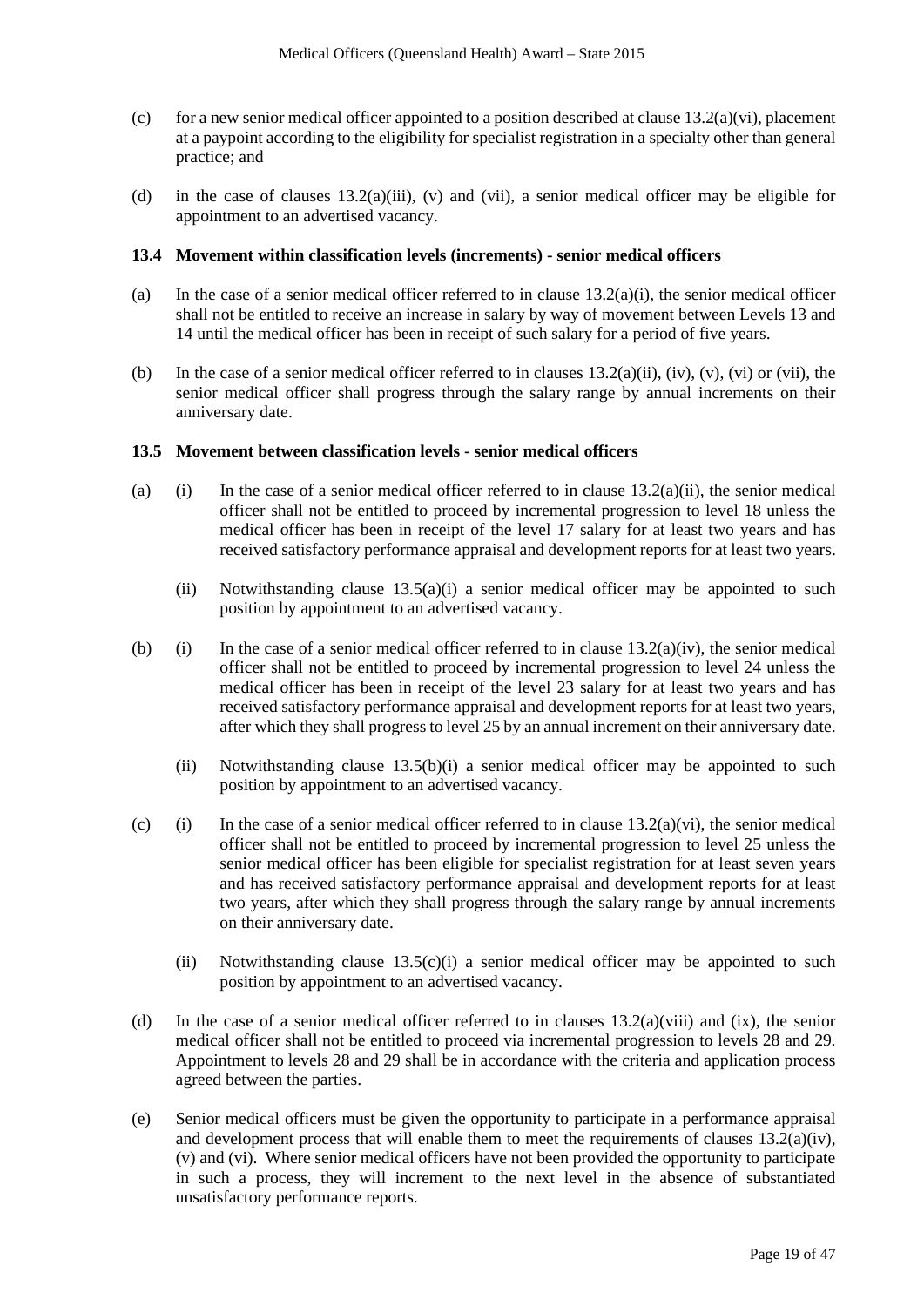# **13.6 Minimum salary levels - senior medical officers**

The minimum salary levels payable to senior medical officers covered by this Award are prescribed in the table below:

| <b>Classification Level</b> | Paypoint          | <b>Award Rate<sup>1</sup></b><br><b>Per Fortnight</b><br>$\sqrt[6]{3}$ | <b>Annual</b><br>Salary <sup>3</sup><br>$\sqrt[6]{3}$ |
|-----------------------------|-------------------|------------------------------------------------------------------------|-------------------------------------------------------|
| L13                         | $C1-1$            | 6,031                                                                  | 157,343                                               |
| L14                         | $C1-2$            | 6,217                                                                  | 162,195                                               |
| L15                         | $C1-3$            | 6,398                                                                  | 166,917                                               |
| L16                         | $\overline{C1-4}$ | 6,583                                                                  | 171,744                                               |
| L17                         | $\overline{C1-5}$ | 6,766                                                                  | 176,518                                               |
| L18                         | $C2-1$            | 6,941                                                                  | 181,084                                               |
| L19                         | $C2-2$            | 7,124                                                                  | 185,858                                               |
| L20                         | $\overline{C2-3}$ | 7,333                                                                  | 191,311                                               |
| L21                         | $C2-4$            | 7,488                                                                  | 195,354                                               |
| L22                         | $C2-5$            | 7,667                                                                  | 200,024                                               |
| L23                         | $C2-6$            | 7,849                                                                  | 204,773                                               |
| L24                         | $C3-1$            | 8,037                                                                  | 209,677                                               |
| L25                         | $\overline{C3-2}$ | 8,270                                                                  | 215,756                                               |
| L18                         | $MO1-1$           | 6,941                                                                  | 181,084                                               |
| L19                         | $MO1-2$           | 7,124                                                                  | 185,858                                               |
| L20                         | $MO1-3$           | 7,333                                                                  | 191,311                                               |
| L21                         | $MO1-4$           | 7,488                                                                  | 195,354                                               |
| L22                         | $MO1-5$           | 7,667                                                                  | 200,024                                               |
| L23                         | $MO1-6$           | 7,849                                                                  | 204,773                                               |
| L24                         | MO1-7             | 8,037                                                                  | 209,677                                               |
| L25                         | $MO2-1$           | 8,270                                                                  | 215,756                                               |
| L26                         | $MO2-2$           | 8,516                                                                  | 222,174                                               |
| L27                         | $MO2-3$           | 8,759                                                                  | 228,514                                               |
| L28                         | $MO3-1$           | 9,120                                                                  | 237,932                                               |
| L29                         | $MO4-1$           | 9,604                                                                  | 250,559                                               |

*Notes:*

Includes the arbitrated wage adjustment payable under the 1 September 2021 Declaration of General Ruling.

- **²** Rounded to the nearest dollar.
- **³** Annual salaries (fortnightly rate x 26.089) are for reference purposes only.

# **13.7 Advanced credentialed practice** - **recognised disciplines**

- (a) The chief executive has recognised the following disciplines as meeting the requirements for advanced credentialed practice for the purposes of clauses  $13.2(a)(iv)$  and  $13.2(a)(v)$ :
	- (i) rural generalist medicine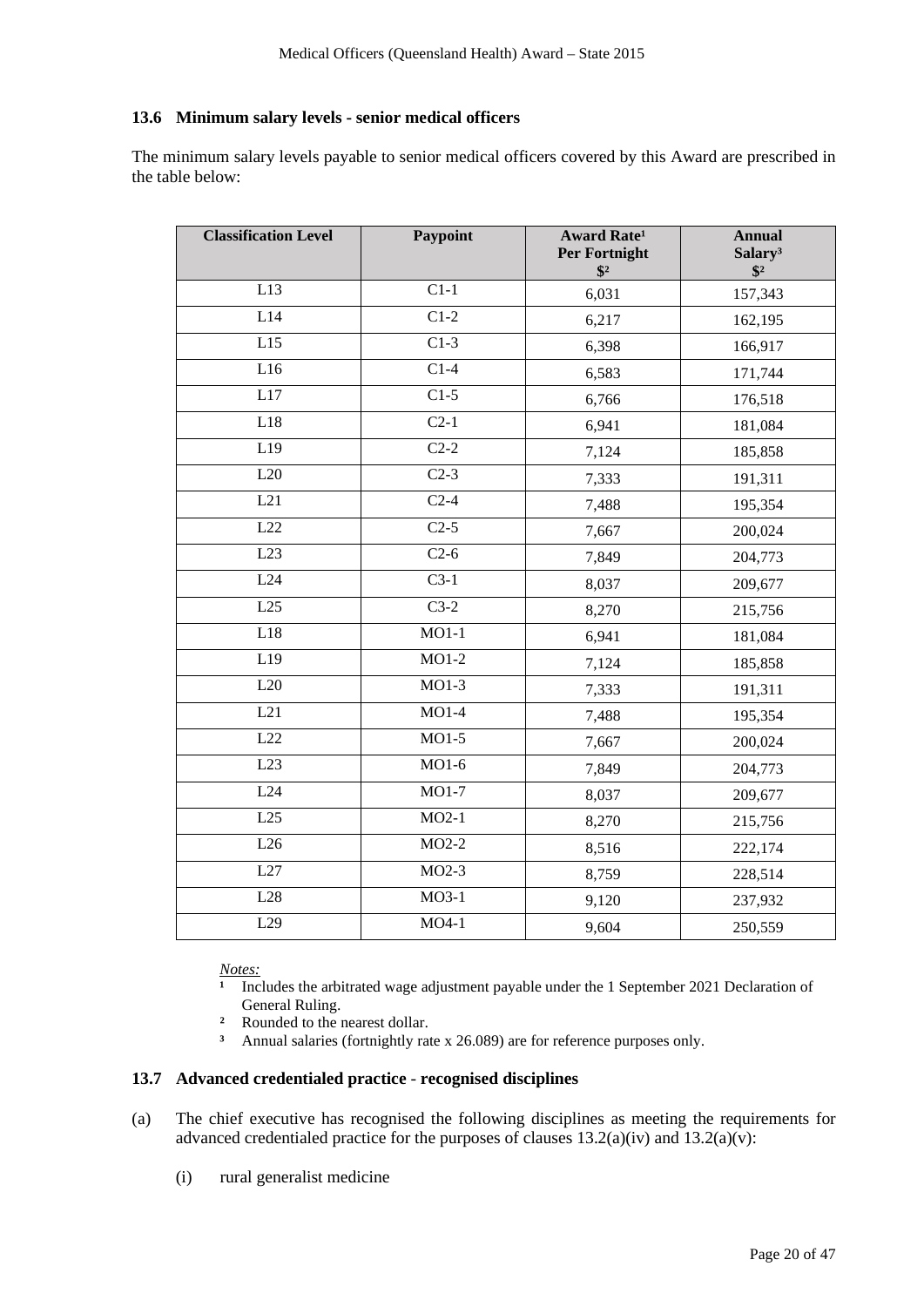- (ii) clinical forensic medicine
- (iii) generalist emergency medicine
- (iv) addiction medicine
- (v) sexual health medicine
- (b) Disciplines which are assessed for recognition in addition to those listed in clause 13.7(a) will have effect from the date of the decision to recognise them by the chief executive.

#### **13.8 Director's allowance - senior medical officers**

(a) A senior medical officer who is appointed to a position of Director may receive the following allowance relevant to the appointment for its duration:

| Appointment              | Allowance per annum |
|--------------------------|---------------------|
|                          |                     |
| Large Department         | 15,561              |
| <b>Medium Department</b> | 10,997              |
| <b>Small Department</b>  | 6,430               |
| <b>Clinical Director</b> | Ni1                 |

- (b) Department size will be decided on the basis of the administration/managerial responsibilities required to be undertaken by the Director. This will be decided in consultation between the parties.
- (c) The allowance may be considered as an all purpose allowance in terms of this Award except that it is not to be taken into account in the calculation of the flexibility allowance prescribed in clause 13.9.
- (d) A Director's allowance is not payable to medical superintendents, deputy medical superintendents or assistant medical superintendents, howsoever titled.

#### **13.9 Flexibility allowance - senior medical officers**

- (a) A senior medical officer who regularly begins ordinary duty at 0730 or continues to work to 1830 without overtime payments as a regular working arrangement in order to provide a clinical service may be paid a fortnightly allowance equivalent to 5% of the officer's ordinary fortnightly salary (excluding any Director's allowance).
- (b) The working arrangements referred to in clause 13.9(a) may be by mutual agreement between the employer and the senior medical officer.
- (c) The flexibility allowance is not payable during any periods of leave and shall not be taken into account in calculating other entitlements under this Award.

#### **13.10 Higher duties** - **senior medical officers**

A senior medical officer temporarily appointed to a position at a higher classification for a period of more than three days is entitled to be paid no less than the minimum salary attaching to the position they are temporarily occupying, including any relevant Director's allowance.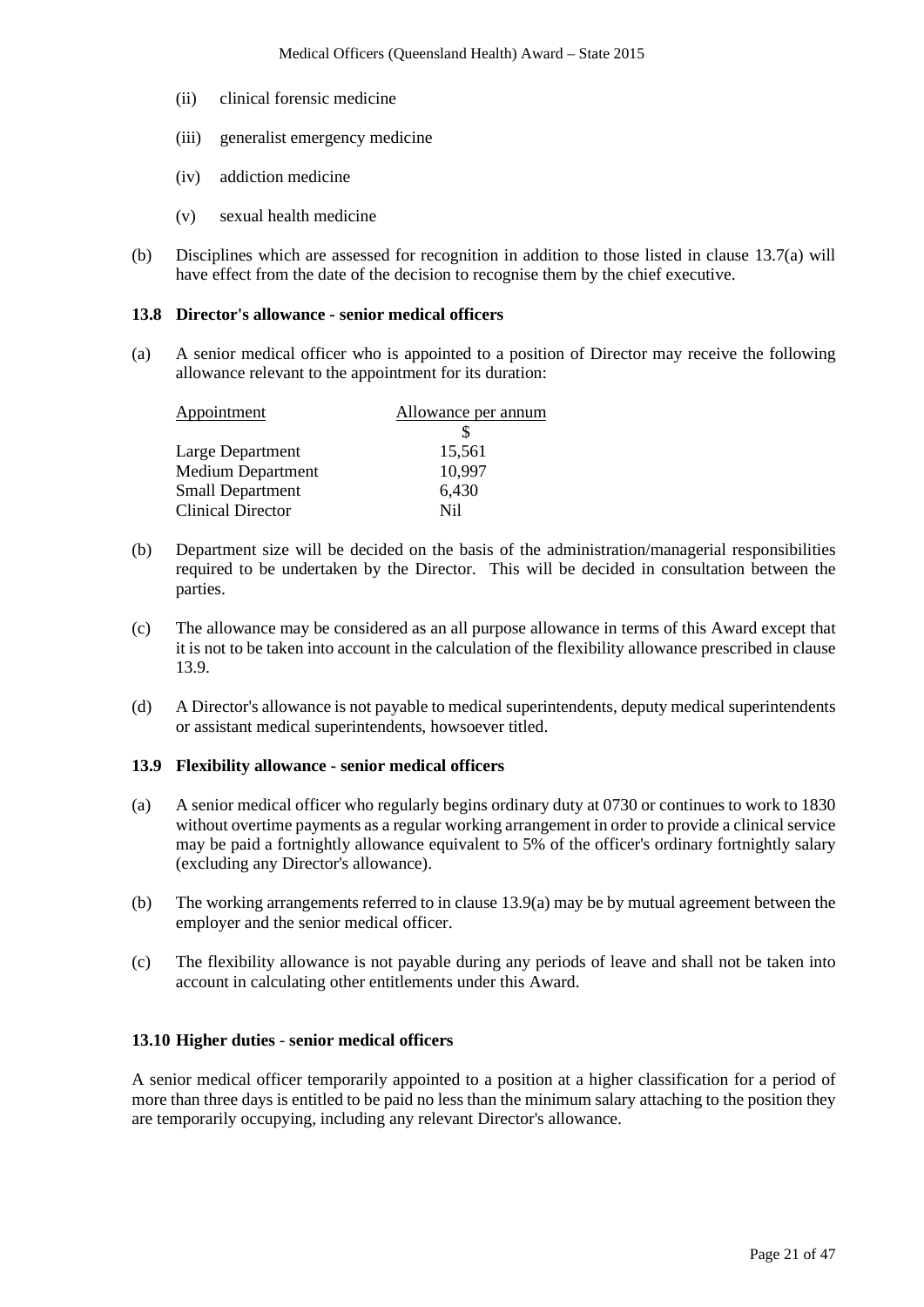# **14. Classifications and minimum salary levels - medical practitioners with private practice (MPPP)**

#### **14.1 Classifications - medical practitioners with private practice**

Medical practitioners with private practice are appointed to carry out the duties and responsibilities as set out in clauses 14.2 or 14.3 as the case may be.

#### **14.2 Duties and responsibilities - medical officer with private practice (MOPP)**

- <span id="page-21-0"></span>(a) Subject to clause 14.2(b), a medical officer with private practice will:
	- (i) conduct an outpatient session each day, Monday to Friday inclusive, but excluding public holidays;
	- (ii) conduct an inpatient round each day, Monday to Friday inclusive;
	- (iii) visit inpatients whose condition requires such on at least one day of each weekend;
	- (iv) be available on a shared on call roster when not in attendance at the hospital;
	- (v) during on call periods, attend outpatients and inpatients at the hospital whose condition, by virtue of its nature or other circumstances, requires the attendance of a medical practitioner prior to the next routine outpatient session or inpatient round;
	- (vi) provide medical care to public patients at the hospital; and
	- (vii) be subject to the general direction of the medical superintendent with private practice.
- (b) (i) Less frequent attendances than those specified in clauses  $14.2(a)(i)$  $14.2(a)(i)$  and (ii) may be mutually agreed to between an employee and the employer.
	- (ii) More frequent attendances than those specified in clauses  $14.2(a)(i)$ , (ii) and (iii) may be undertaken at the employee's discretion.

#### **14.3 Duties and responsibilities - medical superintendent with private practice (MSPP)**

- (a) Subject to clause 14.3(b), a medical superintendent with private practice will:
	- (i) conduct an outpatient session each day, Monday to Friday inclusive, but excluding public holidays;
	- (ii) conduct an inpatient round each day, Monday to Friday inclusive;
	- (iii) visit inpatients whose condition requires such on at least one day of each weekend;
	- (iv) be available on call when not in attendance at the hospital;
	- (v) during on call periods, attend outpatients and inpatients at the hospital whose condition, by virtue of its nature or other circumstances, requires the attendance of a medical practitioner prior to the next routine outpatient session or inpatient round;
	- (vi) provide medical care to public patients at the hospital; and
	- (vii) provide general direction to the medical officer with private practice, where such a position is present.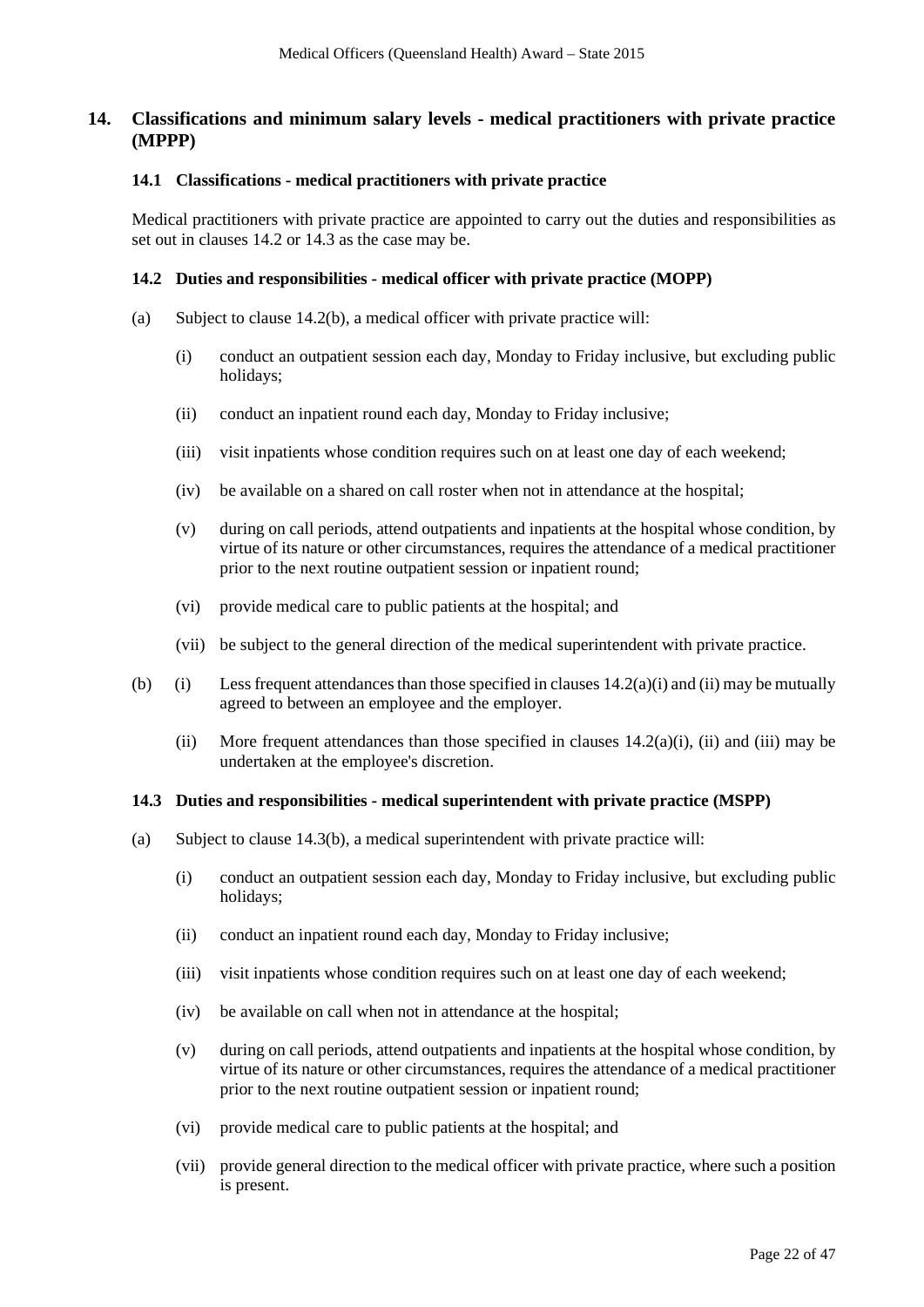- (b) (i) Less frequent attendances than those specified in clauses  $14.3(a)(i)$  and (ii) may be mutually agreed to between an employee and the employer.
	- (ii) More frequent attendances than those specified in clause  $14.3(a)(i)$ , (ii) and (iii) may be undertaken at the employee's discretion.

#### **14.4 Appointment to classification levels - medical practitioners with private practice**

- (a) Upon commencement as a medical officer with private practice the medical practitioner shall be appointed to the position of MOPP1-1.
- (b) A medical superintendent with private practice shall commence on the following salary levels:

| (i) |  |  |  | less than five years' experience as a registered medical practitioner | MSPP <sub>1</sub> -1 |
|-----|--|--|--|-----------------------------------------------------------------------|----------------------|
|-----|--|--|--|-----------------------------------------------------------------------|----------------------|

- (ii) five years or more experience as a registered medical practitioner MSPP1-2
- (iii) medical practitioner with additional qualifications including vocational registration acceptable to employer MSPP1-2
- (c) For the purposes of clause 14.4 "experience as a registered medical practitioner" may be gained in other states of Australia.

#### **14.5 Movement within classification levels - medical practitioners with private practice**

- (a) A medical officer with private practice with vocational registration or a diploma qualification acceptable to the employer may progress to MOPP1-2 after completion of three years' service with an employer covered by this Award. No further increases are available thereafter.
- (b) A medical officer with private practice with fellowship qualifications acceptable to the employer may be entitled to progress to MOPP1-2 after completion of two years' service and may be entitled to progress to MOPP1-3 after an additional two years' service with an employer covered by this Award. No further increases are available thereafter.
- (c) A medical superintendent with private practice who is appointed to MSPP1-1 in accordance with clause 14.4(b)(i), may not be entitled to progress to MSPP1-2 until the medical superintendent with private practice has completed five years' experience as a registered medical practitioner.
- (d) A medical superintendent with private practice with vocational registration or diploma qualifications acceptable to the employer may progress from MSPP1-2 to MSPP1-3 after three years' service with an employer covered by this Award. No further increases are available to level MSPP1-4 without an appropriate fellowship qualification.
- (e) A medical superintendent with private practice with fellowship qualifications acceptable to the employer may progress from MSPP1-2 to MSPP1-3 after two years' service and may be entitled to progress to MSPP1-4 after an additional two years' service with an employer covered by this Award.

#### **14.6 Movement between classification levels - medical officer with private practice**

A medical officer with private practice can be appointed as a medical superintendent with private practice subject to an existing vacancy and a merit selection process.

#### **14.7 Movement between classification levels - medical superintendents with private practice to senior status**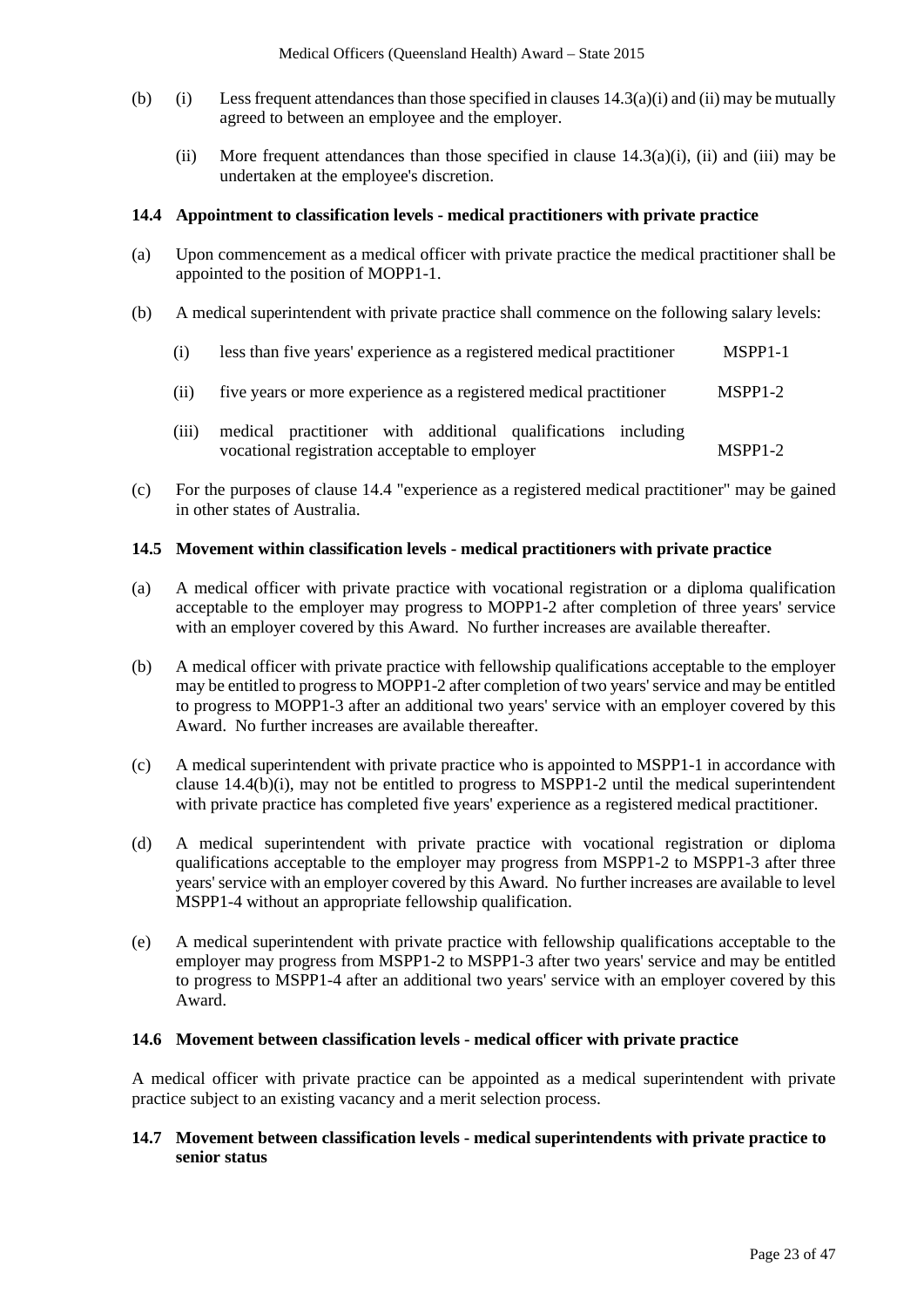- (a) Medical superintendents with private practice are eligible to apply to be designated as senior medical superintendent with private practice in accordance with the criteria recorded in clause 14.7(b). The designation is to be regarded as one for proven special and sustained merit and for ongoing commitment to providing an effective public hospital/health service. Appointment to this level is not progressional or an automatic right.
- (b) Criteria for appointment to senior status:
	- (i) 10 years' service with the public hospitals service in Queensland or service deemed to be equivalent by the employer;
	- (ii) demonstrated commitment and effectiveness in providing a viable public hospital/health service;
	- (iii) dedication to maintaining a high level of up to date knowledge and the utilisation of such knowledge;
	- (iv) demonstrated high level of responsibility and initiative;
	- (v) possession of relevant post graduate medical qualifications as determined appropriate to the position involved.
- (c) Method of reclassification
	- (i) Applications will be invited on the first day of July each year.
	- (ii) The medical superintendent with private practice seeking senior status will submit to the department or authorised delegate of their hospital and health service a written application, together with a curriculum vitae, addressing the criteria outlined in clause 14.7(b).
	- (iii) Applications received by a hospital and health service will be forwarded to the department with recommendation of the application or other comments if the application is not supported. When recommendations are made, consideration based on merit should be given in one or more of the following areas of hospital service:
		- (A) clinical skills;
		- (B) administration;
		- (C) teaching;
		- (D) commitment to the provision and enhancement of public health services and in rural community settings.
	- (iv) Consideration will then be given to the application by a central body of peers comprising a representative from each of the following:
		- (A) the College or Learned Society;
		- (B) Australian Medical Association Queensland;
		- (C) Together Queensland;
		- (D) Australian Salaried Medical Officers' Federation, Queensland;
		- (E) Director-General, Department of Health;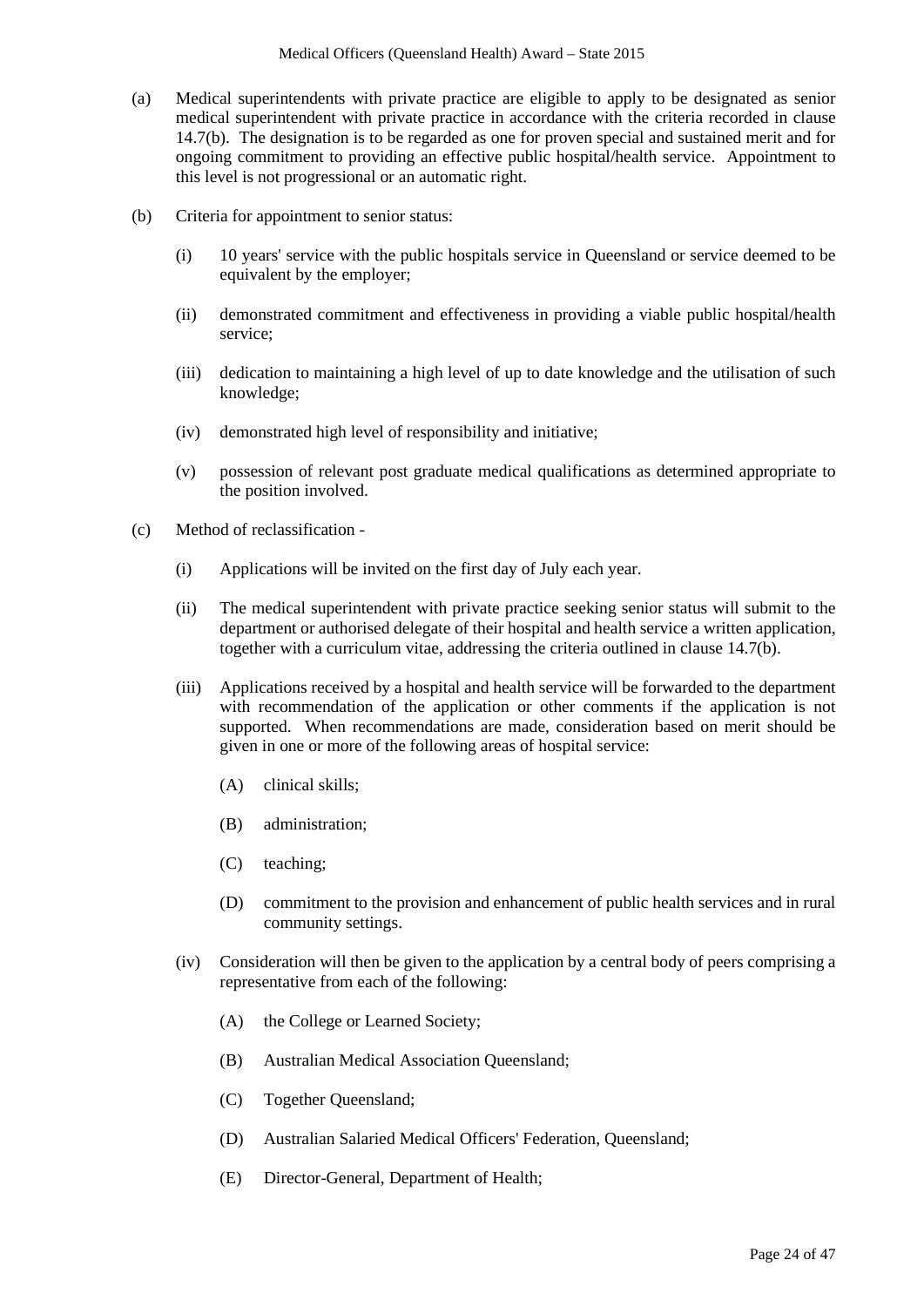- (F) Hospital and Health Services (2 representatives).
- (v) Recommendations for appointment to positions of senior medical superintendent with private practice will be arrived at by consensus between members of the body of peers. Any such recommendations will be submitted to the Honourable the Minister for Health for approval.
- (vi) The central body of peers will recommend applicants for positions of senior medical superintendent with private practice based upon merit. Merit must be determined by assessing the applicant against the criteria detailed in clause 14.7(b) of this Award.
- (vii) An unsuccessful applicant may request and be provided with feedback from the central body of peers and will be eligible to reapply on 1 July of the subsequent year.
- (d) Date of appointment a successful employee's appointment date to the higher level will be the first day of July in the year of successful application.

#### **14.8 Minimum salary levels - medical practitioners with private practice**

The minimum salary levels payable to medical practitioners with private practice covered by this Award are prescribed in the table below:

| <b>Classification</b>                        | <b>Classification</b><br><b>Level</b> | <b>Award Rate</b> <sup>1</sup><br>Per Fortnight<br>$\mathbf{\$}^2$ | <b>Annual</b><br>Salary <sup>3</sup><br>$\mathbb{S}^2$ |
|----------------------------------------------|---------------------------------------|--------------------------------------------------------------------|--------------------------------------------------------|
| Medical officer with private practice        | $MOPP 1-1$                            | 5,450                                                              | 142,185                                                |
|                                              | $MOPP 1-2$                            | 5,616                                                              | 146,516                                                |
|                                              | MOPP $1-3$                            | 5,775                                                              | 150,664                                                |
| Medical superintendent with private practice | <b>MSPP 1-1</b>                       | 5,450                                                              | 142,185                                                |
|                                              | $MSPP 1-2$                            | 5,616                                                              | 146,516                                                |
|                                              | <b>MSPP 1-3</b>                       | 5,775                                                              | 150,664                                                |
|                                              | <b>MSPP 1-4</b>                       | 5,942                                                              | 155,021                                                |
| Senior medical superintendent with private   | $MSPP 2-1$                            | 6,106                                                              | 159,299                                                |
| practice                                     | $MSPP 2-2$                            | 6,291                                                              | 164,126                                                |

#### *Notes:*

Includes the arbitrated wage adjustment payable under the 1 September 2021 Declaration of General Ruling.

- <sup>2</sup> Rounded to the nearest dollar.
- **³** Annual salaries (fortnightly rate x 26.089) are for reference purposes only.

#### **15. Payment of salaries - all medical officers**

Salaries payable to all levels of medical officers covered by this Award shall be paid fortnightly and may at the discretion of the chief executive be paid by electronic funds transfer.

#### **16. Salary sacrifice arrangements - all medical officers**

- (a) Eligible employees covered by this Award may participate in salary sacrifice arrangements as determined by the chief executive to the extent allowed by the relevant Commonwealth legislation.
- (b) The administrative processes to accommodate salary sacrifice arrangements shall be established by the chief executive and may be varied from time to time as required, for example to reflect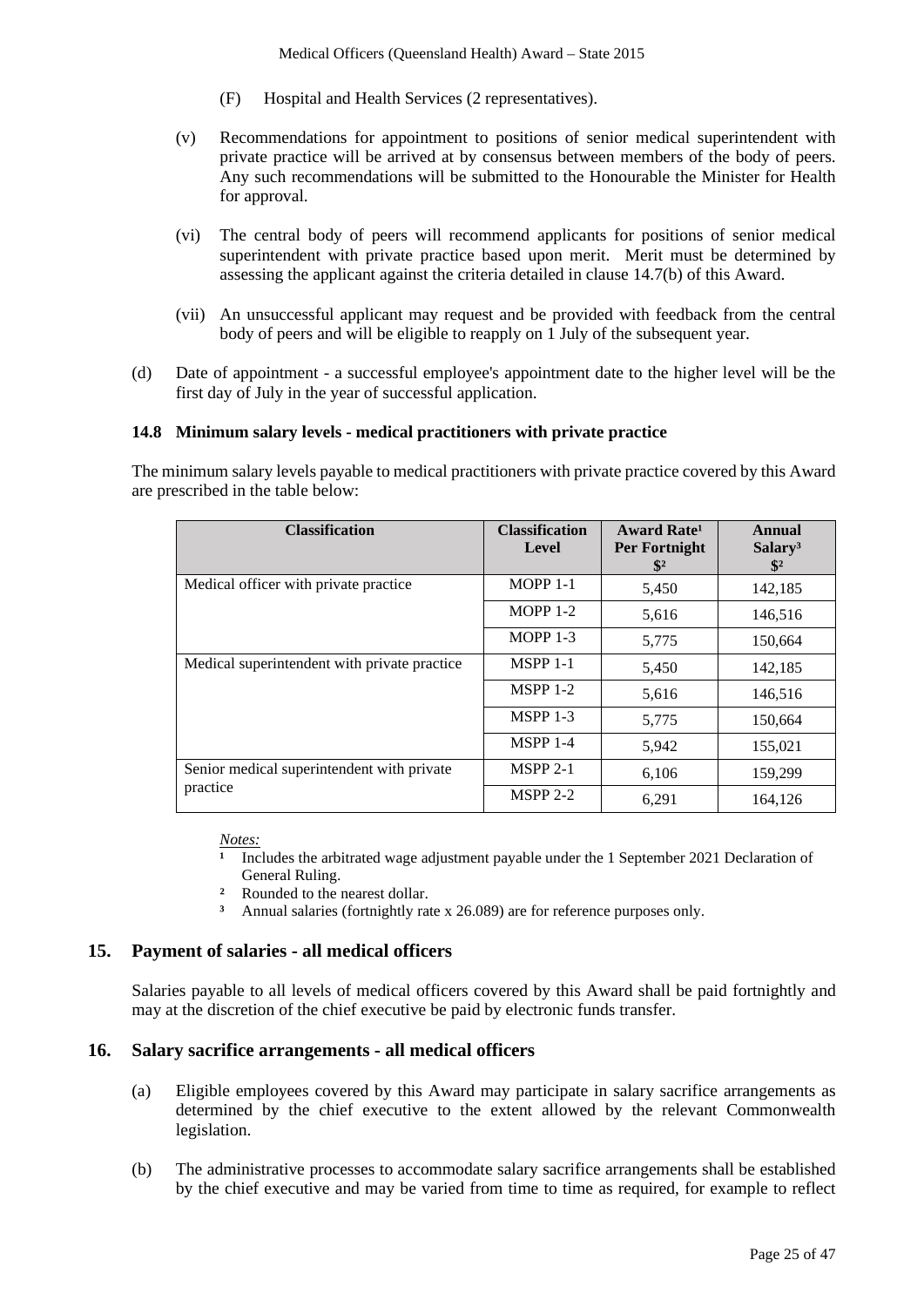changes in the relevant Commonwealth legislation or changes in procedures adopted by a particular salary packaging bureau service.

- (c) The following principles will apply where employees avail themselves of salary sacrifice arrangements:
	- (i) there will be no additional costs incurred by the employer, either directly or indirectly;
	- (ii) as part of the salary sacrifice arrangements, the costs for administering the package via a salary packaging bureau service, and including any applicable Fringe Benefits Tax (FBT), will be met without delay by the participating employee;
	- (iii) there will be no additional increase in superannuation costs or to FBT payments made by the employer that would not otherwise be payable had the employee not engaged in salary sacrifice arrangements;
	- (iv) the employee may cancel any salary sacrificing arrangements by giving one month's notice of cancellation to the employer, and similarly the employer will give the employee one month's notice of termination;
	- (v) employees should obtain independent financial advice prior to taking up salary sacrifice arrangements; and
	- (vi) there will be no significant additional administrative workload or other ongoing costs to the employer.
- (d) Where the employee has elected to sacrifice a portion of the payable salary:
	- (i) subject to Australian Tax Office requirements, the sacrificed portion will reduce the salary subject to appropriate tax withholding deductions by the amount sacrificed;
	- (ii) any allowance, penalty rate, overtime, weekly workers' compensation benefit, or other payment, to which an employee is entitled under an industrial instrument, Act or Statute which is expressed to be determined by reference to the employee's salary, will be calculated by reference to the gross salary which the employee would receive if not taking part in salary sacrifice arrangements;
	- (iii) salary sacrifice arrangements will be maintained during all periods of leave on full pay, including the maintenance of cash and non-cash benefits; and
	- (iv) the employee's salary for superannuation purposes and severance and termination payments will be the gross salary which the employee would receive if not taking part in salary sacrifice arrangements.
- (e) For the purposes of this clause **eligible employees** means full-time, part-time and long-term casual employees as defined in the Act.

# **17. Allowances - resident medical officers and senior medical officers**

#### **17.1 Locality allowance - resident medical officers and senior medical officers**

*Note: Where a directive about locality allowance covers a resident medical officer or a senior medical officer, the provisions of the directive apply to the employee.* 

#### **17.2 Motor vehicle allowance - resident medical officers**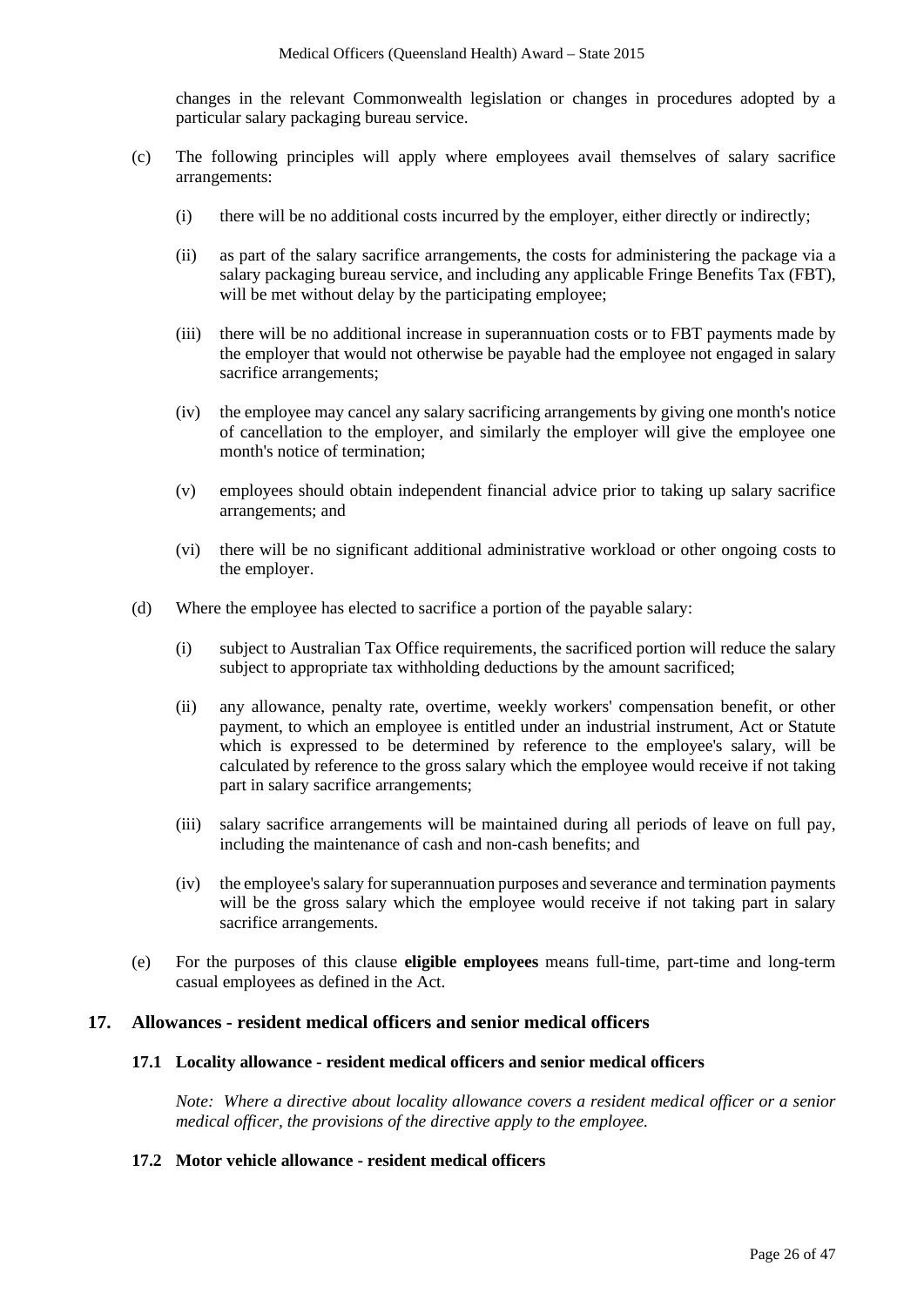- (a) Where an employer requires an employee to use their own vehicle in or in connection with the performance of their duties, the employee shall be paid an allowance for each kilometre of authorised travel as follows:
	- (i) motor vehicle \$0.82 per kilometre; and
	- (ii) motorcycle \$0.28 per kilometre.
- (b) An employer may require an employee to record full details of all such official travel requirements in a log book.

#### **17.3 Overtime meal allowance - resident medical officers and senior medical officers**

- (a) A resident medical officer or a senior medical officer rostered to work in excess of 10 continuous hours is to be supplied with an adequate meal at the employer's expense or be paid a meal allowance of \$14.10 in lieu of the provision of such meal.
- (b) If the continuous period of work exceeds 15 hours, a further meal at the employer's expense is to be supplied or a further \$14.10 meal allowance paid.
- (c) Overtime meal allowance provisions do not apply to a MPPP.

#### **17.4 Adjustment of monetary allowances**

- (a) The monetary allowances in clauses 13.8 (Director's allowance senior medical officers), 19.5(b) (remote call on Saturday, Sunday and public holiday - resident medical officers) and 19.5(d) (proximate call - resident medical officers) shall be automatically adjusted from the same date and in the same manner as monetary allowances are adjusted in any State Wage Case decision or other decision of the Commission adjusting minimum wage rates in this Award.
- (b) At the time of any adjustment to the wage rates in this Award the expense related allowances in clauses 17.2 (motor vehicle allowance - resident medical officers) and 17.3 (overtime meal allowance - resident medical officers and senior medical officers), respectively, shall be automatically adjusted by the relevant adjustment factor. The **relevant adjustment factor** for this purpose is the percentage movement in the applicable index figure most recently published by the Australian Bureau of Statistics since the allowance was last adjusted.
- (c) The **applicable index figure** is the index figure published by the Australian Bureau of Statistics for the Eight Capitals Consumer Price Index, as follows:

| Allowance                                                   | Eight Capitals Consumer Price Index<br>(ABS Cat No. 6401.0 - Table 7) |
|-------------------------------------------------------------|-----------------------------------------------------------------------|
| Motor vehicle allowance<br>(last adjusted 1 September 2021) | Private motoring sub-group                                            |
| Overtime meal allowance<br>(last adjusted 1 September 2021) | Take-away and fast foods sub-group                                    |

#### **18. Superannuation** - **all medical officers**

- (a) Subject to Commonwealth legislation and clause 18(b), all employers subject to this Award must comply with superannuation arrangements prescribed in the *Superannuation (State Public Sector) Act 1990* (and associated Deed, Notice and Regulation).
- (b) Where Commonwealth legislation provides for choice of fund rights to an employee subject to this Award, and an employee fails to elect which superannuation fund to which employer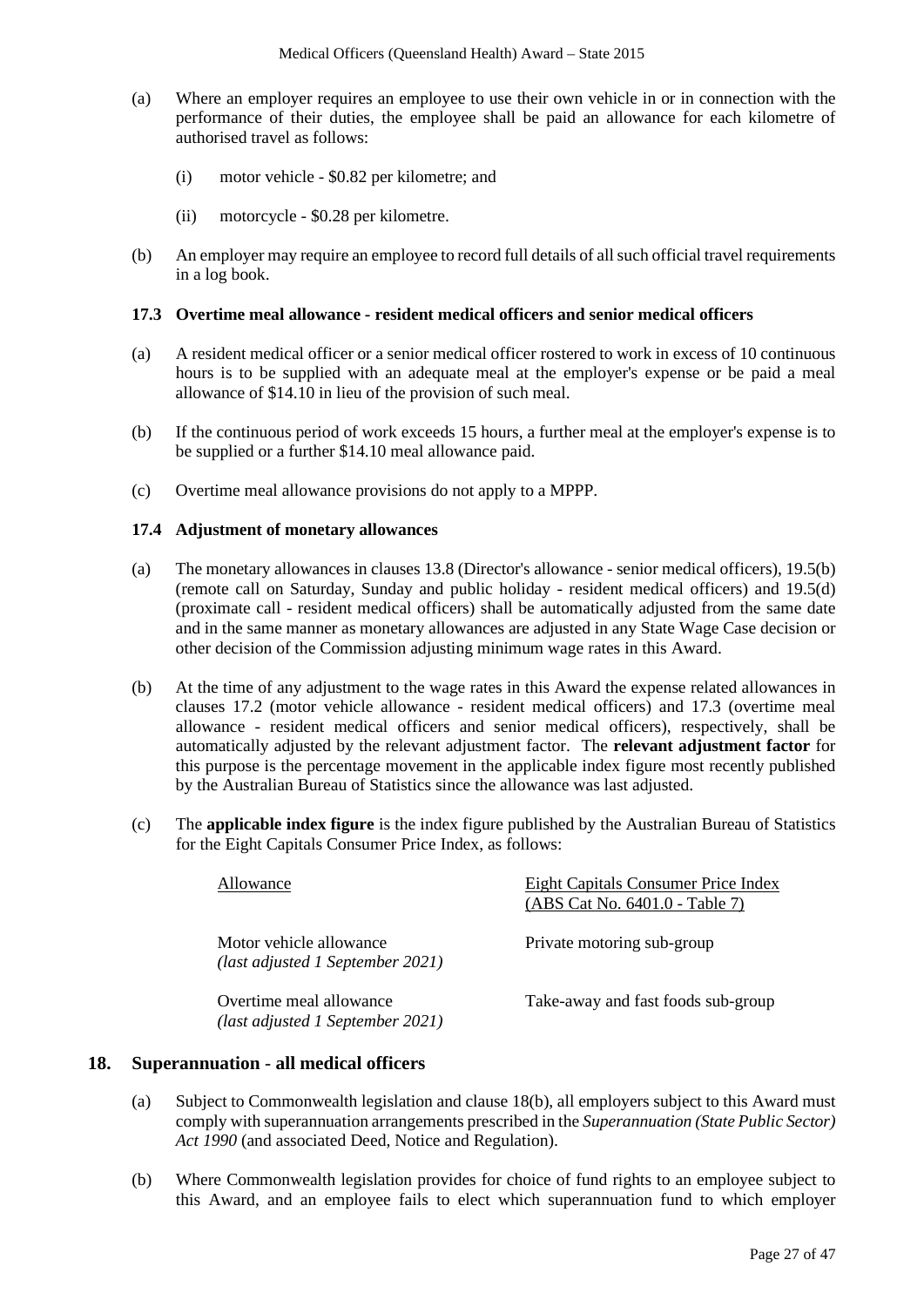contributions are directed, the employer will direct contributions to the appropriate fund prescribed in the abovementioned Queensland legislation.

# **PART 5 - Hours of Duty, Overtime and Related Matters**

### **19. Hours of duty, overtime and related matters - resident medical officers**

#### **19.1 Hours of duty - resident medical officers**

- (a) The ordinary hours of duty of resident medical officers will be 76 hours each fortnight, averaged over a period of 12 weeks or other period as agreed between the employer and a resident medical officer.
- (b) Hours of duty are to be arranged as follows:
	- (i) no shift will be less than 4 hours in length on any day;
	- (ii) no resident medical officer is to be rostered to perform ordinary hours of duty of less than 8 hours on more than two shifts in any 14 day period;
	- (iii) no broken or split shifts will be worked;
	- (iv) all ordinary time worked in excess of 10 hours in any one day or shift shall be paid for at overtime rates;
	- (v) in no case will a resident medical officer be required to be on duty beyond a maximum of 12.5 hours, with a minimum of 10 hours off duty before being required to be on duty again.
- (c) Subject to the ability of the employer to change the rosters without notice to meet any emergent situation, resident medical officers will be given at least two weeks' notice of rosters to be worked in relation to ordinary hours and, where practicable, any additional (i.e. overtime) rostered hours of work as well.
- (d) A resident medical officer is entitled to four rostered days off in any 14 day period, two of which must be on consecutive days. For the purposes of the remaining two days off, two half-days of 4 hours each shall equal one whole day.
- (e) For the purpose of clause 19.1, a **day** will be defined as a period of 24 consecutive hours calculated from midnight on one day to midnight on the next day.

#### **19.2 Extra payment for afternoon and night shift - resident medical officers**

- (a) A resident medical officer is entitled to be paid an allowance of 15% for each shift of ordinary hours worked where the majority of such shift is worked between the hours of 1800 on one day and 0800 the following day.
- (b) The shift allowance referred to in clause 19.2(a) will not be payable in respect of work performed on a Saturday, a Sunday or a public holiday where the extra payments prescribed in clause 19.3 apply.

#### **19.3 Extra payment for work on a weekend or a public holiday - resident medical officers**

- (a) Subject to clause 19.3(b) all ordinary hours of duty worked by a resident medical officer in any one shift on a weekend or a public holiday will be paid for as follows:
	- (i) between 0000 and 2400 on a Saturday time and one-half;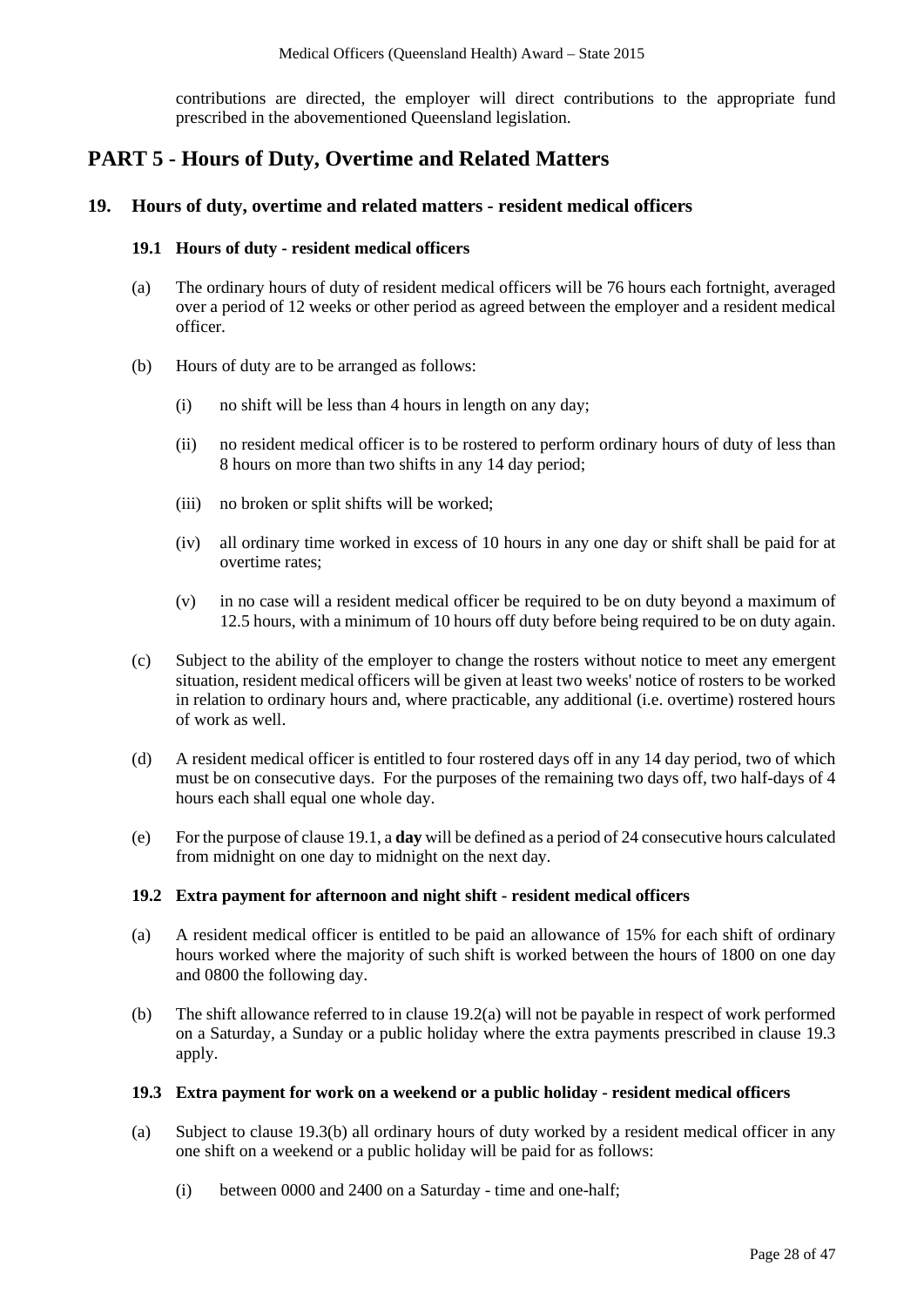- (ii) between 0000 and 2400 on a Sunday double time;
- (iii) between 0000 and 2400 on a public holiday at the rate prescribed in clause 26.
- (b) The payments prescribed in clause 19.3(a) shall be calculated on a majority of shift basis. This means, for example:
	- (i) if the majority of the ordinary hours of a shift which commenced on a Friday are worked on a Saturday, the whole of the shift is to be treated as having been worked on a Saturday; and
	- (ii) if the majority of the ordinary hours of a shift which commenced on a Sunday are worked on a Monday, the whole of the shift is to be treated as having been worked on a Monday.

#### **19.4 Overtime - resident medical officers**

- (a) A resident medical officer performing additional hours of duty in excess of the ordinary hours specified in clause  $19.1(a)$ , as authorised by the appropriate delegate, may be paid for such excess duty hours as follows:
	- (i) Monday to Saturday time and one-half for the first 3 hours and double time thereafter;
	- (ii) Sunday double time;
	- (iii) Public holidays double time and one-half.
- (b) Payment in terms of clause 19.4(a) will not be unreasonably withheld by the employer.

#### **19.5 On call - resident medical officers**

- (a) Definitions:
	- (i) **proximate call** is the availability of a resident medical officer to be on duty within 10 minutes of being recalled
	- (ii) **remote call** is the availability of a resident medical officer to be on duty within 30 minutes of being recalled
- (b) Where a resident medical officer is instructed to hold themselves available on remote call outside ordinary or rostered working hours, they are to be paid an additional allowance as follows:
	- (i) on remote call throughout the whole of a Saturday, a Sunday or a public holiday \$24.60 in respect of such instances;
	- (ii) on remote call during the night only on a Saturday, a Sunday or a public holiday \$15.70 each night; and
	- (iii) on remote call on any other night \$12.39 each night.
- (c) For the purposes of clause 19.5(b), a **night** will be considered to consist of those hours falling between 1700 and 0800 or mainly between such hours.
- (d) Where a resident medical officer is placed on proximate call an amount of \$10.12 is to be paid in addition to the appropriate allowance prescribed in clause 19.5(b).

#### **19.6 Recall - resident medical officers**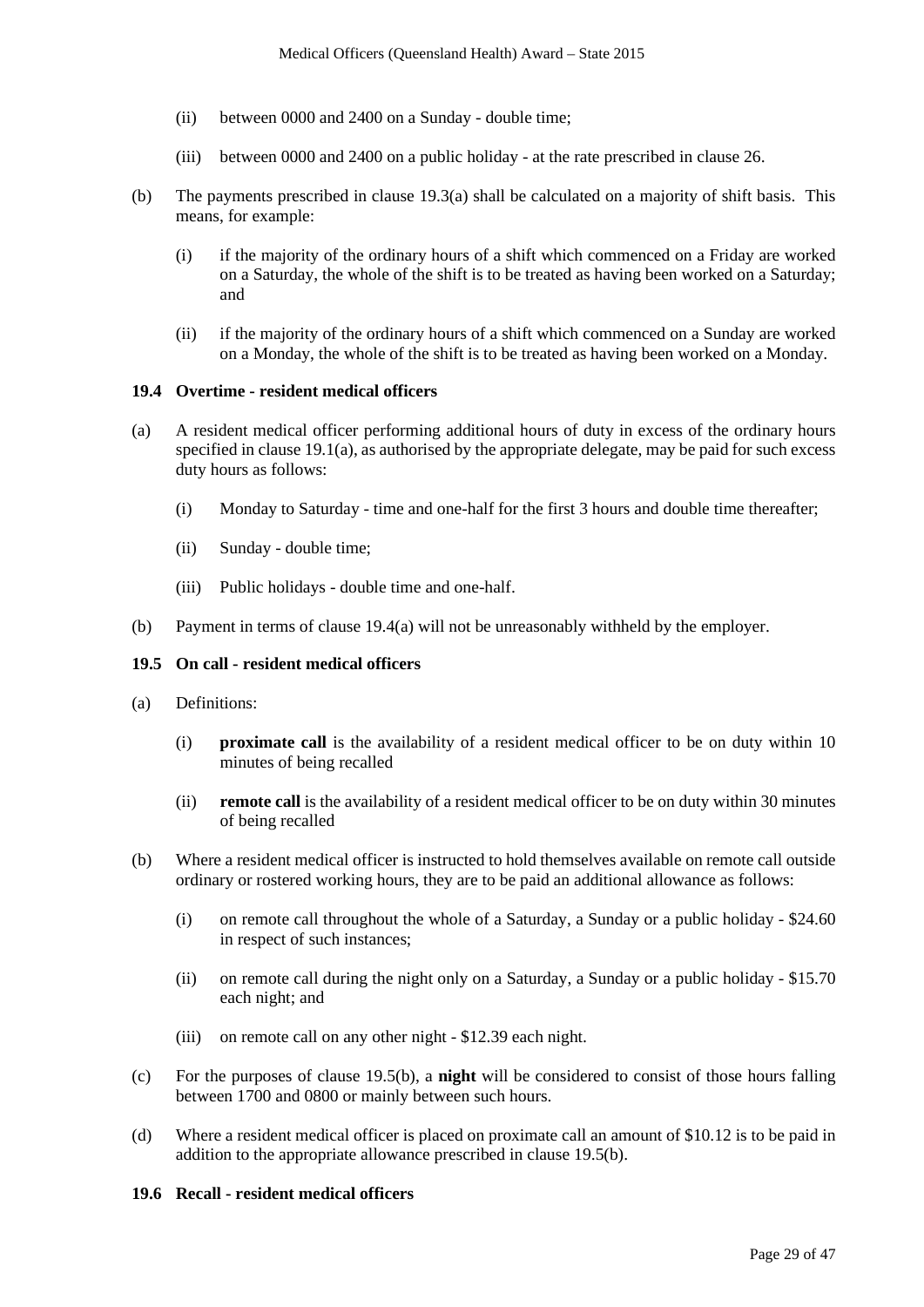- (a) Monday to Friday **-** a resident medical officer on call being recalled to perform duty is to be paid for the time worked, calculated as from home and return, with a minimum payment of 2 hours at the prescribed overtime rate.
- (b) Saturday, Sunday and public holidays:
	- (i) A resident medical officer on call being recalled to perform duty on a Saturday, Sunday or public holiday is to be paid for such overtime at the appropriate rate with a minimum payment of 2 hours or, at their option, be granted time off equivalent to the number of hours worked, calculated as from home and return, with a minimum of 2 hours.
	- (ii) In addition, a resident medical officer who works on a public holiday and who is granted equivalent time off is to be paid at half the ordinary rate for the time so worked with a minimum of 2 hours.
- (c) Where a resident medical officer (whether on call or not) is recalled to perform work to provide a clinical service when not on duty, the employee may be provided with transport to and from home or will be refunded the cost of such transport as follows:
	- (i) taxi fares where a taxi is utilised; or
	- (ii) the motor vehicle allowance as prescribed in clause 17.2.

#### **19.7 Fatigue leave/rest period after overtime - resident medical officers**

- (a) A resident medical officer who works so much overtime between the termination of their ordinary work on one day and the beginning of their ordinary work on the next day that they have not at least 10 consecutive hours off duty between those times may, subject to clause 19.7(c), be released after completion of such overtime until they have had 10 consecutive hours off duty without loss of pay for ordinary working time occurring during such absence.
- (b) If on the instruction of the employer the resident medical officer resumes or continues work without having had such 10 consecutive hours off duty, they will be paid double rates until they are released from duty for such period and they will then be entitled to be absent until they have had 10 consecutive hours off duty without loss of pay for ordinary working time occurring during such absence.
- (c) The provisions of clause 19.7 will not apply where a period of overtime of 2 hours or less is worked during a period of recall to duty.

#### **20. Hours of duty, overtime and related matters - senior medical officers**

#### **20.1 Hours of duty - senior medical officers**

Subject to clause 13.9, the ordinary hours of duty of senior medical officers will not exceed 9 hours each day or 90 hours each fortnight, exclusive of meal breaks, to be worked between 0800 and 1800.

#### **20.2 Overtime - senior medical officers**

- (a) A senior medical officer may only be entitled to the payment of overtime in respect of clinical duties performed.
- (b) A senior medical officer who is **not** in receipt of the flexibility allowance prescribed in clause 13.9 and who is required to work in excess of 9 hours on any day between 0800 and 1800 is entitled to be paid overtime at the ordinary hourly rate of 1/80th of the senior medical officer's ordinary fortnightly salary, taken to the nearest quarter of an hour.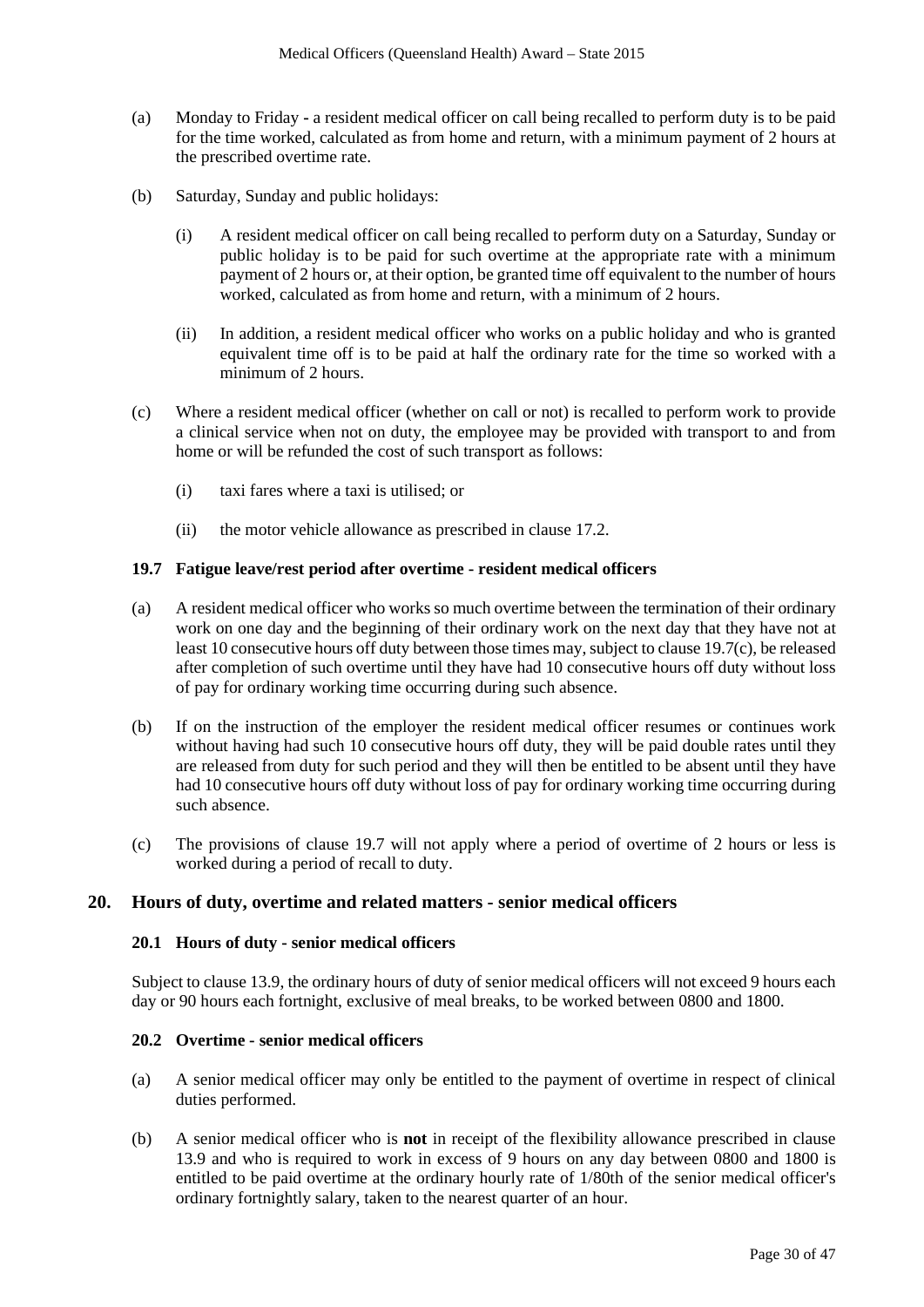- (c) A senior medical officer who **is** in receipt of the flexibility allowance prescribed in clause 13.9 and who is required to work in excess of 9 hours on any day between 0730 and 1830 is entitled to be paid overtime at the ordinary hourly rate of 1/80th of the senior medical officer's ordinary fortnightly salary, taken to the nearest quarter of an hour.
- (d) (i) Subject to clause  $20.2(d)(ii)$  a senior medical officer who is required to begin work prior to 0800 or continue after 1800 may be paid overtime at the rate of one and one-half times the ordinary hourly rate calculated at 1/80th of the senior medical officer's ordinary fortnightly salary, taken to the nearest quarter of an hour.
	- (ii) A senior medical officer who is in receipt of the flexibility allowance prescribed in clause 13.9 will not be entitled to the payment of overtime in terms of clause 20.2(d)(i) except in relation to a request to work before 0730 or after 1830.
- (e) Subject to the provisions of clause 20.3 a senior medical officer who is required to work more than 10 hours but less than 14 hours on any one day may, for such excess hours, be paid overtime at the rate of one and one-half times the ordinary hourly rate calculated at 1/80th of the senior medical officer's ordinary fortnightly salary, taken to the nearest quarter of an hour.
- (f) Subject to the provisions of clause 20.3 a senior medical officer who is required to work 14 hours or more on any one day may, for those hours worked in excess of 14 hours, be paid overtime at the rate of double the ordinary hourly rate calculated at 1/80th of the senior medical officer's ordinary fortnightly salary for those hours worked in excess of 14 hours, taken to the nearest quarter of an hour.
- (g) All overtime performed on the first day of a senior medical officer's rostered day off during a work cycle may be paid at the rate of one and one-half times the ordinary hourly rate calculated at 1/80th of the senior medical officer's ordinary fortnightly salary with a minimum payment as for 2 hours' work, taken to the nearest quarter of an hour.
- (h) All overtime performed on the second day of a senior medical officer's rostered day off during a work cycle will be paid at the rate of double the ordinary hourly rate calculated at 1/80th of the senior medical officer's ordinary fortnightly salary with a minimum payment as for 2 hours' work, taken to the nearest quarter of an hour.
- (i) All overtime performed on a Saturday or a Sunday will be paid at the appropriate rate determined by either clauses 20.2(g) or (h) depending upon whether Saturday or Sunday is the first or second rostered day off during the work cycle.
- (j) All overtime performed on a public holiday will be paid at the rate of double time and one-half the ordinary hourly rate calculated at 1/80th of the senior medical officer's ordinary fortnightly salary, taken to the nearest quarter of an hour. Clause 20.2(j) does not operate in respect of ordinary hours worked on a public holiday for which the provisions of clause 26 apply.

#### <span id="page-30-0"></span>**20.3 Passive time - senior medical officers**

- (a) Passive time is to be paid at the rate of ordinary time except:
	- (i) where a senior medical officer working on a rostered shift, which is payable at overtime or public holiday rates, is also required to undertake, either within or as an extension of that shift, a period of duty which includes both clinical work and passive time; or
	- (ii) where a senior medical officer is recalled to duty under clause 20.6,

in which case the prevailing rate of payment is not to be reduced by reason of that passive time.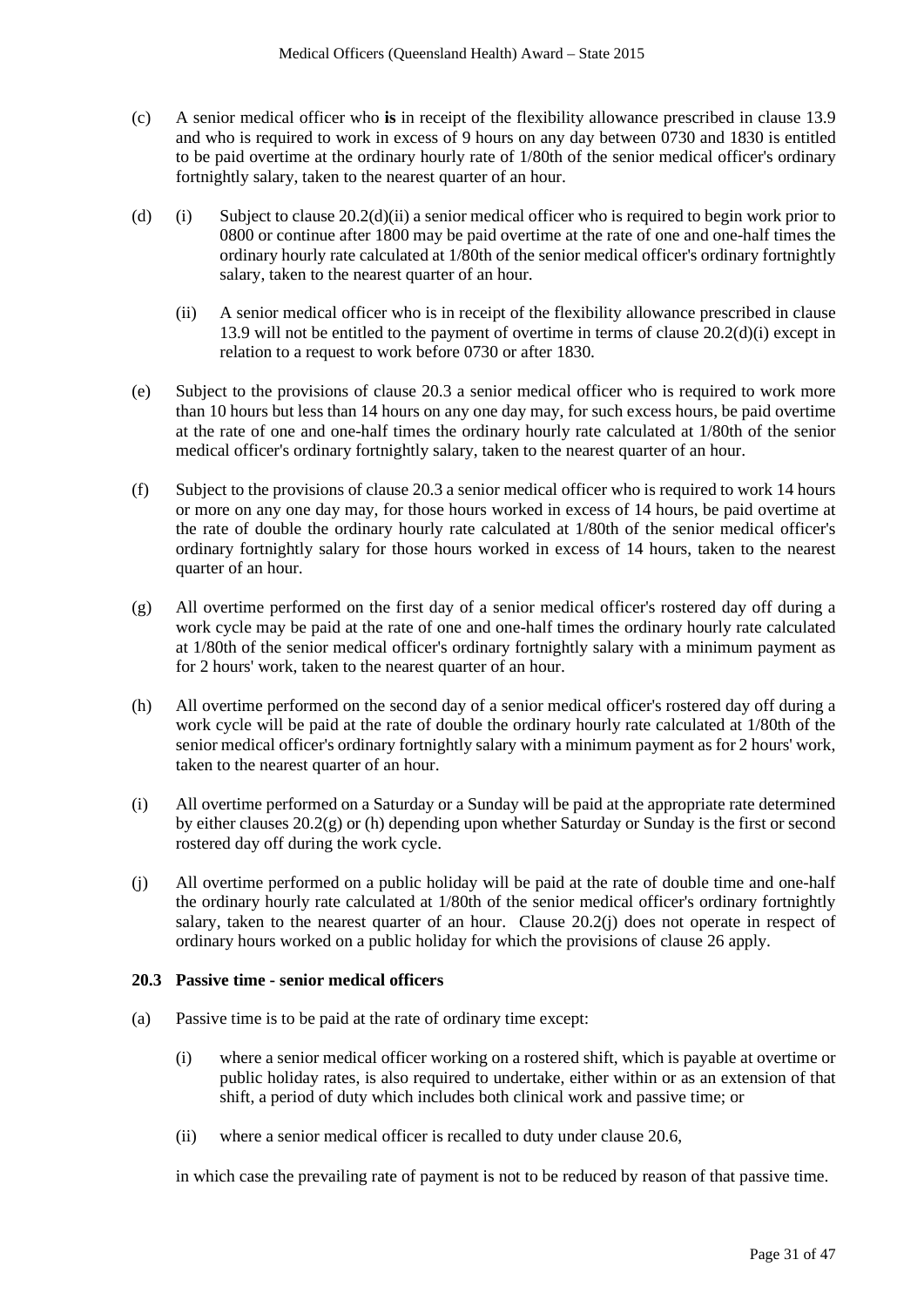- (b) Any period of passive time performed on an ordinary working day (being any day to which clause 20.[3\(a\)](#page-30-0) above does not apply) will not count toward the calculation of the 10 hour time period prescribed in clause 20.2(e) of this Award.
- (c) Any period of passive time performed on an ordinary working day (being any day to which clause 20.[3\(a\)](#page-30-0) does not apply) will not count toward the calculation of the 14 hour time period prescribed in clause 20.2(f) of this Award.

### **20.4 On call - senior medical officers**

- (a) Where a senior medical officer is instructed to be available on call outside ordinary working hours to provide a clinical service, the senior medical officer will be paid an allowance as follows:
	- (i) where the senior medical officer is on call throughout the whole of a rostered day off or public holiday: an amount equal to 90% of the notional rate decided under clause 20.5;
	- (ii) where the senior medical officer is on call during a day only on a rostered day off or a public holiday: an amount equal to 45% of the notional rate decided under clause 20.5;
	- (iii) where the senior medical officer is on call during a night only: an amount equal to 45% of the notional rate decided under clause 20.5; and
	- (iv) the allowance is paid for each on call period and not for each hour within an on call period.
- (b) For the purposes of clause 20.4:
	- (i) a **night** will be considered to consist of those hours falling between 1800 and 0800 or mainly between such hours; and
	- (ii) a **day** will be considered to consist of those hours falling between 0800 and 1800 or mainly between such hours.

#### **20.5 The notional rate - senior medical officers**

- (a) The notional rate for all senior medical officers engaged in the following classifications at clause 13.2(a):
	- (i) Medical Officer General Practitioner;
	- (ii) Medical Officer General Practitioner with FRACGP/FACRRM;
	- (iii) Medical Officer General Practitioner with FRACGP/FACRRM Senior Status;
	- (iv) Medical Officer Advanced Credentialed Practice; and
	- (v) Staff Specialist,

will be 1/80th of the ordinary fortnightly salary prescribed in clause 13.6 for classification  $MO1-7$ 

- (b) The notional rate for all senior medical officers engaged in the following classifications at clause 13.2(a):
	- (i) Medical Officer Advanced Credentialed Practice Senior Status;
	- (ii) Staff Specialist Senior Status;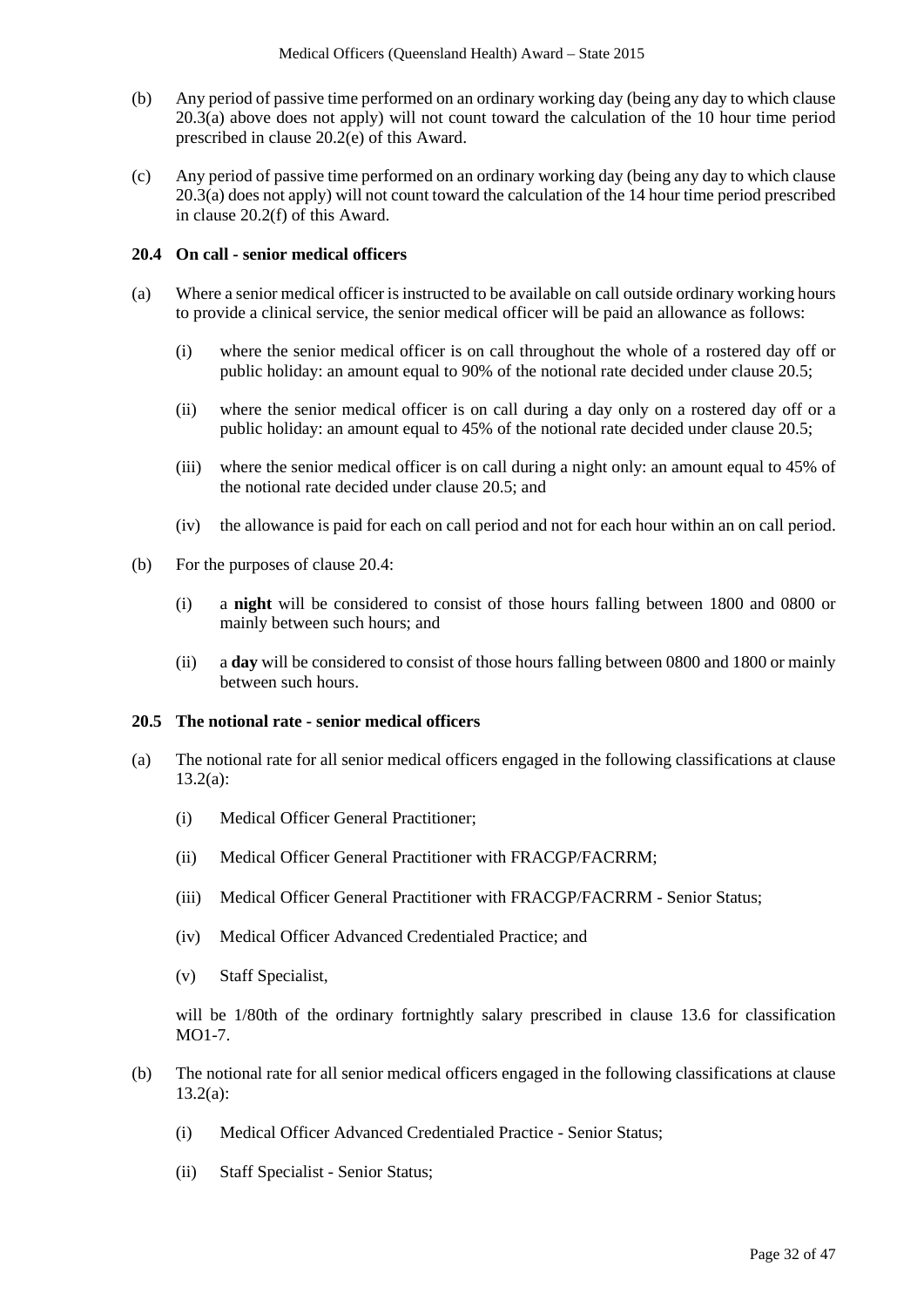- (iii) Staff Specialist Eminent Status; and
- (iv) Staff Specialist Pre-Eminent Status,

will be 1/80th of the ordinary fortnightly salary prescribed in clause 13.6 for classification MO2-2.

#### **20.6 Recall - senior medical officers**

- <span id="page-32-0"></span>(a) Monday to Friday - In the event of a senior medical officer on call being recalled to perform duty, the senior medical officer will be paid for the time worked at one and one-half times the hourly rate as calculated in clause 20.2(b), such time to be calculated as from home and return with a minimum payment of 2 hours in respect of the first recall and one hour for any subsequent recall within any period of 24 hours. Any recall within the minimum period of one or 2 hours is not be regarded as a separate call out.
- (b) Saturday and Sunday and public holidays A senior medical officer performing overtime on recall on a Saturday or Sunday or public holiday will be paid for such overtime at the appropriate rate as set out in either clause 20.2(i) or (j). Such time is to be calculated from home and return with a minimum payment of 2 hours in respect of the first recall and one hour for any subsequent recall. Any recall within the minimum period of one or 2 hours is not be regarded as a separate call out.
- (c) Clause 20.6 does not operate in respect of ordinary hours worked on a public holiday for which the provisions of clause 26 apply.
- (d) Payment as detailed in clauses 20.[6\(a\)](#page-32-0) and (b) may only be made for clinical duties performed. Any overtime payable will be in addition to the on call allowances prescribed in clause 20.4.
- (e) Where a senior medical officer is recalled to perform work during an off duty period such senior medical officer may be provided with transport to and from the senior medical officer's home, or be refunded the cost of such transport as follows:
	- (i) taxi fares where a taxi is utilised; or
	- (ii) the motor vehicle allowance prescribed for resident medical officers in clause 17.2.

#### **21. Hours of duty and related matters - medical practitioners with private practice**

- (a) Medical officers with private practice are engaged to perform duties and responsibilities as set out in clause 14.2.
- (b) Medical superintendents with private practice are engaged to perform duties and responsibilities as set out in clause 14.3.
- (c) A medical practitioner with private practice will be entitled to the equivalent of one day free from duty in each week upon which duties under this Award are performed. Such time, free from duty, may accumulate up to five days without approval of the employee or up to nine days by mutual agreement between the employer and employee.

# **PART 6 - Leave of Absence and Public Holidays**

## **22. Annual leave**

Annual leave is provided for in Division 5 of the QES. Clauses 22.1 to 22.4 supplement the QES provisions.

#### **22.1 Annual leave - resident medical officers**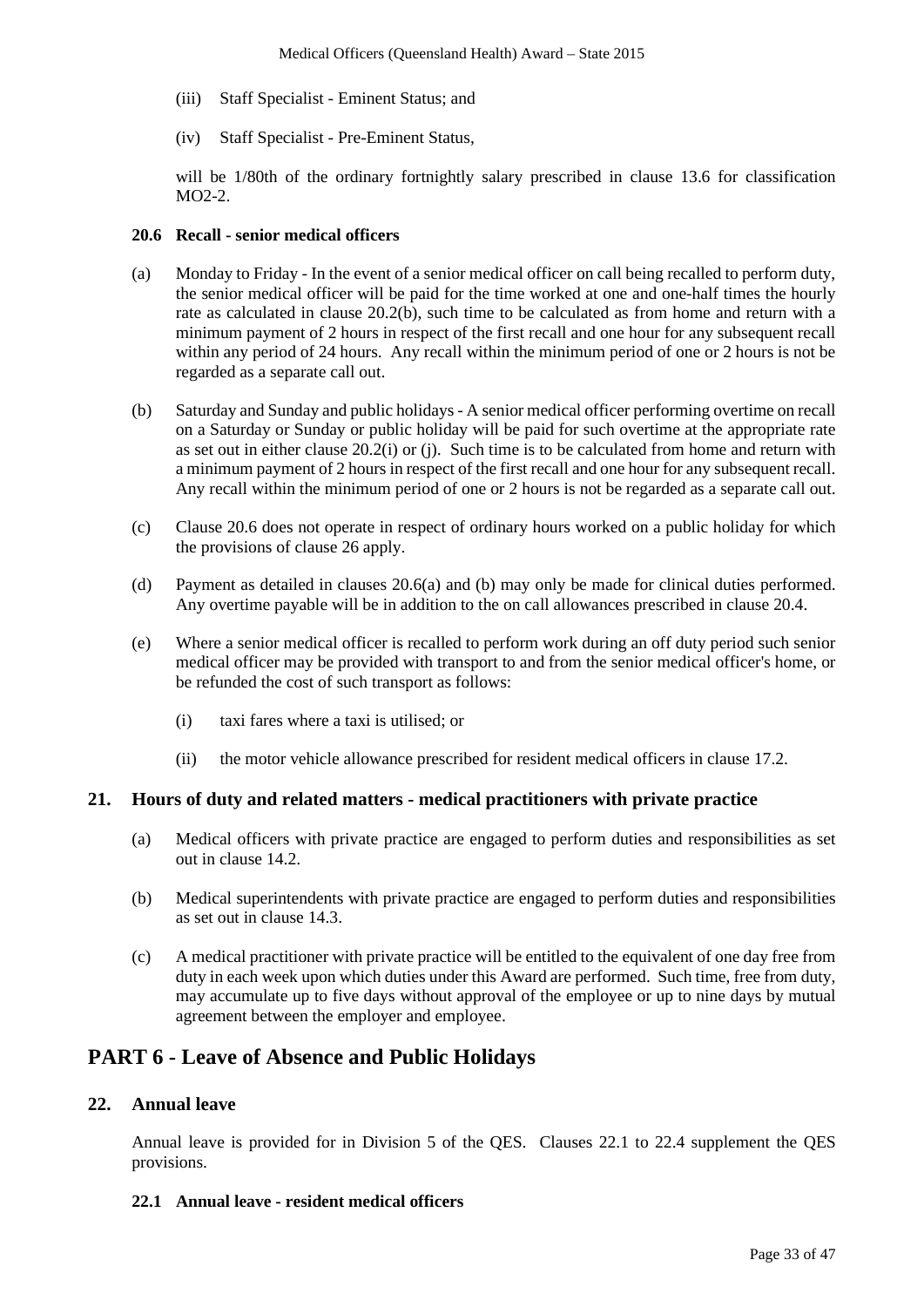- (a) (i) A resident medical officer (other than a casual) is at the end of each 52 weeks of continuous service entitled to annual leave on full pay of five weeks, one of such weeks being compensation for work performed on public holidays.
	- (ii) Where a resident medical officer performs work on a continuous shift work basis and performs their duty in various shifts allocated in rotation they will be entitled to additional annual leave on a *pro rata* basis at the rate of one week for each year in respect of the period during which such shifts have been worked.
- (b) Annual leave may be accrued by mutual agreement to a maximum entitlement as for two years' continuous service.
- (c) Calculation of annual leave pay
	- (i) a resident medical officer (other than a shift worker covered by clauses  $22.1(c)(ii)$  and (iii) below) proceeding on annual leave is entitled to receive the following payments:
		- (A) an amount equal to the salary level being paid to the employee immediately before the employee takes the leave for the period of such leave; and
		- (B) a further amount equal to 17.5% of the salary payable for ordinary time in relation to the employee's substantive position for the period of such leave.
	- (ii) a shift worker who works non-continuous shift work proceeding on annual leave is entitled to receive the following payment:
		- (A) an amount equal to the wage rate being paid to the employee immediately before the employee takes the leave for the period of such leave calculated according to the employee's roster or projected roster including shift, weekend or public holiday penalties; or
		- (B) an amount equal to the wage rate being paid to the employee immediately before the employee takes the leave for the period of such leave, excluding any shift, weekend or public holiday penalties, plus a further 17.5% of this amount,

whichever is the higher.

- (iii) a shift worker who works continuous shift work proceeding on annual leave is entitled to receive an amount equal to the wage rate being paid to the employee immediately before the employee takes the leave for the period of such leave, excluding any shift, weekend or public holiday penalties, plus a further 27.5% of this amount.
- (d) The provisions of clauses  $22.1(c)(i)$ , (ii), and (iii) do not apply to any period or periods of annual leave exceeding:
	- (i) five weeks in the case of shift workers engaged on continuous shift work;
	- (ii) four weeks in all other cases.
- (e) (i) Should Labour Day, Show Day, Easter Saturday or Easter Sunday occur during a resident medical officer's annual leave an extra day for each such day so occurring will be added to the resident medical officer's annual leave.
	- (ii) However, in the case of Easter Saturday or Easter Sunday, an additional day will not be added to a resident medical officer's annual leave where that resident medical officer, as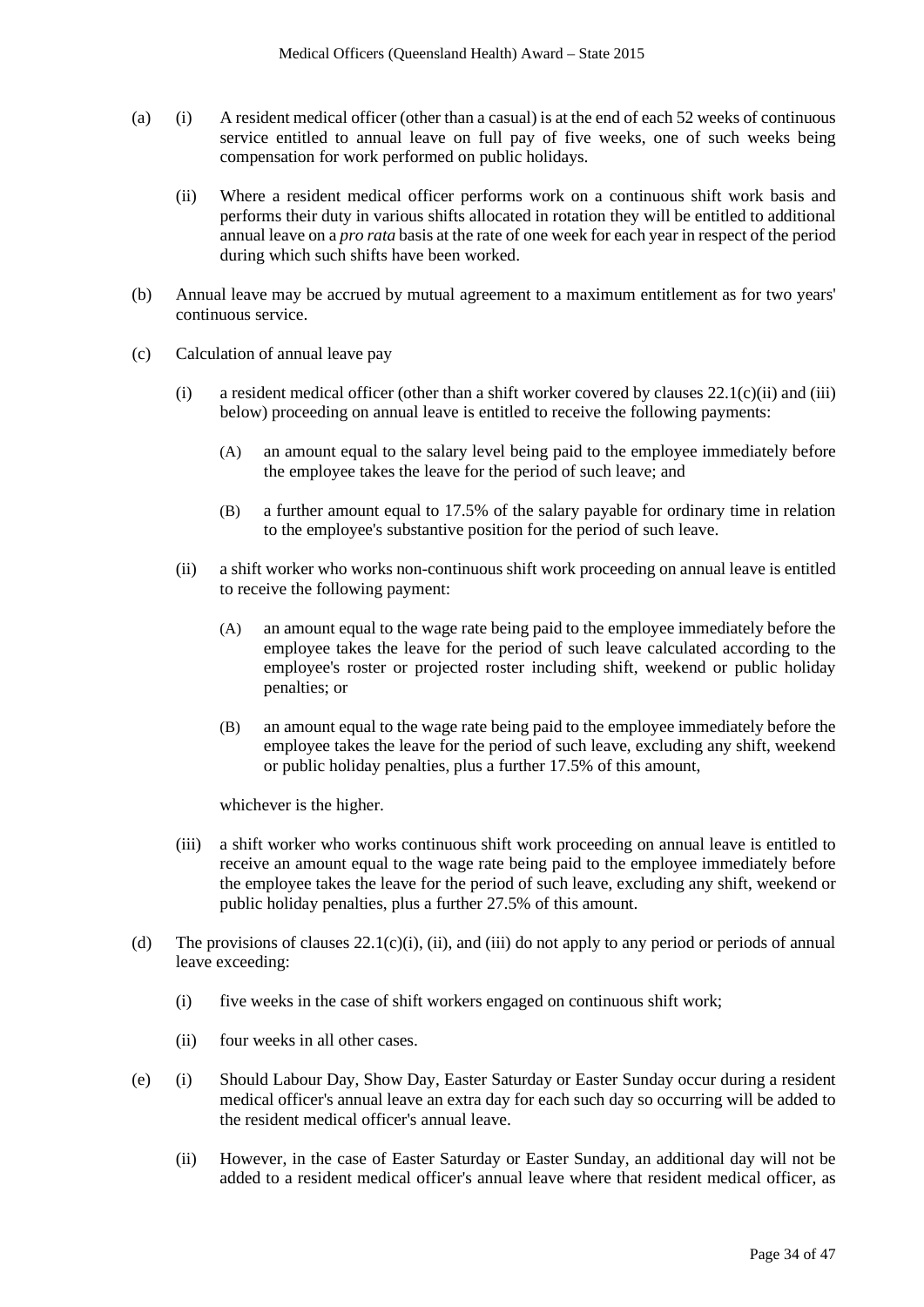part of their ordinary working arrangements, is not required to work on Saturdays or Sundays respectively.

- (f) Resident medical officers other than medical scholarship holders will be paid the cash equivalent of annual leave due to them on ceasing duty with an employer. In the case of medical scholarship holders the cash equivalent of all annual leave due will be paid within 30 days of their complying with the terms of their bond.
- (g) (i) A resident medical officer who has been permitted to proceed on annual leave and who ceases employment before completing the required continuous service to accrue such leave must refund the value of the unearned *pro rata* portion of leave, calculated at the rate of salary as at the date such leave was taken.
	- (ii) Alternatively, any monies not refunded may be deducted from other monies due to the resident medical officer by reason of the other provisions of this Award at the time of cessation of employment.
- (h) Notwithstanding any other provision in clause 22.1, all affected employees will have their annual leave entitlement debited (other than a concessional day/s) by the number of working days between Christmas Day and New Year's Day inclusive when there is a compulsory closure of their place of employment over the Christmas/New Year period.
- (i) For the purposes of clause  $22.1(h)$ , concessional day means any day upon which an employee is permitted to be absent on full pay without debit to any leave account as a result of a compulsory closure of Government establishments over the Christmas/New Year period or such closure or restricted staffing as the employer determines.
- (j) Notwithstanding the provisions of clause 22.1(h), the employer and an employee may agree that the employee may access any accrued days off during a compulsory Christmas closure period instead of having their annual leave entitlement debited.

#### **22.2 Annual leave - senior medical officers**

- (a) Subject to clause 22.2(b), a senior medical officer (other than a casual) is entitled to four weeks' annual leave each year.
- (b) Where a senior medical officer is ordinarily required to perform work on public holidays, the senior medical officer will be allowed an additional one week of annual leave. The additional week's leave is in lieu of extra payment for work performed on public holidays.
- (c) Annual leave may be allowed to accumulate for two years.
- <span id="page-34-0"></span>(d) Payments to a senior medical officer in respect of annual leave must not be less than the sum of the following amounts:
	- (i) the employee's ordinary rate of salary as prescribed by this Award for the period of such leave (excluding any penalty rates); and
	- (ii) a further amount calculated at the rate of 17.5% of the amount referred to in clause 22.2(d[\)\(i\),](#page-34-0) calculated on a maximum of four weeks' leave.
- (e) Notwithstanding any other provision in clause 22.2, a senior medical officer may have their annual leave entitlement debited (other than a concessional day/s) by the number of working days between Christmas Day and New Year's Day inclusive when there is a compulsory closure of their place of employment over the Christmas/New Year period.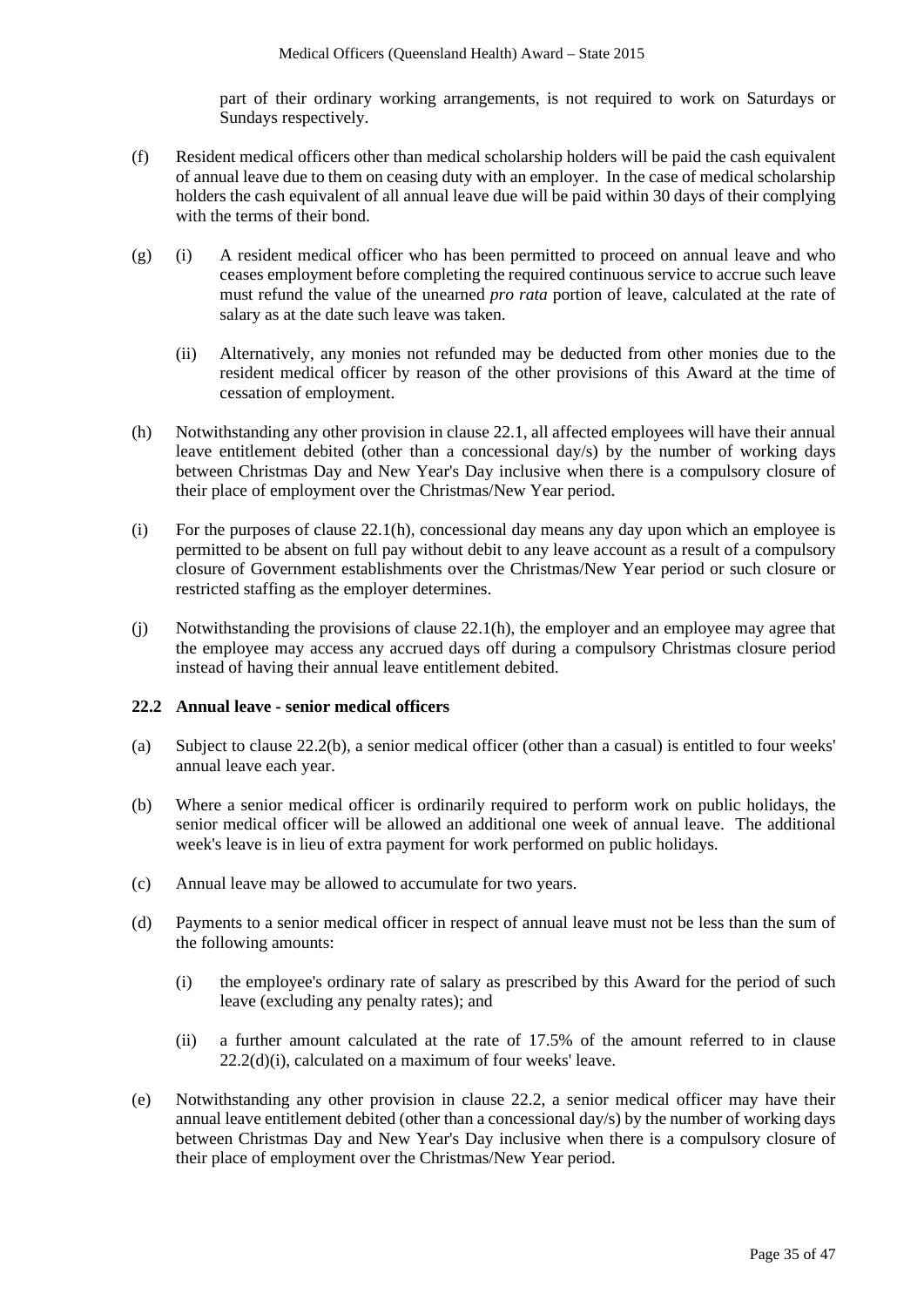- (f) For the purposes of clause  $22.2(e)$ , concessional day means any day upon which an employee is permitted to be absent on full pay without debit to any leave account as a result of a compulsory closure of Government establishments over the Christmas/New Year period or such closure or restricted staffing as the employer determines.
- (g) Notwithstanding the provisions of clause 22.2(e), the employer and a senior medical officer may agree that the employee may access any accrued days off during a compulsory Christmas closure period instead of having their annual leave entitlement debited.

#### **22.3 Annual leave - medical practitioners with private practice**

- (a) Medical practitioners with private practice will be entitled to five weeks' annual leave per annum, one week of which shall be compensation for work performed on public holidays.
- (b) Annual leave will be taken at a time, or times, mutually agreed upon between the employee and the employer subject to relief being available.
- (c) Annual leave may be allowed to accumulate for two years, provided that no period of annual leave will be forfeited due to the non-availability of relief.
- (d) Should Labour Day, Show Day, Easter Saturday, Easter Sunday or any day appointed under the Holidays Act 1983 to be kept in place of any of those holidays fall during an employee's period of annual leave, an extra day shall be added to the MPPP's annual leave for each such day.
- (e) Payment to a MPPP in respect of annual leave must not be less than the sum of the following amounts:
	- (i) the employee's ordinary rate of salary as prescribed by this Award for the period of such leave; and
	- (ii) a further amount calculated at the rate of 17.5% of the amounts referred to in clause 23.3(e)(i), calculated on a maximum of four week's leave.

#### **22.4 Provision of relief for medical practitioners with private practice**

- (a) Taking of leave will be arranged by agreement between the employer and employee.
- (b) A MPPP will be entitled to the equivalent of one full day free from duty each week. Time free from duty may accumulate up to five days at the employer's discretion (having regard to the clinical needs of the service in which the employee is engaged), or up to nine days by agreement between the employer and the employee.
- (c) Subject to clause 22.4(b) time free from duty may not be deferred without agreement of the employee.
- (d) Where the employer requires the presence of a medical practitioner at a hospital during the absence of a MPPP, the employer (in consultation with the employee) will appoint a relieving medical officer. The employer must ensure that relief is provided where relief is required to enable an employee to take leave entitlements (including relief days free from duty).
- (e) Leave (including relief days free from duty) will not be deemed to commence until the employee has actually been relieved and must be calculated in clear days (i.e. midnight to midnight).
- (f) The employer must not accommodate a relieving medical officer in a residence usually occupied by a MPPP who is on leave unless:
	- (i) discrete self-contained accommodation is available for that purpose; or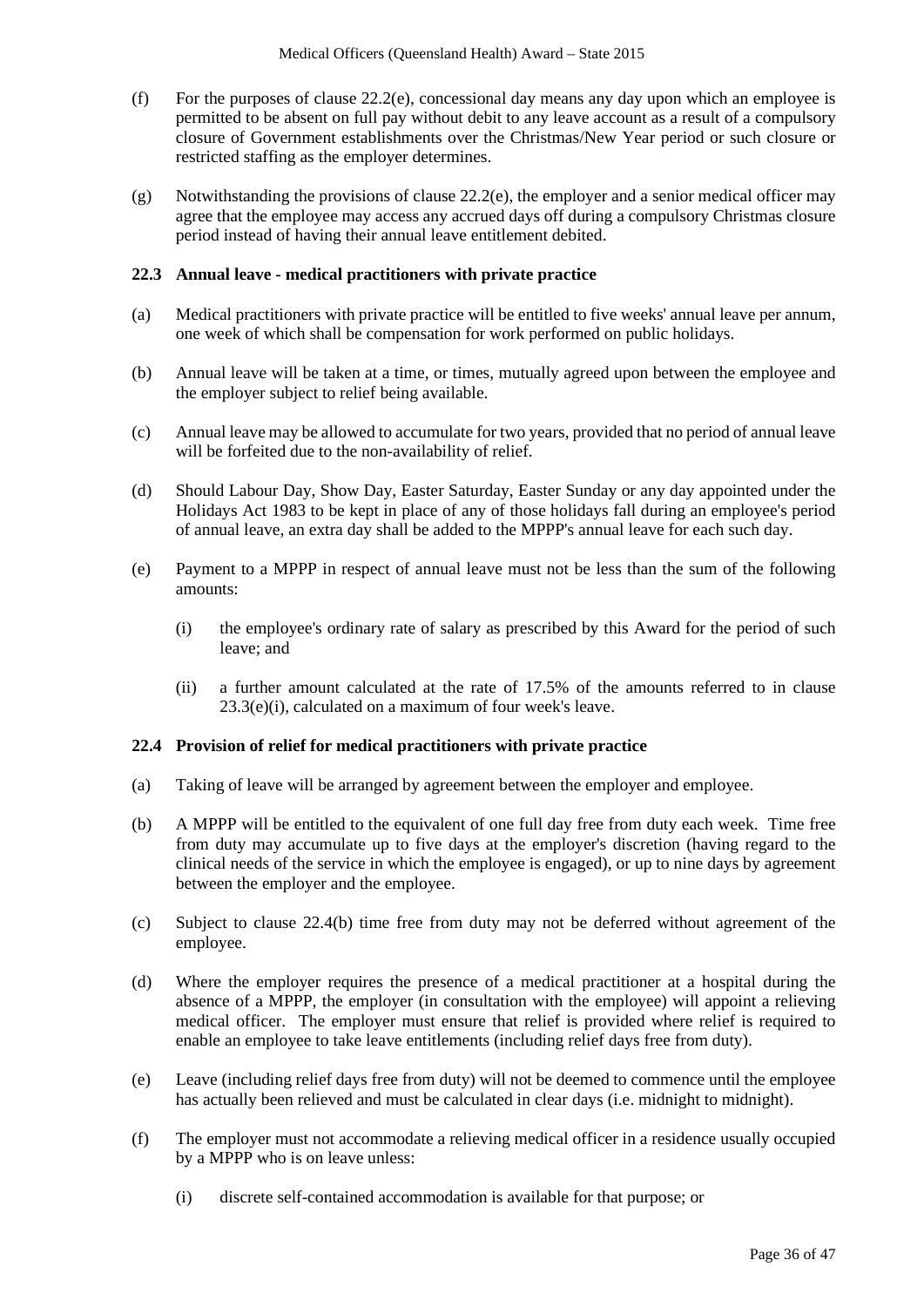(ii) the consent of the MPPP is first obtained.

### **23. Personal leave**

- (a) Personal leave is provided for in Division 6 of the QES and covers:
	- (i) sick leave;
	- (ii) carer's leave;
	- (iii) bereavement leave; and
	- (iv) cultural leave.
- (b) In addition to the provisions of Subdivision 2 of Division 6 of the QES an employee is entitled to use any sick leave to which they have an entitlement for carer's leave purposes.
- (c) An employee may also elect, with the consent of the employer, to take annual leave for carer's leave purposes.
- (d) An application for sick leave of more than 3 days is to be supported by a medical certificate or any other evidence that is acceptable to the employer.

*Note: Where a directive about sick leave or bereavement leave covers an employee, the provisions of the relevant directive apply to the employee to the extent it provides a more generous entitlement.* 

#### **24. Parental leave**

- (a) Parental leave is provided for in Division 8 of the QES and covers:
	- (i) birth-related leave for an employee who is pregnant or whose spouse gives birth;
	- (ii) adoption leave; and
	- (iii) surrogacy leave.
- (b) Notwithstanding the provisions of Subdivision 2 of Division 8 of the QES, all full-time and part-time employees are entitled to parental leave upon commencement of employment.
- (c) (i) An employee who is pregnant, whether or not she has given her employer written notice of the date/s on which she proposes to start and/or end maternity leave, must:
	- (A) commence maternity leave at least 6 weeks prior to the expected date of birth of her child; and
	- (B) remain on maternity leave until at least 6 weeks after the birth of the child.
	- (ii) An employer may at the request of the employee and on receipt of a certificate from a medical practitioner certifying that in the opinion of the medical practitioner:
		- (A) the employee is fit for duty until a specified date reduce the period mentioned in clause  $24(c)(i)(A)$ ; or
		- (B) the employee is fit to resume duty reduce the period mentioned in clause  $24(c)(i)(B)$ .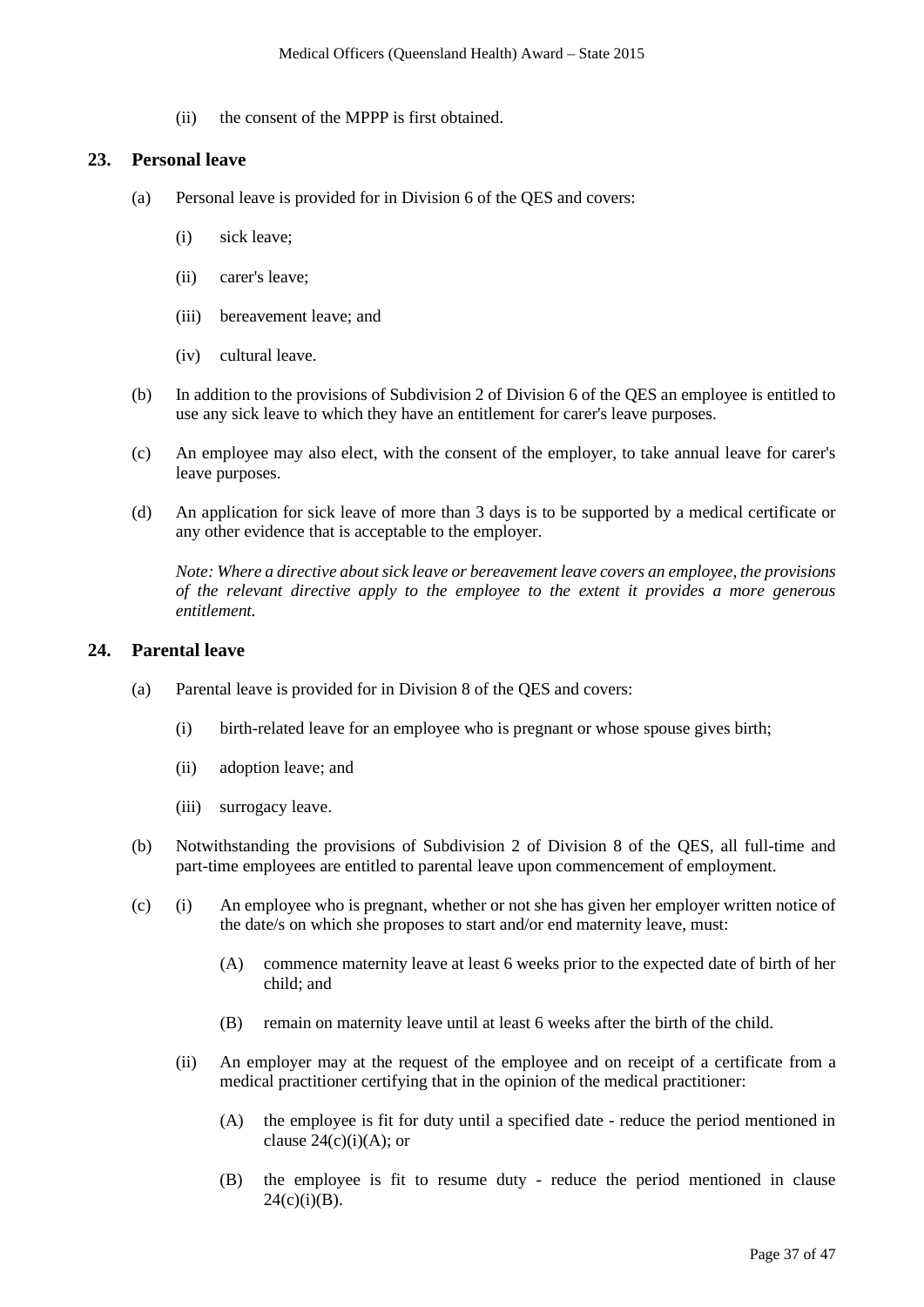- (iii) If the employer makes a decision under clause  $24(c)(ii)(A)$  to reduce the period, the approval is of effect until:
	- (A) the day specified in the medical certificate; or
	- (B) the day 14 days after the day the employer revokes the decision by giving written notice to the employee; or
	- (C) the employee commences maternity leave; or
	- (D) the day of the employee's confinement,

whichever happens first.

- (d) An employee who is pregnant, during the term of her pregnancy until 6 weeks before the expected date of birth of her child or lesser period as approved by the employer, may request to work part-time or other flexible work arrangements.
- (e) An employee who has taken leave to attend compulsory interviews or examinations as part of an adoption process or who has taken leave to attend compulsory interviews or court hearings associated with a surrogacy arrangement may request that such leave be taken as paid annual leave.
- (f) In addition to the provisions of Subdivision 6 of Division 8 of the QES an employee who has returned to work on a part-time basis may seek to return to the position they held prior to commencing parental leave.
- (g) If the position mentioned in clause  $24(f)$  no longer exists but there are other positions available that the employee is qualified for and is capable of performing, the employee is entitled to be employed in a position that is, as nearly as possible, comparable in status and remuneration to that of the employee's former position.
- (h) The employer must make a position to which the employee is entitled available to the employee.
- (i) An employee who is the parent of a child may apply, at any time, to their employer to work on a part-time basis in order to be the child's primary caregiver when not at work.
	- (ii) The requirements concerning the manner in which the employee may make an application to work part-time under clause 24(i)(i) are the same as those contained in the QES with respect to applications to return to work on a part-time basis for an employee on parental leave (i.e. s 75).
	- (iii) The period in relation to which an application under clause 24(i) may be made cannot extend beyond the day the child is required to be enrolled for compulsory schooling under the *Education (General Provisions) Act 2006*.
	- (iv) The requirements concerning the manner by which the employer is to assess any application by an employee to work part-time are the same as those contained in the QES with respect to assessing applications to return to work on a part-time basis for an employee on parental leave (i.e. s 76).

*Note: Where a directive about paid parental leave covers an employee, the provisions of the directive apply to the employee to the extent it provides a more generous entitlement.*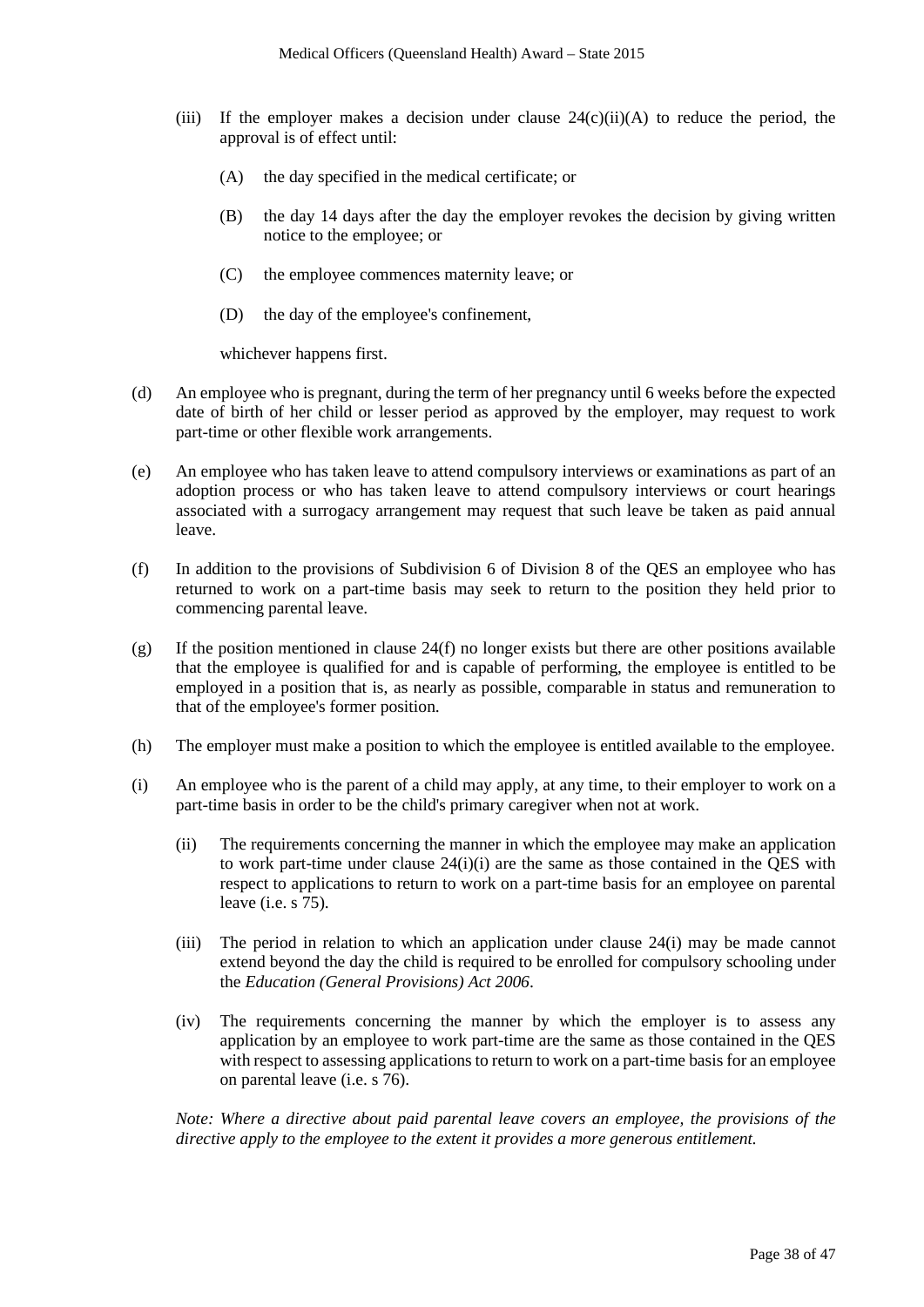### **25. Long service leave**

- (a) Long service leave, including for casual employees, is provided for in Division 9 of the QES. Clauses 25(b) to (d) supplement the QES.
- (b) In lieu of the provisions of sections  $95(2)(a)$  and (b) of the Act, all employees who complete 10 years' continuous service are entitled to long service leave at the rate of 1.3 weeks on full pay for each year of continuous service and a proportionate amount for an incomplete year of service.
- (c) Employees who have completed 7 years' continuous service are entitled to take long service leave on full pay or half pay.
- (d) Employees are entitled to a cash equivalent of long service leave in the following circumstances:

| <b>Specific circumstances</b>                  | Minimum period of<br>continuous service |
|------------------------------------------------|-----------------------------------------|
| Retrenchment                                   |                                         |
| Ill health retirement                          |                                         |
| Retirement if 55 years or older                |                                         |
| Death                                          |                                         |
| Termination except where termination is due to |                                         |
| dismissal or career advancement                |                                         |
| All other circumstances                        |                                         |

*Note: Where a directive about long service leave covers an employee, the provisions of the directive apply to the employee to the extent it provides a more generous entitlement.* 

# **26. Public holidays**

(a) Public holidays are provided for in Division 10 of the QES. Clause 26(b) supplements the QES provisions.

#### (b) **Public holidays - resident medical officers and senior medical officers**

- (i) A resident medical officer or senior medical officer (other than a casual employee) who would normally work on a day on which a public holiday falls and who is not required to work on that day shall be paid for the ordinary hours the employee would normally have worked if that day had not been a public holiday.
- (ii) (A) A resident medical officer or a senior medical officer who works ordinary hours on a public holiday, other than on Labour Day, Show Day, Easter Saturday or Easter Sunday, shall be paid at the rate of time and one-half for all ordinary hours worked.
	- (B) An employee who works ordinary hours on a public holiday which occurs on a Saturday or Sunday shall be paid at the rate of double time and one-half for all time worked.
	- (C) An employee who works ordinary hours on Labour Day will be paid at the rate of double time and one-half for all time worked with a minimum payment of 4 hours.
	- (D) An employee who works ordinary hours on Show Day, Easter Saturday or Easter Sunday will be paid at the rate of double time and one-half for all time worked.
- (iii) Subject to clause 26(b)(iv), where a resident medical officer or a senior medical officer is on a rostered day off on Labour Day, Show Day, Easter Saturday or Easter Sunday:
	- (A) they may be paid an additional day's wage; or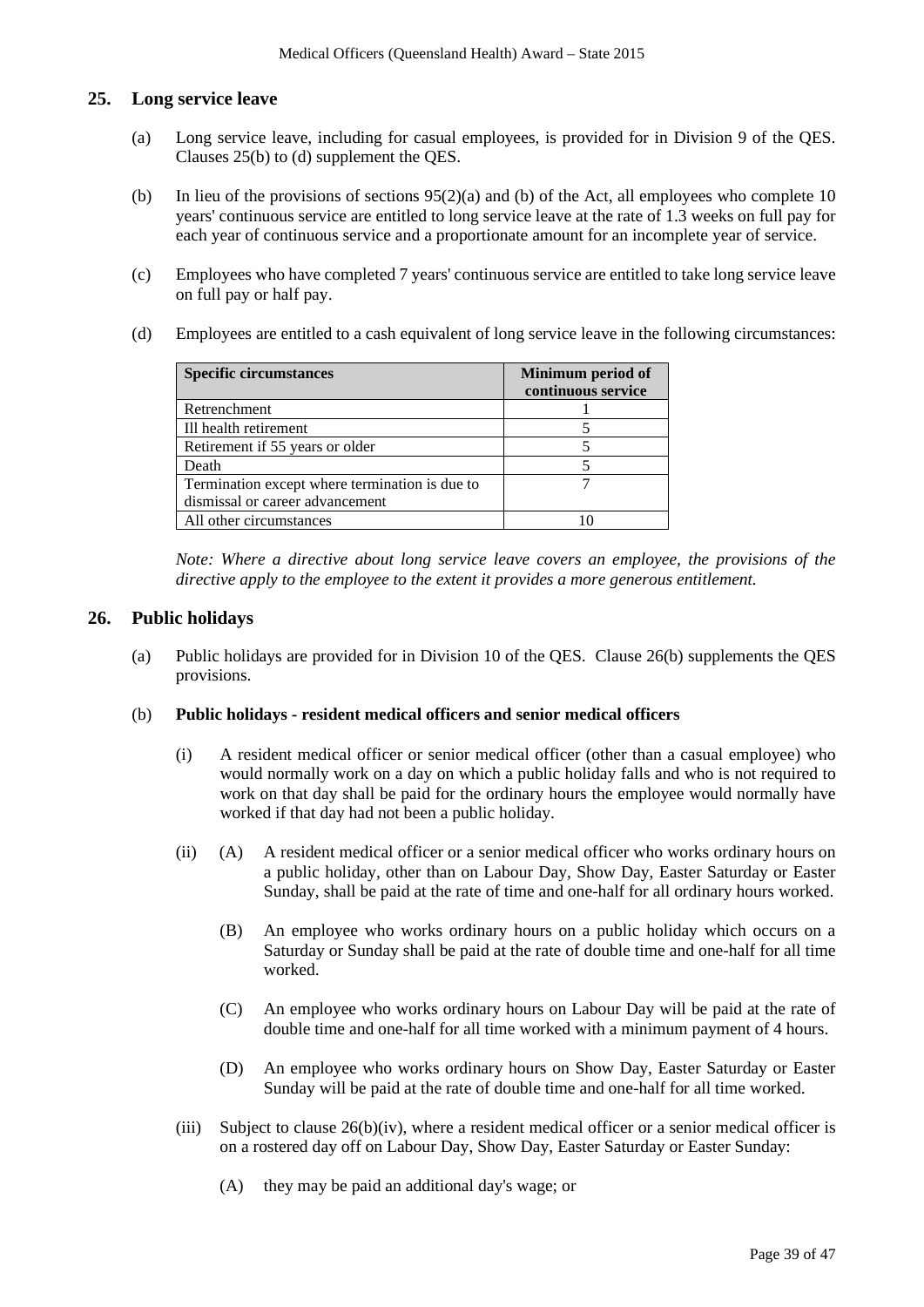- (B) they may be granted a day's holiday in lieu at a time to be mutually arranged between the employer and the employee concerned; or
- (C) an extra day may be added to their annual leave for each such day on which they are on a rostered day off.
- (iv) In the case of Easter Saturday and Easter Sunday, clause 26(b)(iii) does not apply to an employee who is not ordinarily required to work on a Saturday or Sunday respectively.
- (v) For ordinary hours worked on a public holiday, payments under this clause are to be made on a majority of shift basis, in accordance with clause 19.3 of this Award.

#### **27. Jury service**

Jury service is provided for in Division 12 of the QES.

### **28. Examination leave**

#### **28.1 Examination leave - resident medical officers**

- (a) Where a resident medical officer sits for an examination for approved additional qualifications, the employee will be allowed leave on full pay as is reasonable and necessary to sit for such examination.
- (b) For purposes of clarity, a resident medical officer is to be allowed leave on full pay for each day of an approved examination plus one day prior to each examination.
- (c) The employer may grant, upon application, additional leave to a resident medical officer as may be necessary to travel to and from the centre where an examination is being held, having regard to such matters as distances to be travelled, mode and availability of transport.
- (d) The granting of all leave under clause 28.1 will not be unreasonably withheld by the employer.

#### **28.2 Examination leave - senior medical officers**

Senior medical officers are not entitled to examination leave under this Award.

#### **28.3 Examination leave - medical practitioner with private practice**

Where a medical practitioner with private practice sits for an examination for an approved additional qualification, the employee will be allowed such leave on full pay as is reasonable and necessary, including travelling time to and from the centre where the examination is being held.

# **PART 7 - Transfers, Travelling, Board and Lodging**

#### **29. Appointment and secondment expenses - resident medical officers**

- (a) All reasonable costs incurred by a resident medical officer when seconded to another health facility will be met by the employer.
- (b) Where such secondment exceeds four weeks the resident medical officer will be reimbursed all reasonable costs incurred by the employee's spouse and family in taking up the secondment.
- (c) All reasonable costs on appointment incurred by resident medical officers shall be paid by the appointing employer.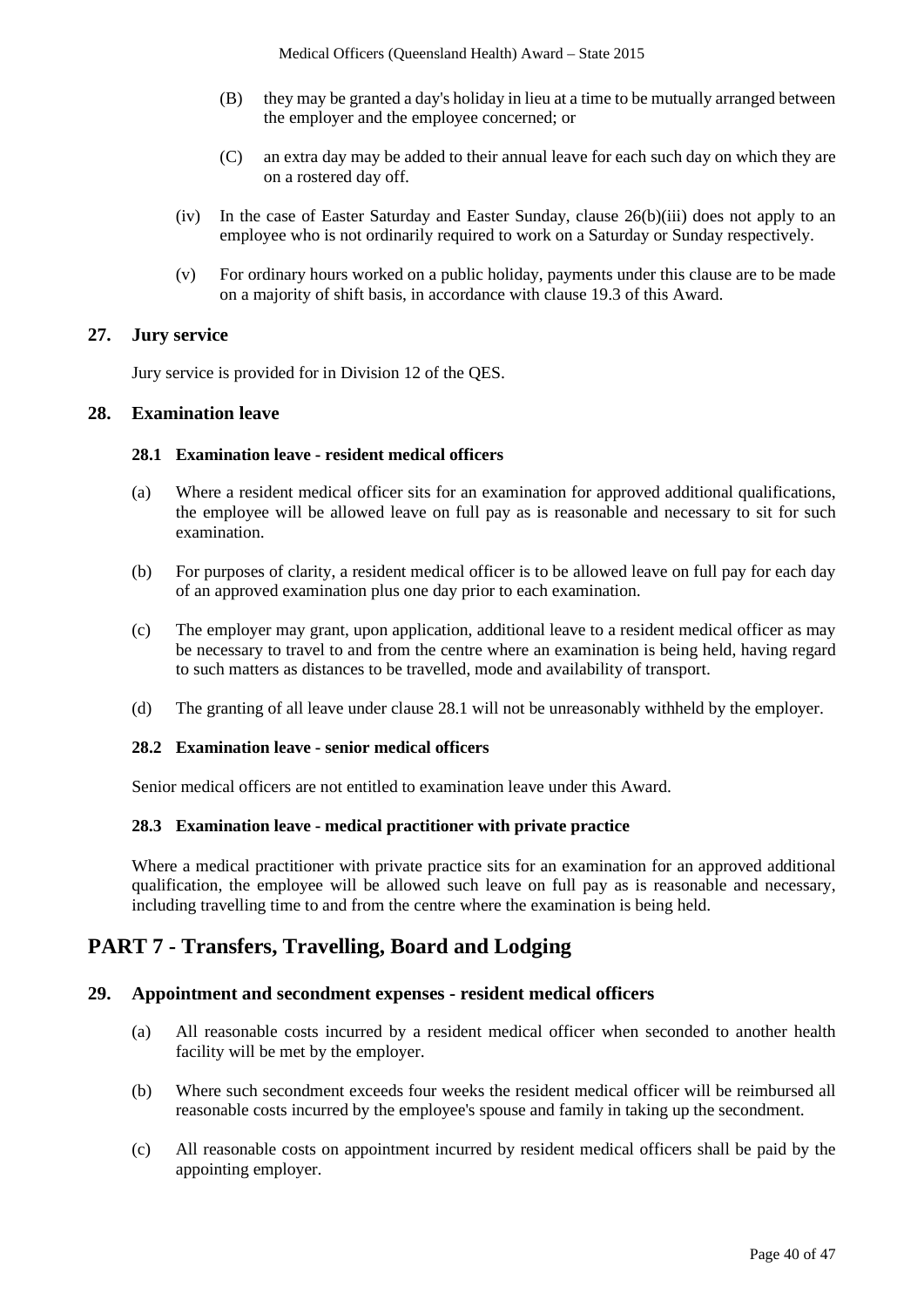### **30. Travelling and relieving expenses - resident medical officers**

An employee who is required to:

- (a) travel on official duty; or
- (b) take up duty away from the employee's usual place of work to relieve another employee; or
- (c) perform special duty,

is to be reimbursed actual and reasonable expenses for accommodation, meals and incidental expenses necessarily incurred by the employee.

*Note: Where a directive about travelling and relieving expenses covers a resident medical officer, the provisions of the directive apply to the employee to the extent it provides a more generous entitlement.*

### **31. Excess travelling time - resident medical officers**

The general conditions applicable for the compensation of excess travelling time for an eligible employee who is required to travel on official business are:

- (a) attending approved seminars and agency courses; and
- (b) outside ordinary hours; and
- (c) away from normal headquarters.

*Note: Where a directive about excess travel covers a resident medical officer, the provisions of the directive apply to the employee to the extent it provides a more generous entitlement.* 

#### **32. Board and lodging - resident medical officers**

- (a) Where board and lodging of reasonable standard is supplied to a resident medical officer residing within employer accommodation, the employer will be entitled to deduct, each week, a sum equivalent to 5% of the weekly wage payable to a resident medical officer, level 7.
- (b) Where a resident medical officer who is living out is provided with meals by the employer, a deduction may be made from their wages calculated at the rate of 4.5% of the board and lodging charge for each meal provided.
- (c) In respect of lunch and dinner, only a main course together with tea or coffee will be provided. For each additional course a charge at the rate of 2.21% of the board and lodging charge will be made.
- (d) Where a health service provides married quarters, the rental and any other charges will be fixed by the employer.

# **PART 8 - Training and Related Matters**

#### **33. Training, learning and development**

(a) The parties to this Award recognise that in order to increase efficiency and productivity a greater commitment to learning and development is required.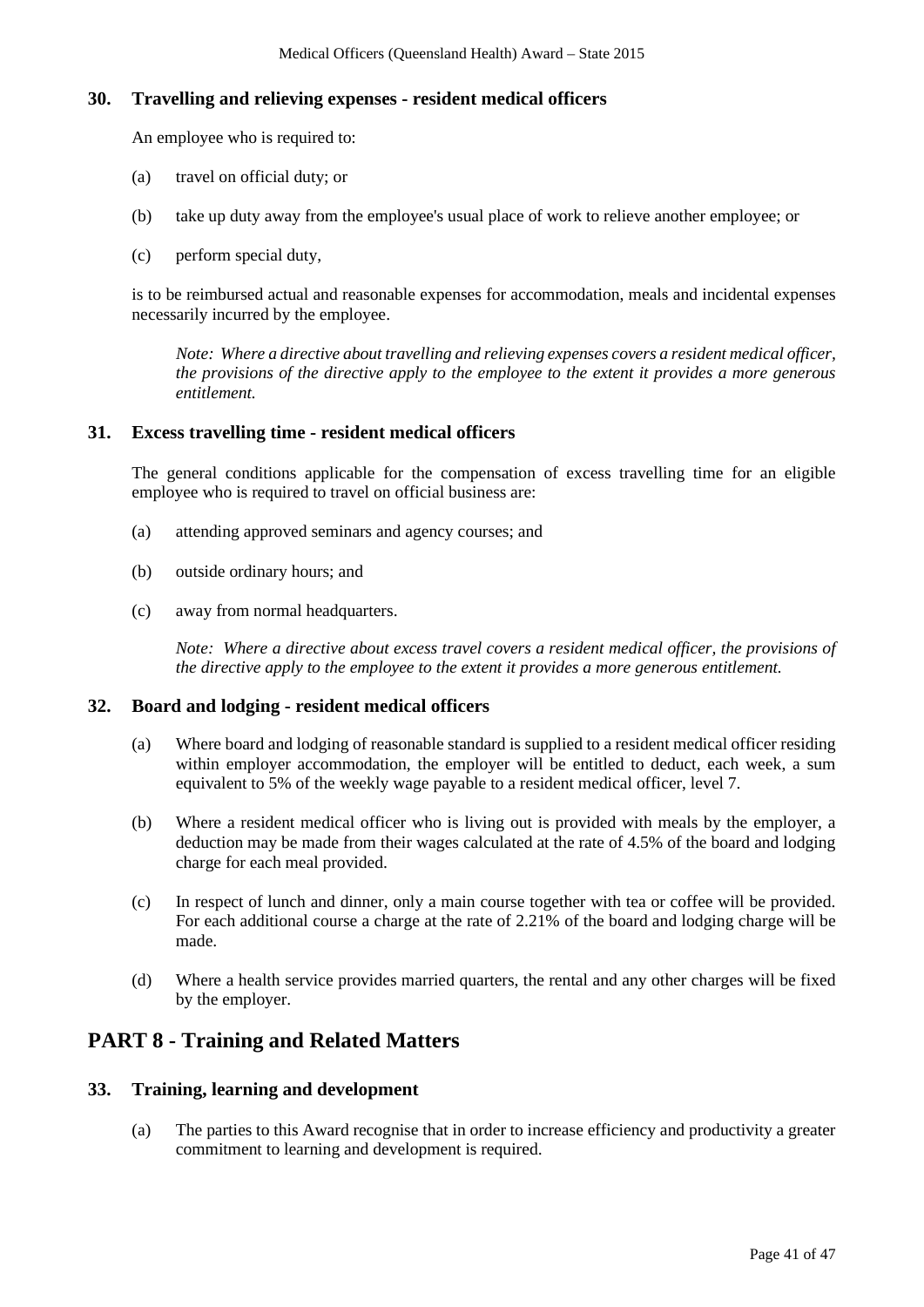- (b) Accordingly, the parties commit themselves to developing a more highly skilled and flexible workforce and providing employees with career opportunities through appropriate training to acquire additional skills and knowledge for performance of their duties.
- (c) Within each Hospital and Health Service and relevant work area/unit in the Department, a consultative mechanism and procedures involving representatives of management, employees and relevant unions shall be established as determined by the employer, having regard to the size, structure and needs of the employer.
- (d) Following consultation the employer shall develop a learning and development strategy consistent with:
	- (i) the current and future needs of the employer;
	- (ii) the size, structure and nature of the operations of the employer;
	- (iii) the need to develop vocational skills relevant to the employer through courses conducted wherever possible by accredited educational institutions and providers.
- (e) Learning and development may be both on-the-job or off-the-job and either internal or external to the organisation.
- (f) Learning and development provided should assist employees in obtaining accredited competencies, knowledge and skills.
- (g) All such learning and development should be directed at enabling employees to enhance skills relevant to duties to be performed. Employees will be expected to attend scheduled learning and development activities.

# **PART 9 - Uniforms and Safety Equipment**

#### **34. Clothing and laundry - all medical officers**

Where protective outer garments are supplied by the employer they shall be laundered by the employer without charge to the employee.

# **PART 10 - Union Related Matters**

#### **35. Union encouragement**

- (a) The parties recognise the right of individuals to join a union and will encourage that membership. However, it is also recognised that union membership remains at the discretion of individuals.
- (b) An application for union membership and information on the relevant union/s will be provided to all employees at the point of engagement.
- (c) Information on the relevant union/s will be included in induction materials.
- (d) Union representative/s will be provided with the opportunity to discuss union membership with new employees.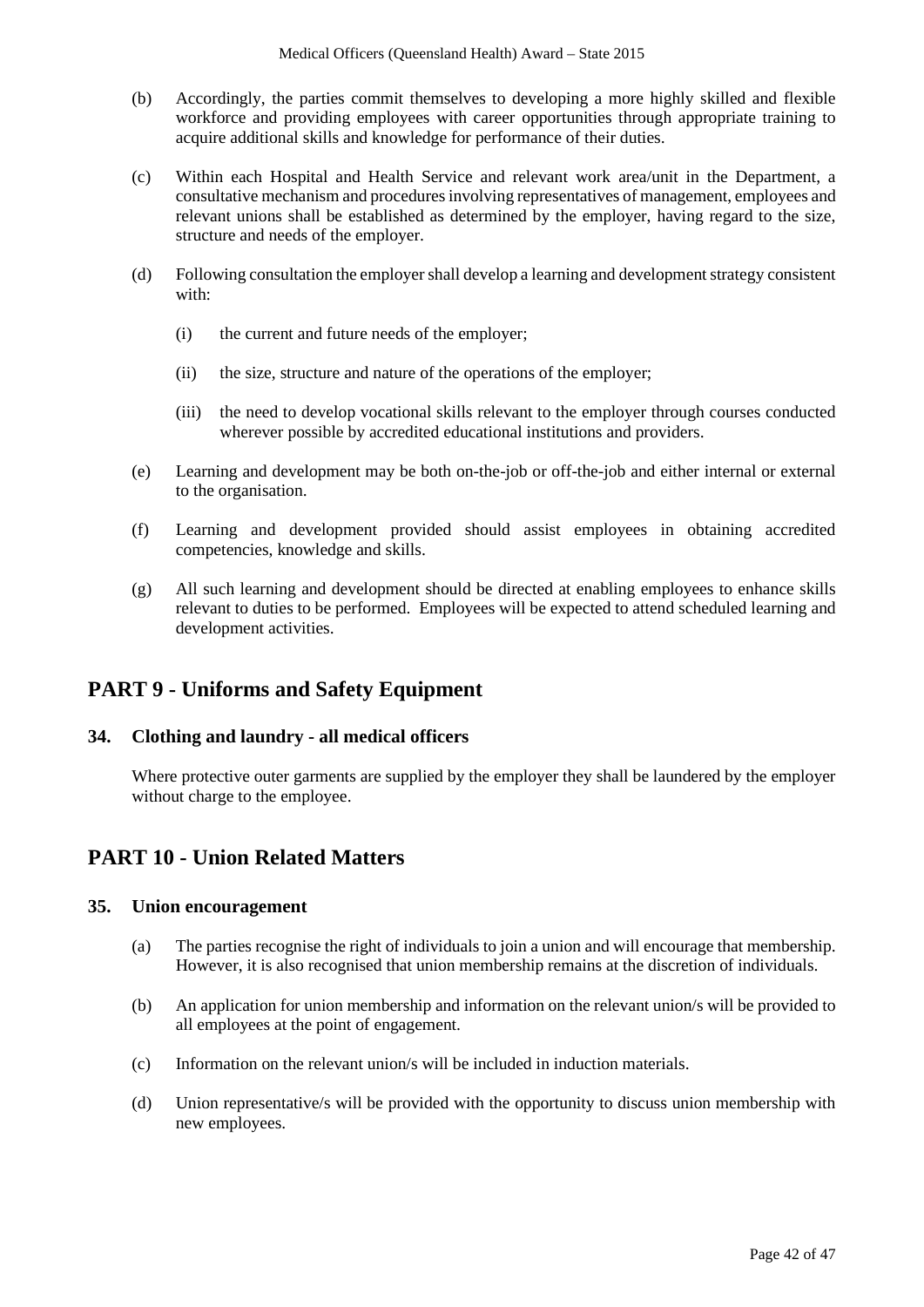#### **36. Union delegates**

- (a) The parties acknowledge the constructive role democratically elected union delegates undertake in the workplace in relation to union activities that support and assist members. That role will be formally recognised, accepted and supported.
- (b) Employees will be given full access to union delegates/officials during working hours to discuss any employment matter or seek union advice, provided that service delivery is not disrupted and work requirements are not unduly affected.
- (c) Provided that service delivery and work requirements are not unduly affected, delegates will be provided convenient access to facilities for the purpose of undertaking union activities. Such facilities include: telephones, computers, e-mail, photocopiers, facsimile machines, storage facilities, meeting rooms and notice boards. It is expected that management and delegates will take a reasonable approach to the responsible use of such facilities for information and communication purposes.
- (d) Subject to the relevant employee's written approval and any confidentiality provisions, delegates may request access to documents and policies related to a member's employment.

#### **37. Industrial relations education leave**

- (a) Industrial relations education leave is paid time off to acquire knowledge and competencies in industrial relations. Such knowledge and competencies can allow employees to effectively participate in consultative structures, perform a representative role and further the effective operation of grievance and dispute settlement procedures.
- (b) Employees may be granted up to 5 working days (or the equivalent hours) paid time off (non-cumulative) per calendar year, approved by the employer, to attend industrial relations education sessions.
- (c) Additional leave, over and above 5 working days non-cumulative (or the equivalent hours) in any one calendar year may be granted where approved structured employees' training courses involve more than 5 working days (or the equivalent). Such leave will be subject to consultation between the employer, the relevant union and the employee.
- (d) Upon request and subject to approval by the employer, employees may be granted paid time off in special circumstances to attend management committee meetings, union conferences, and Australian Council of Trade Unions (ACTU) Congress.
- (e) The granting of industrial relations education leave or any additional special leave should not impact adversely on service delivery, work requirements or the effectiveness and efficiency of the hospital and health service/work unit concerned. At the same time, such leave shall not be unreasonably refused.
- (f) At the discretion of the employer, employees may be granted special leave without pay to undertake work with their union.

# **38. Right of entry**

- (a) Authorised industrial officer
	- (i) An 'authorised industrial officer' is any union official holding a current authority issued by the Industrial Registrar.
	- (ii) Right of entry is limited to workplaces where the work performed falls within the registered coverage of the union.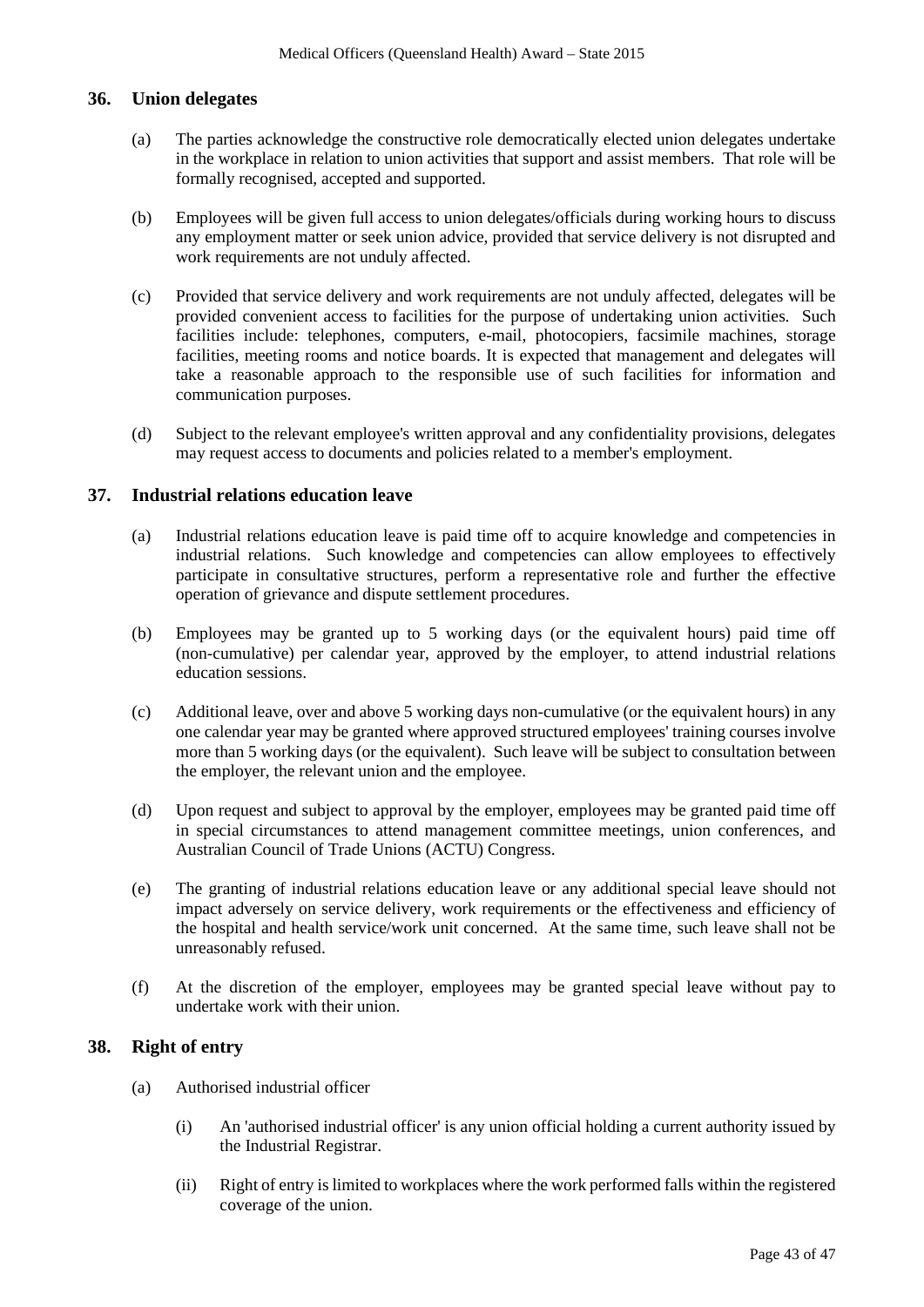- (b) Entry procedure
	- (i) An authorised industrial officer may enter a workplace at which an employer carries on a calling of the officer's organisation, during the employer's business hours, to exercise a power under Chapter 9, Part 1, Division 5, Subdivision 2 of the Act as long asthe authorised industrial officer:
		- (A) has notified the employer or the employer's representative of the officer's presence; and
		- (B) produces their authorisation, if required by the employer or the employer's representative.
	- (ii) Clause 38(b)(i) does not apply if, on entering the workplace, the officer discovers that neither the employer nor the employer's representative having charge of the workplace is present.
	- (iii) A person must not obstruct or hinder any authorised industrial officer exercising their right of entry.
	- (iv) If the authorised industrial officer does not comply with a condition of clause 38(b)(i) the authorised industrial officer may be treated as a trespasser.
- (c) Inspection of records
	- (i) An authorised industrial officer is entitled to inspect the time and wages record required to be kept under section 339 of the Act.
	- (ii) An authorised industrial officer is entitled to inspect such time and wages records of any current employee except if the employee:
		- (A) is ineligible to become a member of the authorised industrial officer's union; or
		- (B) has made a written request to the employer that they do not want their record inspected.
	- (iii) The authorised industrial officer may make a copy of the record, but cannot require any help from the employer.
	- (iv) A person must not, by threats or intimidation, persuade or attempt to persuade an employee or prospective employee to make, or refuse to make, a written request to the employer or prospective employer that the record not be available for inspection by an authorised industrial officer.
- (d) Discussions with employees

An authorised industrial officer is entitled to discuss with the employer, or a member or employee eligible to become a member of the union:

- (i) matters under the Act during working or non-working time; and
- (ii) any other matter with a member or employee eligible to become a member of the union, during non-working time.
- (e) Conduct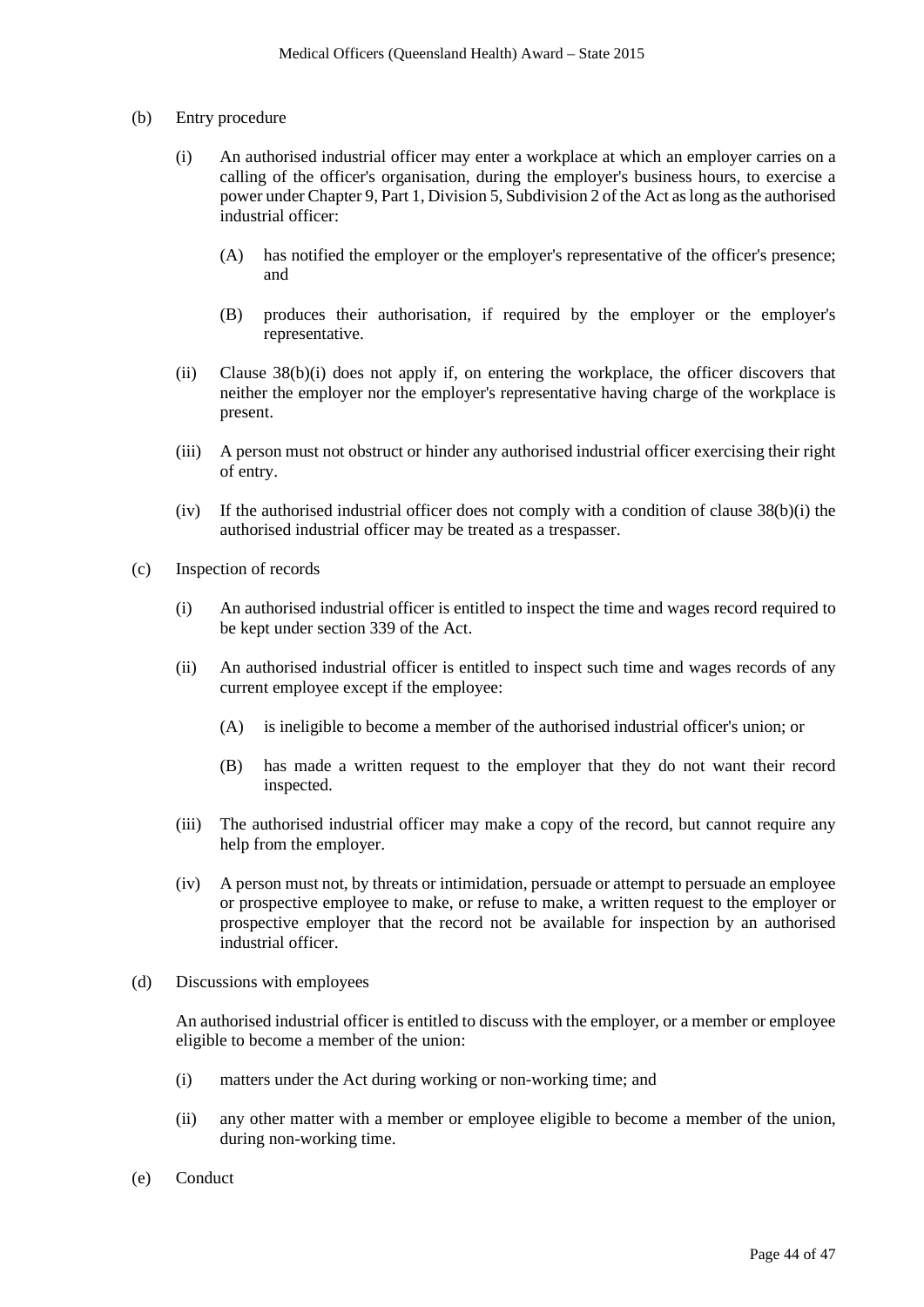- (i) The employer must not obstruct the authorised industrial officer exercising their right of entry powers.
- (ii) An authorised industrial officer must not wilfully obstruct the employer, or an employee during the employee's working time.

*Note: Clause 38 - Right of Entry, deals with comparable provisions contained within the Act. In order to ensure the currency of existing legal requirements parties are advised to refer to Chapter 9, Part 1, Division 5 of the Act as amended from time to time.*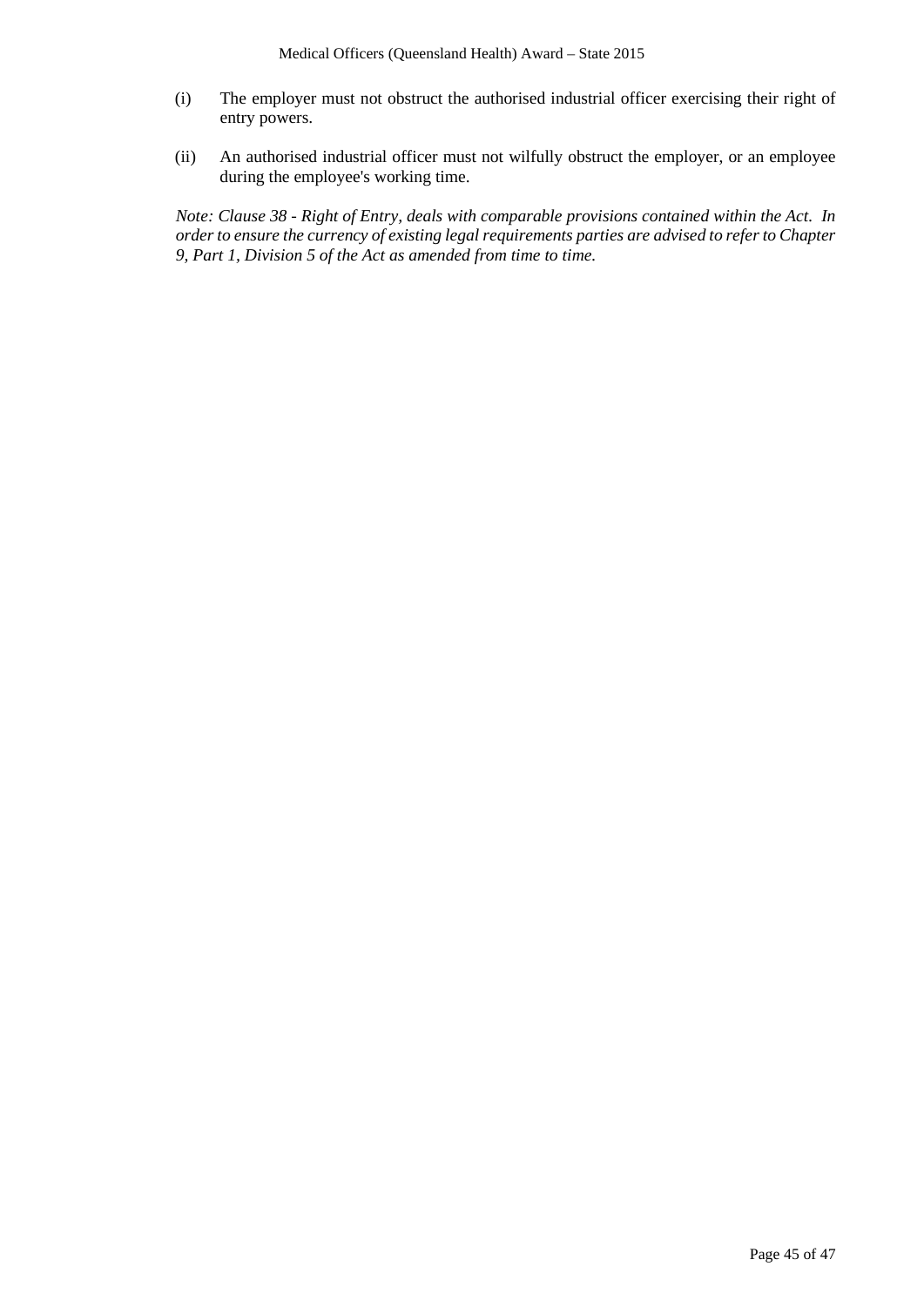# **Schedule 1 - Work areas/units included in Department of Health (as at 1 March 2017)**

- Office of the Director-General;
- Clinical Excellence Division;
- Corporate Services Division;
- Healthcare Purchasing and System Performance Division;
- Prevention Division;
- Strategy, Policy and Planning Division;
- Queensland Ambulance Service;
- Health Support Queensland; and
- eHealth Qld.